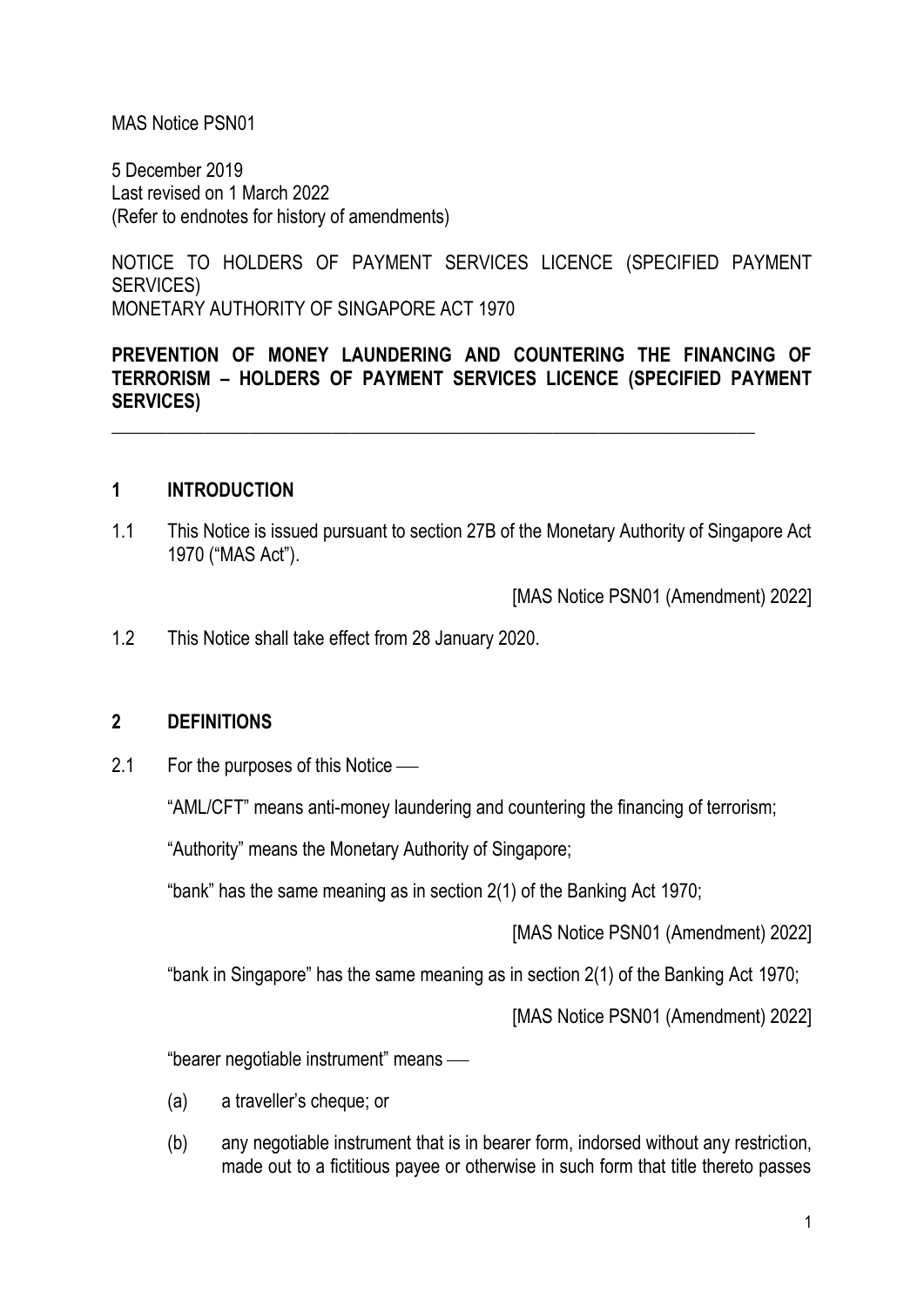upon delivery,

and includes a negotiable instrument that has been signed but with the payee's name omitted;

"beneficial owner", in relation to a customer of a payment service provider, means the natural person who ultimately owns or controls the customer or the natural person on whose behalf a transaction is conducted or business relations are established, and includes any person who exercises ultimate effective control over a legal person or legal arrangement in the course of carrying on its business of providing a specified payment service;

"beneficiary institution" means the financial institution that receives the wire transfer from the ordering institution, directly or through an intermediary institution, and makes the funds available to the wire transfer beneficiary;

"business relations" means the opening or maintenance of an account (whether a payment account or otherwise) by the payment service provider for the purposes of accepting, processing or executing any transaction in the name of a person (whether a natural person, legal person or legal arrangement);

"cash" means currency notes and coins (whether of Singapore or of a foreign country or territory) which are legal tender and circulate as money in the country or territory of issue;

[MAS Notice PSN01 (Amendment) 2022]

"CDD measures" or "customer due diligence measures" means the measures required by paragraph 7;

"CDSA" means the Corruption, Drug Trafficking and Other Serious Crimes (Confiscation of Benefits) Act 1992;

[MAS Notice PSN01 (Amendment) 2022]

"connected party" —

- (a) in relation to a legal person (other than a partnership), means any director or any natural person having executive authority in the legal person;
- $(b)$  in relation to a legal person that is a partnership, means any partner or manager<sup>1</sup>; and
- (c) in relation to a legal arrangement, means any natural person having executive authority in the legal arrangement;

"cross-border wire transfer" means a wire transfer where the ordering institution and the beneficiary institution are located in different countries or jurisdictions and also refers to

<sup>&</sup>lt;sup>1</sup> In the case of a limited liability partnership or a limited partnership.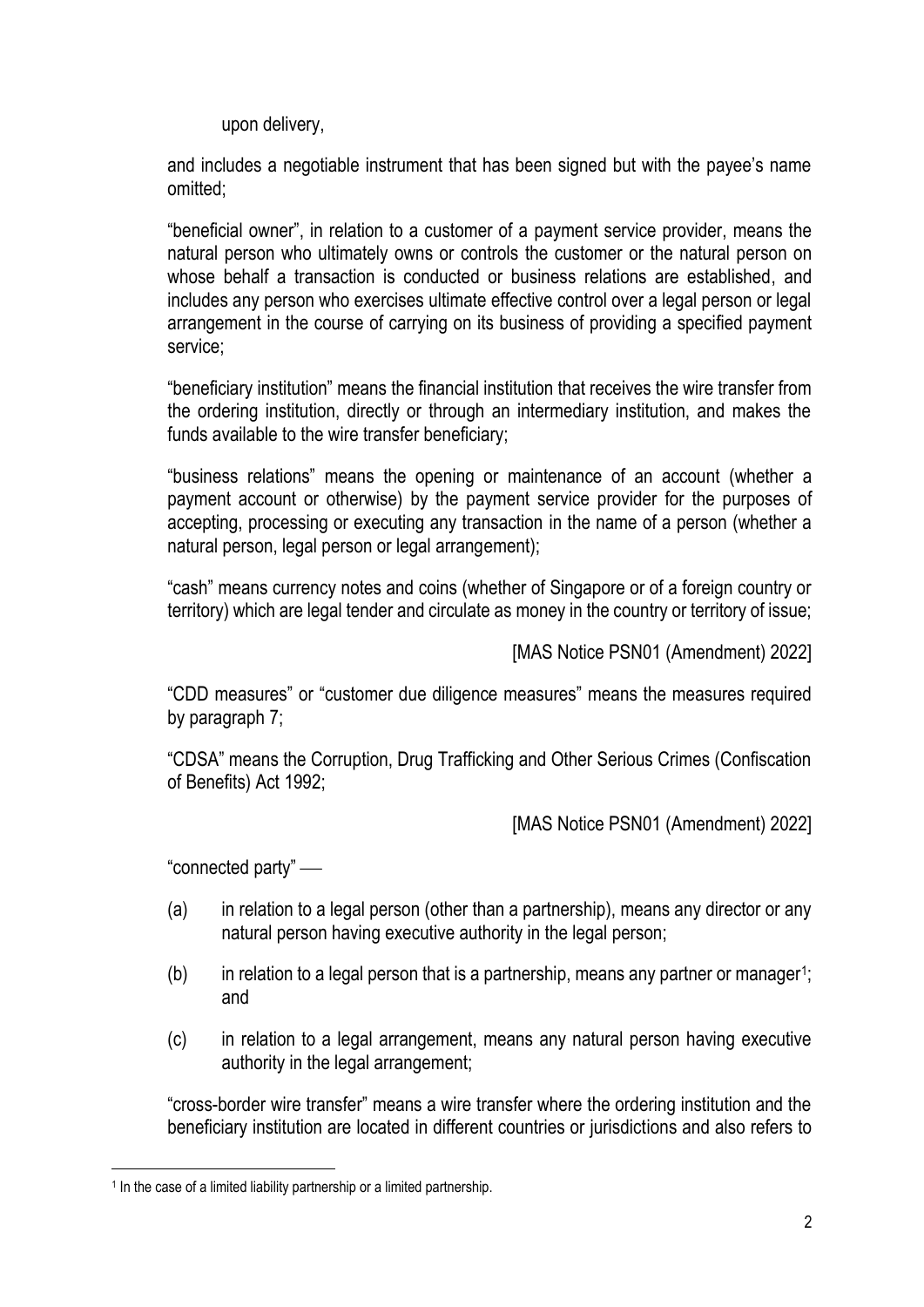any chain of wire transfer in which at least one of the financial institutions involved is located in a different country or jurisdiction;

"customer", in relation to a payment service provider, means a person (whether a natural person, legal person or legal arrangement) —

- (a) with whom the payment service provider establishes or intends to establish business relations; or
- (b) for whom the payment service provider undertakes or intends to undertake any transaction without an account being opened;

"domestic wire transfer" means a wire transfer where the ordering institution and beneficiary institution are located in the same country or jurisdiction and also refers to any chain of wire transfer that takes place entirely within a country or jurisdiction, even though the system used to transfer the payment message may be located in another country or jurisdiction;

[MAS Notice PSN01 (Amendment) 2022]

"exempted product" means -

- (a) where the product involves an account issuance service, the product:
	- (i) does not allow the withdrawal of any cash;
	- (ii) does not allow a refund of any amount in excess of S\$100 in cash from each payment account to any person, except:
		- (A) upon the production of an identification document of the holder of the payment account that bears a photograph of that holder and is in force; and
		- (B) where the person has a policy of keeping records of the refund and identification document mentioned in sub-paragraph (A) for at least 5 years after the date on which the refund is made; and
	- (iii) is not able to contain an amount of money or the currency equivalent of emoney of more than S\$1,000;
- (b) where the product involves a domestic money transfer service, the product satisfies at least two of the following requirements:
	- $(i)$  is to be used only as a means of payment for goods or services;
	- (ii) is funded from an identifiable source;
	- (iii) the payment transaction value does not exceed S\$20,000;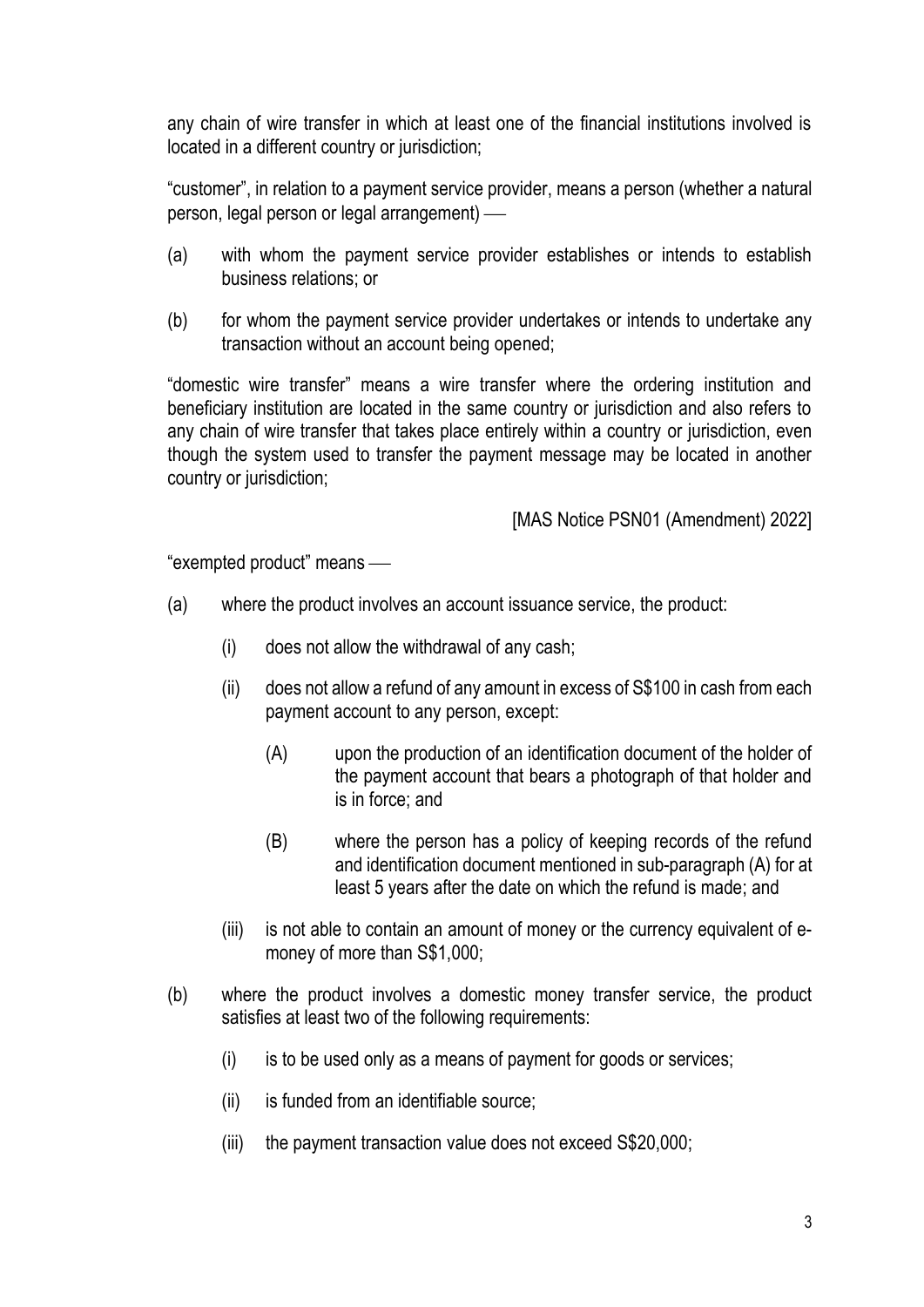(c) where the product involves a cross-border money transfer service, the product is to be used only as a means of payment for goods or services and is funded from an identifiable source;

"FATF" means the Financial Action Task Force;

"FX counterparty", in relation to an FX transaction entered into by the payment service provider, means the person on whose behalf the FX transaction is conducted;

"FX transaction" means a transaction (not being a money-changing transaction) for the purchase or sale of foreign currency without the use of foreign currency notes;

"government entity" means a government of a country or jurisdiction, a ministry within such a government, or an agency specially established by such a government through written law:

"identifiable source" has the same meaning as in Regulation 28(7) of the Payment Services Regulations 2019;

"legal arrangement" means a trust or other similar arrangement;

"legal person" means an entity other than a natural person that can establish a permanent customer relationship with a financial institution or otherwise own property;

"merchant bank" has the same meaning as in section 2(1) of the Banking Act 1970;

[MAS Notice PSN01 (Amendment) 2022]

"merchant bank in Singapore" has the same meaning as in section 2(1) of the Banking Act 1970;

[MAS Notice PSN01 (Amendment) 2021]

[MAS Notice PSN01 (Amendment) 2022]

"officer" —

- (a) in relation to a payment service provider that is a legal person (other than a partnership), means any director or any member of the committee of management of the legal person;
- (b) in relation to a payment service provider that is a partnership, means any partner or manager; and
- (c) in relation to a payment service provider that is a legal arrangement, means any member of the committee of management of the legal arrangement;

"ordering institution" means the financial institution that initiates the wire transfer and transfers the funds upon receiving the request for a wire transfer on behalf of the wire transfer originator;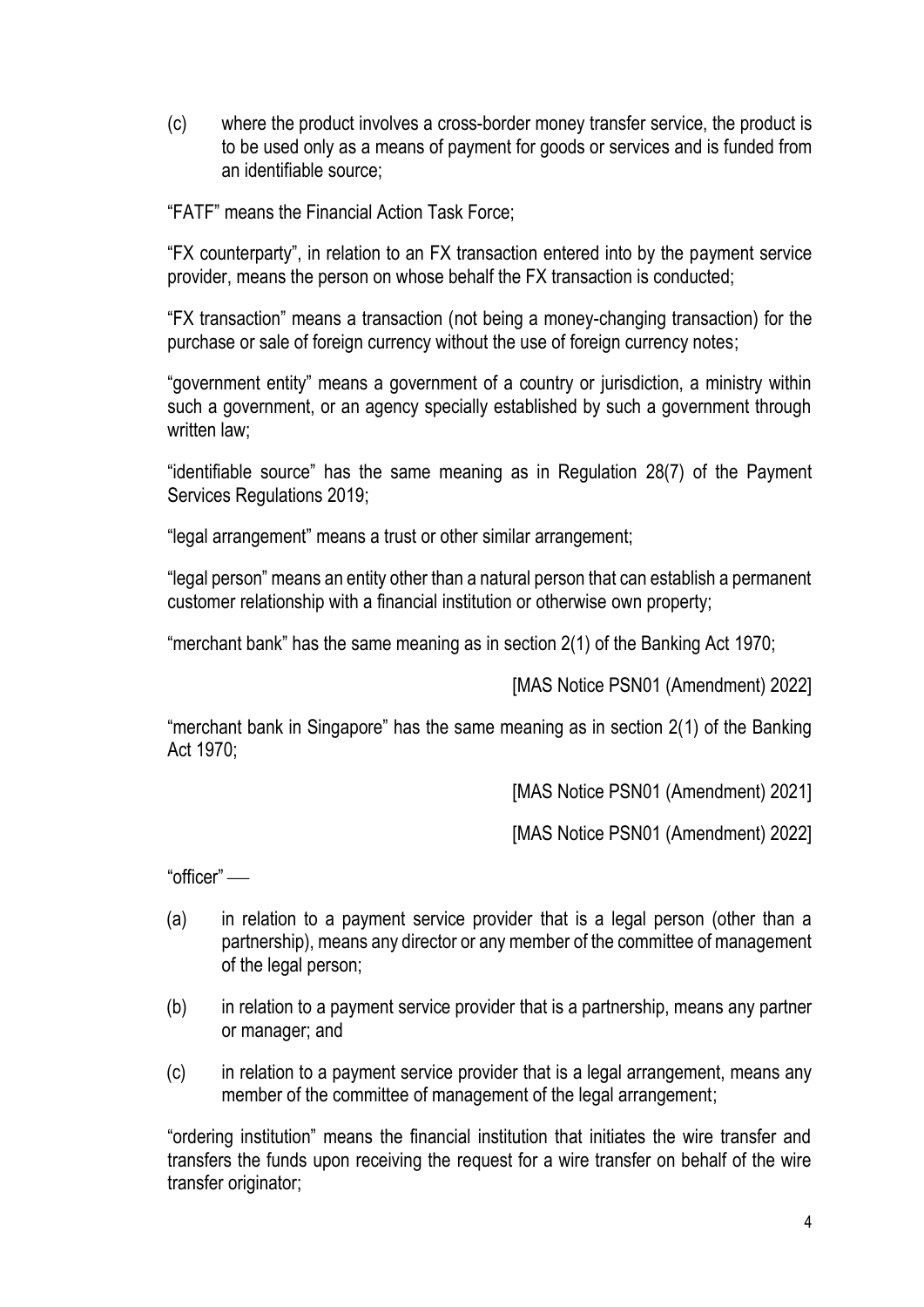"partnership" means a partnership, a limited partnership within the meaning of the Limited Partnerships Act 2008 or a limited liability partnership within the meaning of the Limited Liability Partnerships Act 2005;

[MAS Notice PSN01 (Amendment) 2022]

"payment for goods or services" means payment or part payment of goods or services to a merchant;

"personal data" has the same meaning as defined in section 2(1) of the Personal Data Protection Act 2012;

[MAS Notice PSN01 (Amendment) 2022]

"product", for the purposes of the definitions of specified product and exempted product and paragraph 3.3, means a facility which is offered by a payment service provider to its customers in relation to one or more payment services under the same terms and conditions;

"reasonable measures" means appropriate measures which are commensurate with the level of money laundering or terrorism financing risks;

[MAS Notice PSN01 (Amendment) 2022]

"recipient" —

- (a) in respect of a payment transaction that relates to a money-changing service, means a person (whether a natural person, legal person or legal arrangement) for whom the payment service provider undertakes a transaction;
- $(b)$  in respect of
	- (i) a payment transaction received from another country or jurisdiction to Singapore in the course of carrying on a business of providing a crossborder money transfer service;
	- (ii) a payment transaction received in the course of carrying on a business of providing a domestic money transfer service; or
	- (iii) a withdrawal of any cash from a payment account in the course of carrying on a business of providing an account issuance service,

means a person (whether a natural person, legal person or legal arrangement) to whom the payment service provider pays out any funds in cash or cash equivalent in Singapore and the person on behalf of whom such funds are received; or

(c) means an FX counterparty;

"relevant FX counterparty" is a FX counterparty that is not  $-$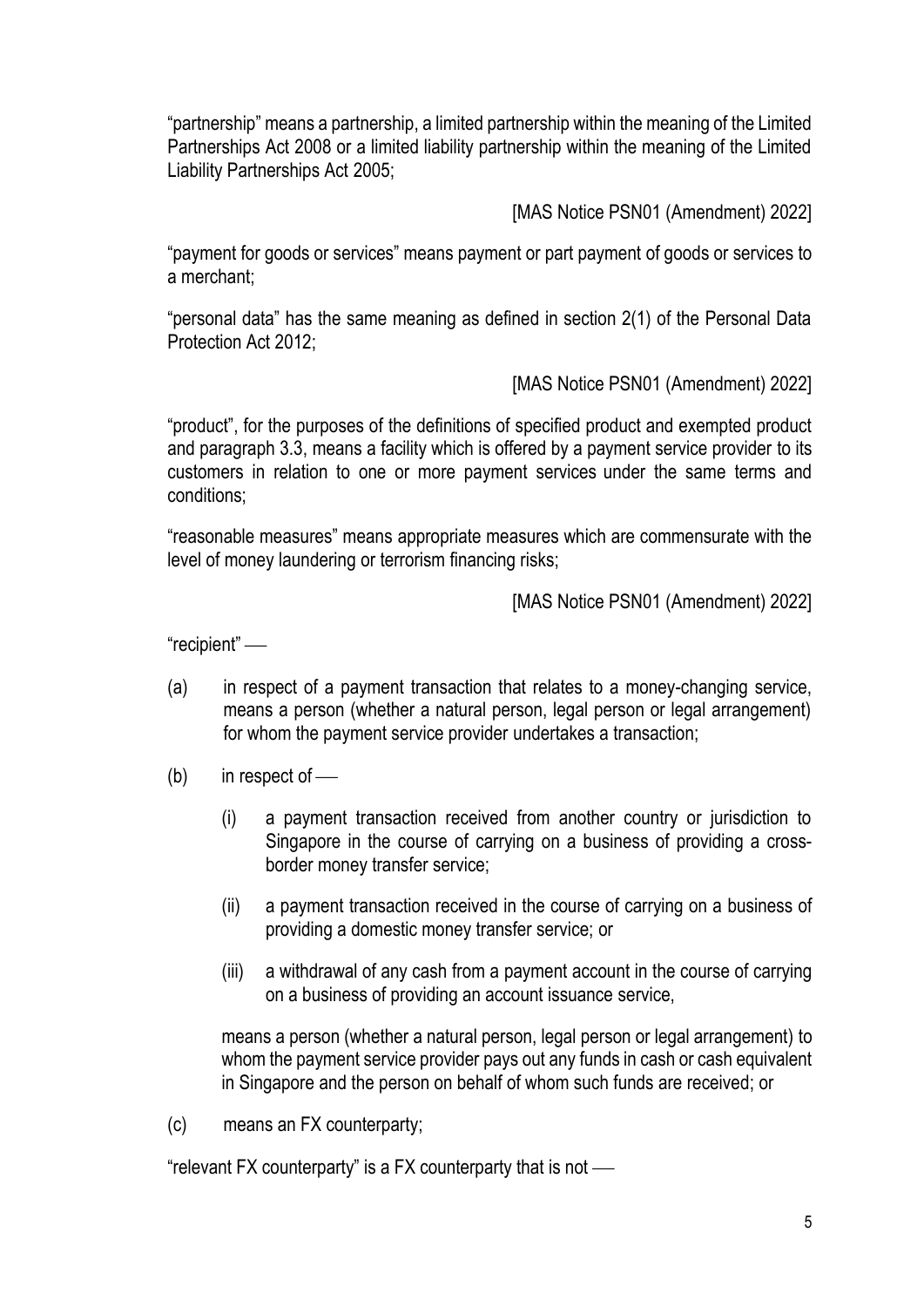- (a) a financial institution as defined in section 27A(6) of the MAS Act; or
- (b) a financial institution incorporated or established outside Singapore that is subject to, and supervised for compliance with, AML/CFT requirements consistent with standards set by the FATF;

"SFA" means the Securities and Futures Act 2001;

[MAS Notice PSN01 (Amendment) 2022]

"specified product" means a product that involves all of the following services:

- (a) an account issuance service;
- (b) a domestic money transfer service; and
- (c) an e-money issuance service;

"specified money-changing transaction" means a payment transaction in relation to a money-changing service that  $\equiv$ 

- (a) does not exceed S\$20,000, where the money is funded from an identifiable source; or
- (b) in any other case, does not exceed S\$5,000;

"specified payment service" means any of the following payment service  $-\!\!-\!\!$ 

- (a) an account issuance service;
- (b) a domestic money transfer service,
- (c) a cross-border money transfer service,
- (d) a money-changing service;

"STR" means suspicious transaction report;

"STRO" means the Suspicious Transaction Reporting Office, Commercial Affairs Department of the Singapore Police Force;

"transaction" means any transaction accepted, processed, or executed by the payment service provider in the course of carrying on its business of providing a specified payment service;

"TSOFA" means the Terrorism (Suppression of Financing) Act 2002; and

[MAS Notice PSN01 (Amendment) 2022]

"wire transfer" refers to any transaction carried out on behalf of a wire transfer originator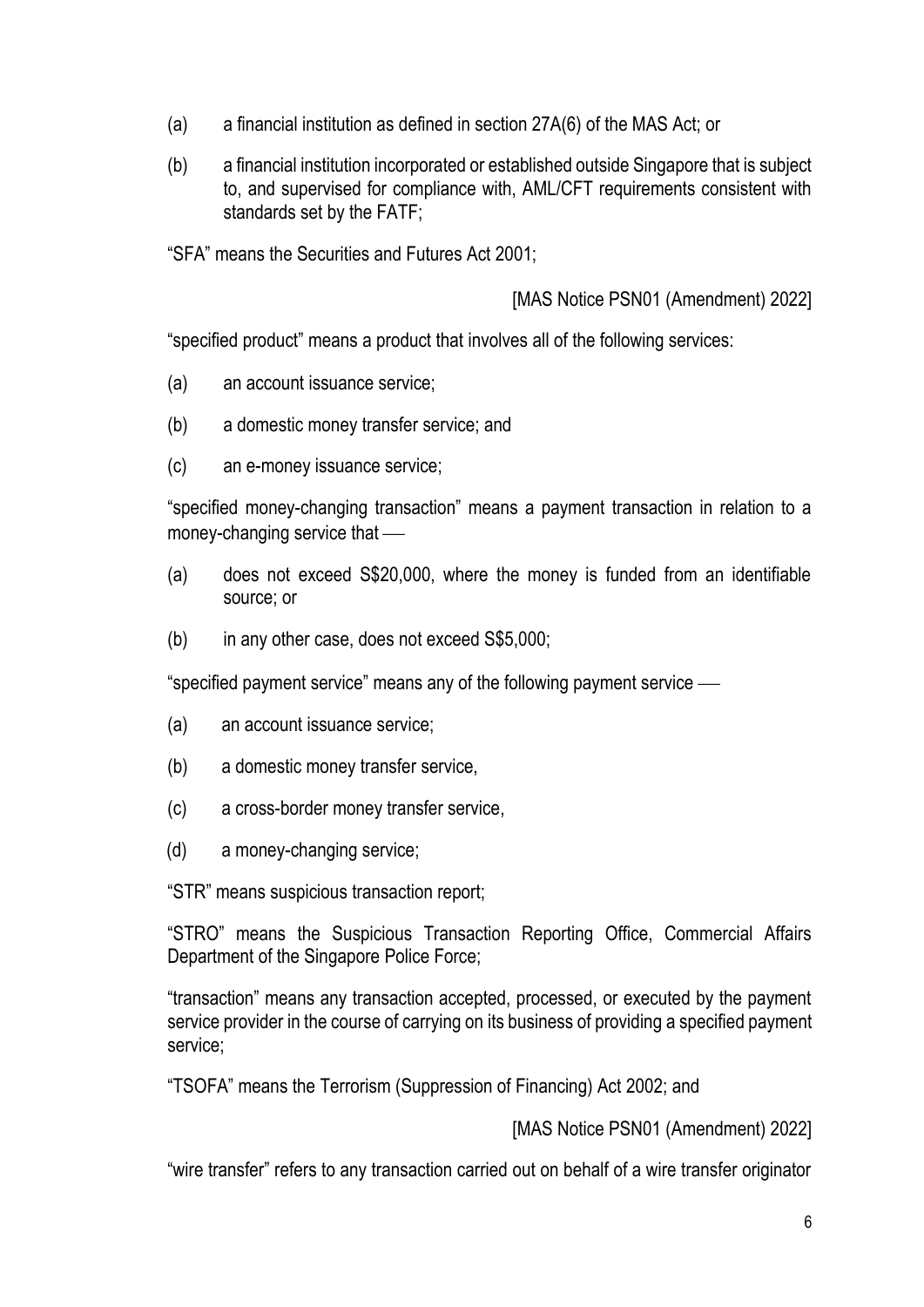through a financial institution by electronic means with a view to making an amount of funds available to a beneficiary person at a beneficiary institution, irrespective of whether the originator and the beneficiary are the same person.

- 2.2 A reference to any threshold or value limit expressed in S\$ shall include a reference to the equivalent amount expressed in any other currency.
- 2.3 The expressions used in this Notice shall, except where defined in this Notice or where the context otherwise requires, have the same meanings as in the Payment Services Act 2019 ("PS Act").

[MAS Notice PSN01 (Amendment) 2022]

#### **3 APPLICATION OF NOTICE**

- 3.1 Subject to paragraphs 3.2 and 3.3, this Notice applies to all:
	- (a) holders of a licence under the PS Act that carry on a business of providing a specified payment service; and
	- (b) persons exempt under section 13(1) of the PS Act where such person offers a specified product;

(collectively referred to as "payment service providers").

- 3.2 This Notice will not apply to a payment service provider where the following conditions are fulfilled:
	- (a) where the payment service provider provides an account issuance service, it  $\overline{\phantom{a}}$ 
		- (i) does not allow the withdrawal of any cash from any payment account it issues;
		- (ii) does not allow a refund of any amount in the payment account in excess of S\$100 in cash to any person from any payment account it issues, except:
			- (A) upon the production of an identification document of the holder of the payment account that bears a photograph of the holder and is in force; and
			- (B) where the person has a policy of keeping records of the refund and identification document mentioned in sub-paragraph (A) for at least 5 years after the date on which the refund is made; and
		- (iii) does not allow the currency equivalent of the e-money or the amount of money contained in the payment account to exceed S\$1,000;
	- (b) where the payment service provider provides a domestic money transfer service, its business only involves one or more of the following types of transactions: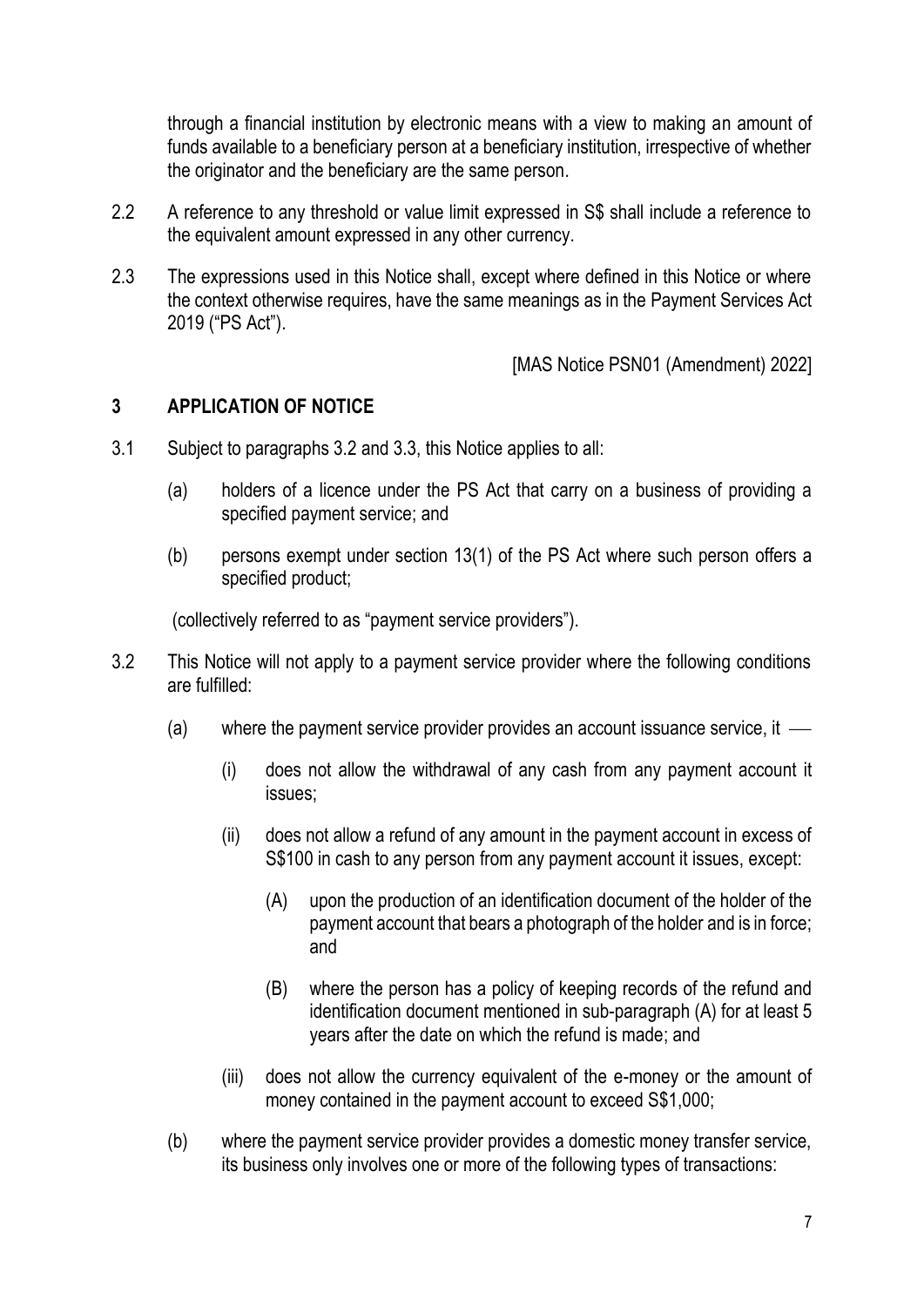- (i) payment for goods or services and where such payment is funded from an identifiable source;
- (ii) payment for goods or services and where the transaction value does not exceed S\$20,000; or
- (iii) payment where such payment is funded from an identifiable source and where the transaction value does not exceed S\$20,000, and
- (c) where the payment service provider provides a cross-border money transfer service, its business only involves transactions that are used as payment for goods or services and are funded from an identifiable source.
- 3.3 Where a payment service provider offers a product that is an exempted product, it does not need to comply with paragraphs 4.1(a), 7, 8, 9, 10, 11, 12, 13, 14, and 15 of this Notice in relation to the exempted product.

# **4 UNDERLYING PRINCIPLES**

- 4.1 This Notice is based on the following principles, which shall serve as a guide for all payment service providers in the conduct of their operations and business activities:
	- (a) A payment service provider shall exercise due diligence when dealing with customers, natural persons appointed to act on the customer's behalf, connected parties of the customer and beneficial owners of the customer.
	- (b) A payment service provider shall conduct its business in conformity with high ethical standards, and guard against establishing any business relations or undertaking any transaction, that is or may be connected with, or facilitates or may facilitate money laundering or terrorism financing.
	- (c) A payment service provider shall, to the fullest extent possible, assist and cooperate with the relevant law enforcement authorities in Singapore to prevent money laundering and terrorism financing.

[MAS Notice PSN01 (Amendment) 2022]

# **5 ASSESSING RISKS AND APPLYING A RISK-BASED APPROACH**

### **Risk Assessment**

- 5.1 A payment service provider shall take appropriate steps to identify, assess and understand, its money laundering and terrorism financing risks in relation to  $-$ 
	- (a) its customers;
	- (b) the countries or jurisdictions its customers are from or in;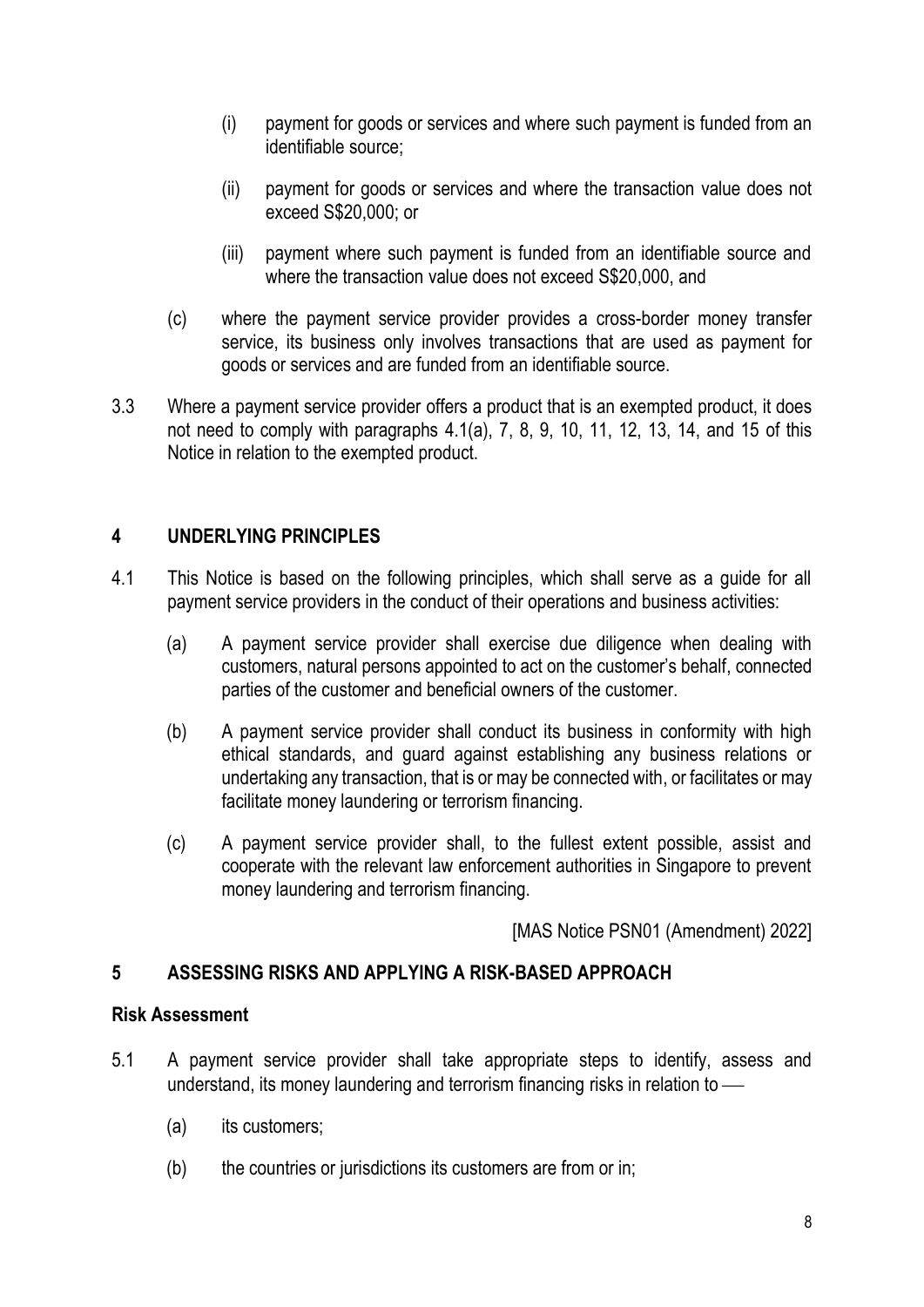- (c) the countries or jurisdictions the payment service provider has operations in; and
- (d) the products, services, transactions and delivery channels of the payment service provider.
- 5.2 The appropriate steps referred to in paragraph 5.1 shall include
	- (a) documenting the payment service provider's risk assessments;
	- (b) considering all the relevant risk factors before determining the level of overall risk and the appropriate type and extent of mitigation to be applied;
	- (c) keeping the payment service provider's risk assessments up-to-date; and
	- (d) having appropriate mechanisms to provide its risk assessment information to the Authority.

# **Risk Mitigation**

- 5.3 A payment service provider shall
	- (a) develop and implement policies, procedures and controls, which are approved by senior management, to enable the payment service provider to effectively manage and mitigate the risks that have been identified by the payment service provider or notified to it by the Authority or other relevant authorities in Singapore;
	- (b) monitor the implementation of those policies, procedures and controls, and enhance them if necessary;
	- (c) perform enhanced measures where higher risks are identified, to effectively manage and mitigate those higher risks; and
	- (d) ensure that the performance of measures or enhanced measures to effectively manage and mitigate the identified risks addresses the risk assessment and guidance from the Authority or other relevant authorities in Singapore.

[MAS Notice PSN01 (Amendment) 2022]

# **6 NEW PRODUCTS, PRACTICES AND TECHNOLOGIES**

- 6.1 A payment service provider shall identify and assess the money laundering and terrorism financing risks that may arise in relation to  $-$ 
	- (a) the development of new products and new business practices, including new delivery mechanisms; and
	- (b) the use of new or developing technologies for both new and existing products.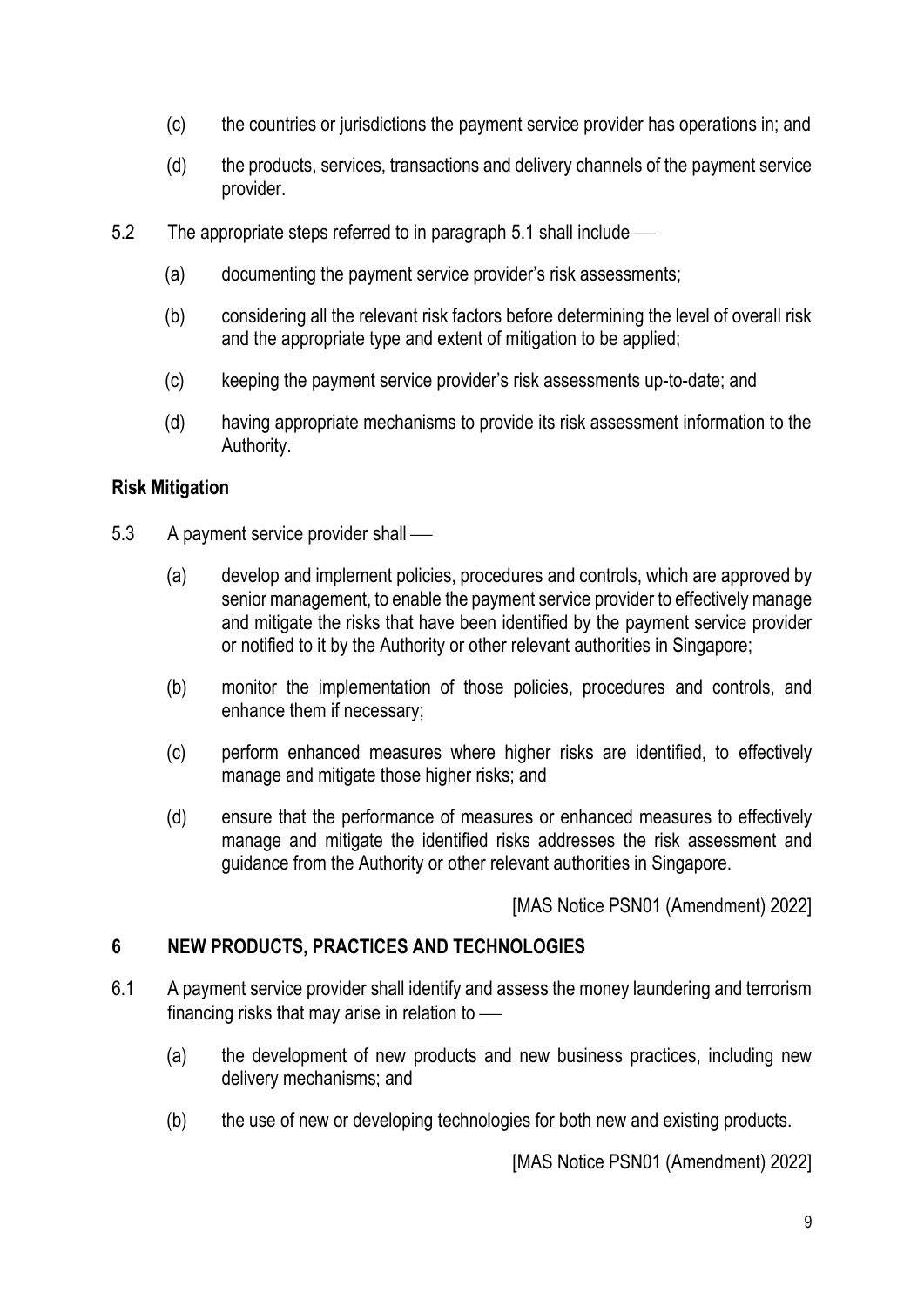- 6.2 A payment service provider shall undertake the risk assessments, prior to the launch or use of such products, practices and technologies (to the extent such use is permitted by this Notice), and shall take appropriate measures to manage and mitigate the risks.
- 6.3 A payment service provider shall, in complying with the requirements of paragraphs 6.1 and 6.2, pay special attention to any  $\sim$ 
	- (a) new products and new business practices, including new delivery mechanisms; and
	- (b) new or developing technologies,

that favour anonymity.

# **7 CUSTOMER DUE DILIGENCE ("CDD")**

### **Anonymous or Fictitious Account**

7.1 No payment service provider shall open or maintain an anonymous account or an account in a fictitious name.

### **Where There Are Reasonable Grounds for Suspicion prior to the Establishment of Business Relations or Undertaking any Transaction without opening an Account**

- 7.2 Prior to a payment service provider establishing business relations or undertaking any transaction without opening an account, where the payment service provider has any reasonable grounds to suspect that the assets or funds of a customer are proceeds of drug dealing or criminal conduct as defined in the CDSA, or are property related to the facilitation or carrying out of any terrorism financing offence as defined in the TSOFA, the payment service provider shall —
	- (a) not establish business relations with, or undertake a transaction for, the customer; and
	- (b) file an STR<sup>2</sup> , and extend a copy to the Authority for information.

# **When CDD is to be Performed**

- 7.3 A payment service provider shall perform the measures as required by paragraphs 7, 8 and  $9$  when  $-$ 
	- (a) the payment service provider establishes business relations with any customer;
	- (b) the payment service provider effects or receives any funds by cross-border wire

<sup>2</sup> Please note in particular section 48 of the CDSA on tipping-off.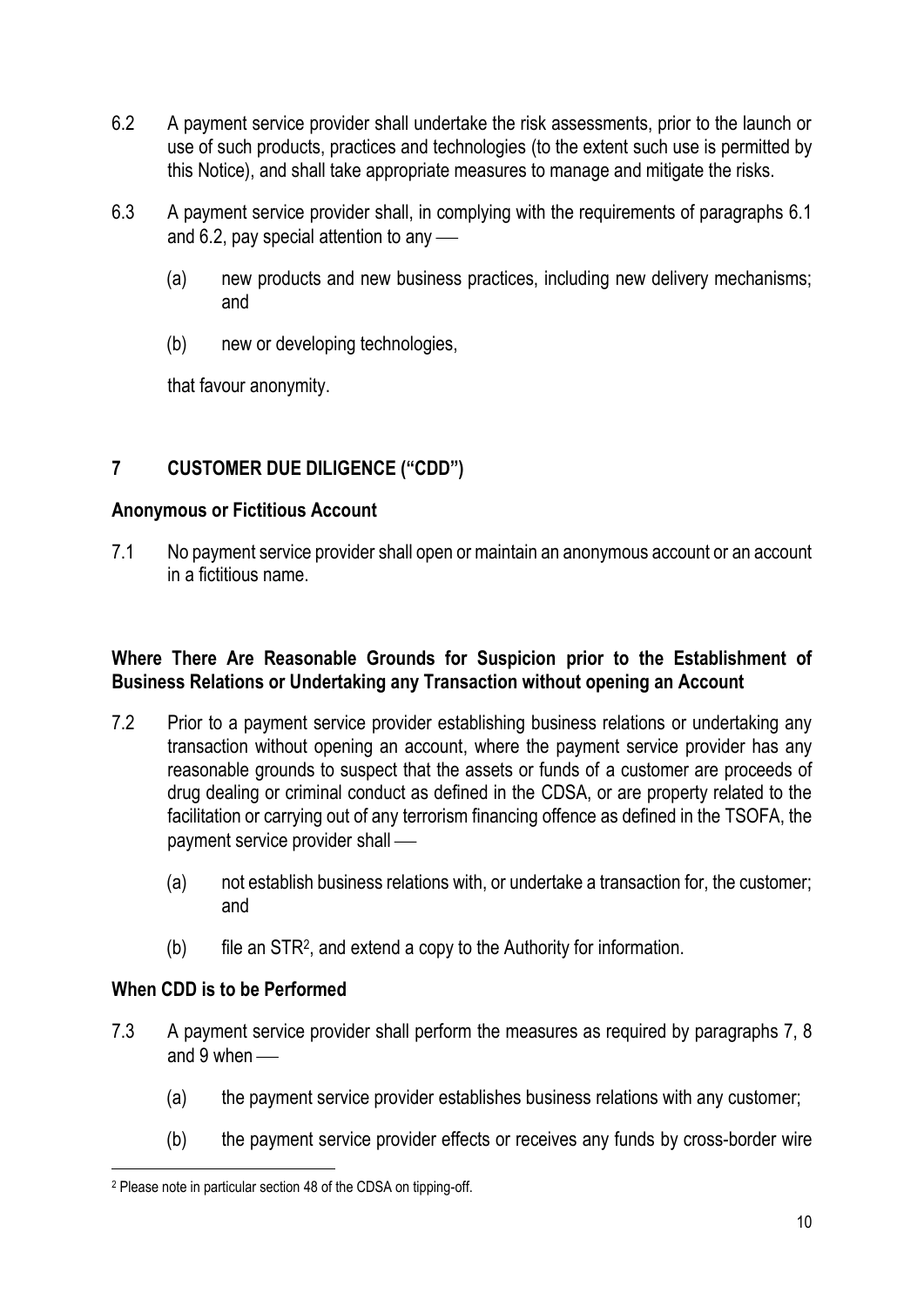transfer, for any customer who has not otherwise established business relations with the payment service provider;

- (c) the payment service provider undertakes any transaction for the purposes of carrying on its business of providing cross-border money transfer service, for any customer who has not otherwise established business relations with the payment service provider;
- (d) the payment service provider undertakes any transaction (except for a specified money-changing transaction where the money is funded from an identifiable source) of a value exceeding S\$5,000 for any customer who has not otherwise established business relations with the payment service provider;
- (e) there is a suspicion of money laundering or terrorism financing, notwithstanding that the payment service provider would not otherwise be required by this Notice to perform the measures as required by paragraphs 7, 8 and 9; or
- (f) the payment service provider has doubts about the veracity or adequacy of any information previously obtained.
- 7.4 Where a payment service provider suspects that two or more transactions are or may be related, linked or the result of a deliberate restructuring of an otherwise single transaction into smaller transactions in order to evade the measures provided for in this Notice, the payment service provider shall treat the transactions as a single transaction and aggregate their values for the purpose of this Notice.
- (I) Identification of Customer
- 7.5 A payment service provider shall identify each customer.
- 7.6 For the purposes of paragraph 7.5, a payment service provider shall obtain at least the following information:
	- (a) full name, including any aliases;
	- (b) unique identification number (such as an identity card number, birth certificate number or passport number, or where the customer is not a natural person, the incorporation number or business registration number);
	- $(c)$  the customer's  $-$ 
		- (i) residential address; or
		- (ii) registered or business address, and if different, principal place of business,

as may be appropriate;

(d) date of birth, establishment, incorporation or registration (as may be appropriate); and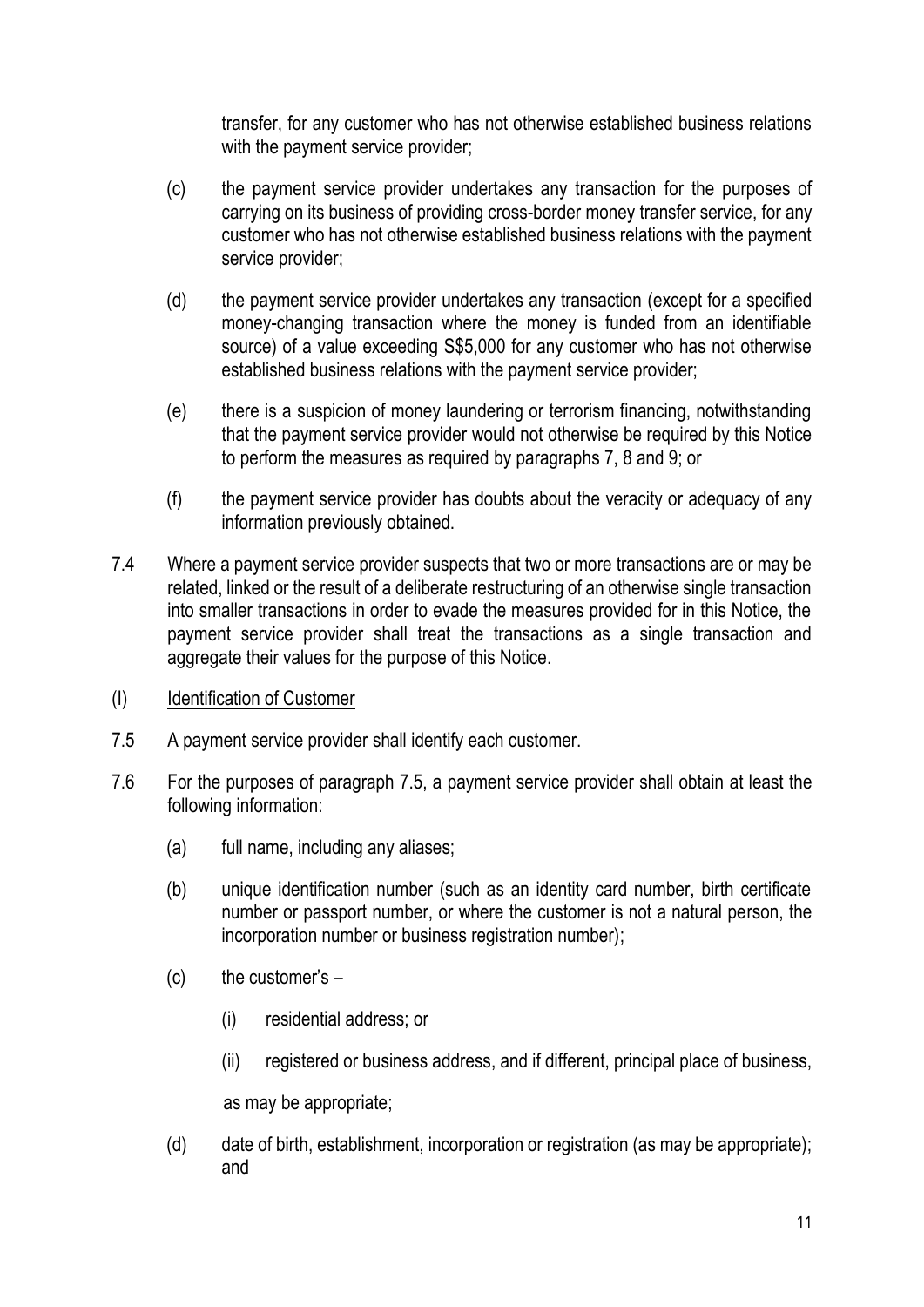- (e) nationality, place of incorporation or place of registration (as may be appropriate).
- 7.7 Where the customer is a legal person or legal arrangement, the payment service provider shall, apart from identifying the customer, also identify the legal form, constitution and powers that regulate and bind the legal person or legal arrangement.
- 7.8 Where the customer is a legal person or legal arrangement, the payment service provider shall identify the connected parties of the customer, by obtaining at least the following information of each connected party:
	- (a) full name, including any aliases; and
	- (b) unique identification number (such as an identity card number, birth certificate number or passport number of the connected party).
- 7.8A Where the payment service provider
	- (a) has assessed that the money laundering and terrorism financing risks in relation to the customer are not high; and
	- (b) is unable to obtain the unique identification number of the connected party after taking reasonable measures,

the payment service provider may obtain the date of birth and nationality of the connected party, in lieu of the unique identification number.

[MAS Notice PSN01 (Amendment) 2022]

7.8B The payment service provider shall document the results of the assessment in paragraph 7.8A(a) and all the measures taken under paragraph 7.8A(b).

- (II) Verification of Identity of Customer
- 7.9 A payment service provider shall verify the identity of the customer using reliable, independent source data, documents or information. Where the customer is a legal person or legal arrangement, a payment service provider shall verify the legal form, proof of existence, constitution and powers that regulate and bind the customer, using reliable, independent source data, documents or information.
- (III) Identification and Verification of Identity of Natural Person Appointed to Act on a Customer's Behalf
- 7.10 Where a customer appoints one or more natural persons to act on the customer's behalf in establishing business relations with a payment service provider or the customer is not a natural person, the payment service provider shall  $-$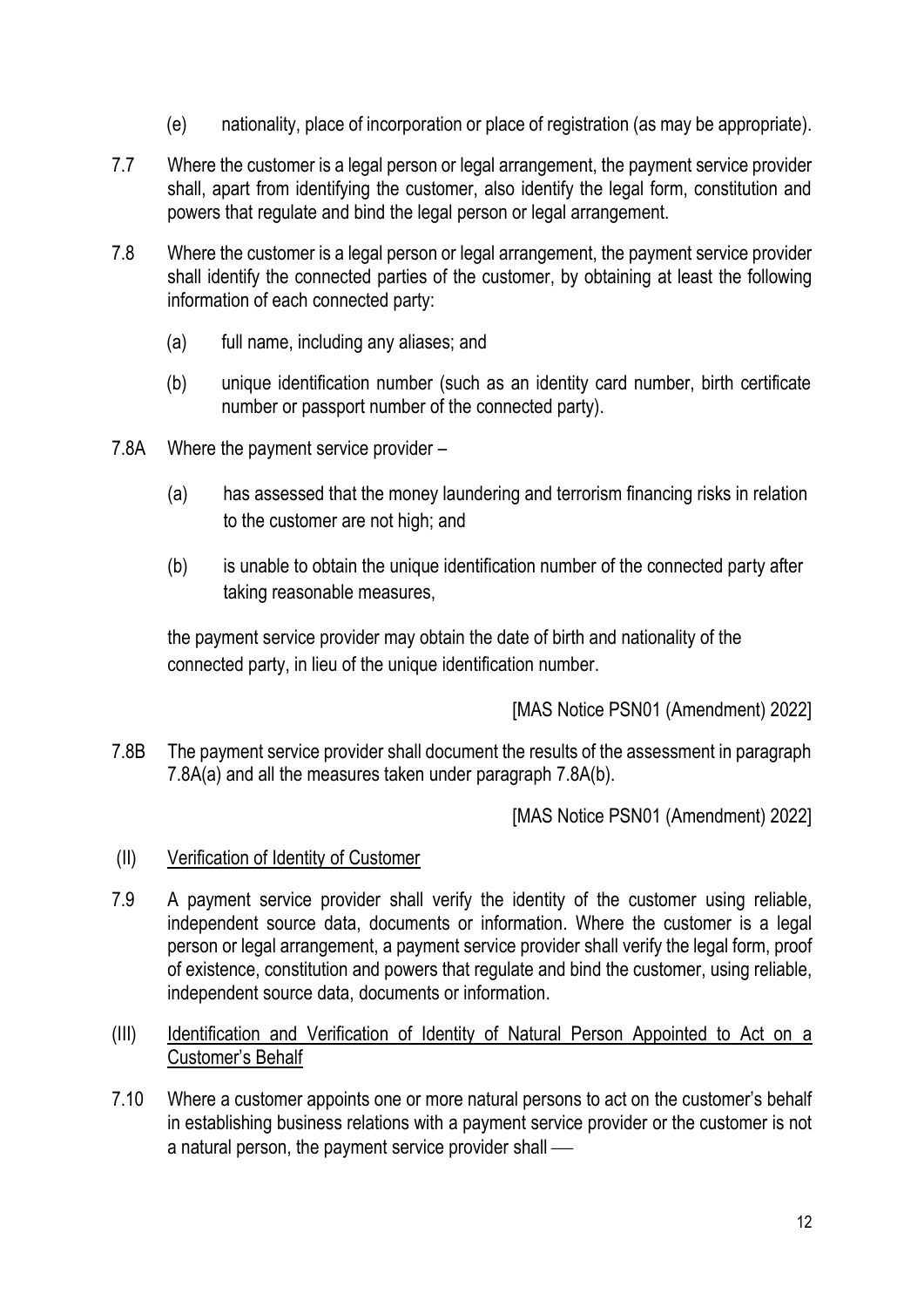- (a) identify each natural person who acts or is appointed to act on behalf of the customer by obtaining at least the following information of such natural person:
	- (i) full name, including any aliases;
	- (ii) unique identification number (such as an identity card number, birth certificate number or passport number);
	- (iii) residential address;
	- (iv) date of birth;
	- (v) nationality; and
- (b) verify the identity of each natural person using reliable, independent source data, documents or information.

[MAS Notice PSN01 (Amendment) 2022]

- 7.11 A payment service provider shall verify the due authority of each natural person appointed to act on behalf of the customer by:-
	- (a) obtaining appropriate documentary evidence authorising the appointment of such natural person by the customer to act on the customer's behalf; and
	- (b) verifying that such natural person is the person authorised to act on the customer's behalf, through methods which include obtaining the person's specimen signature or electronic means of verification.

[MAS Notice PSN01 (Amendment) 2022]

- 7.11A Where the payment service provider
	- (a) has assessed that the money laundering and terrorism financing risks of the customer are not high; and
	- (b) is unable to obtain the residential address of the natural person who acts or is appointed to act on behalf of the customer after taking reasonable measures,

the payment service provider may obtain the business address of this natural person, in lieu of the residential address.

[MAS Notice PSN01 (Amendment) 2022]

7.11B Where the payment service provider has obtained the business address of the natural person referred to in paragraph 7.11A, the payment service provider shall take reasonable measures to verify the business address using reliable, independent source data, documents or information.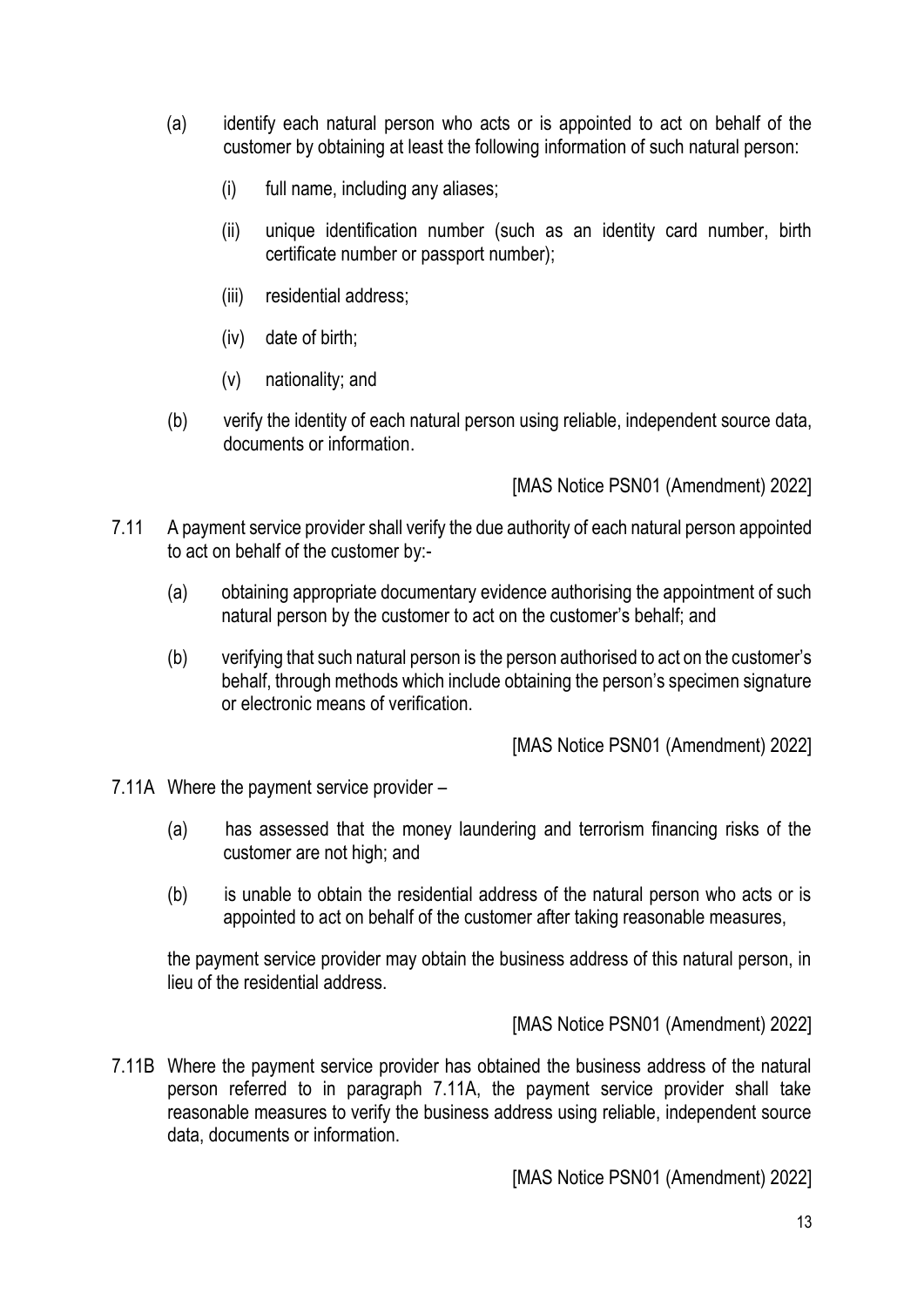7.11C The payment service provider shall document the results of the assessment in paragraph 7.11A(a) and all the measures taken under paragraph 7.11A(b).

- 7.12 Where the customer is a Singapore Government entity, the payment service provider shall only be required to obtain such information as may be required to confirm that the customer is a Singapore Government entity as asserted.
- (IV) Identification and Verification of Identity of Beneficial Owner
- 7.13 Subject to paragraph 7.16, a payment service provider shall inquire if there exists any beneficial owner in relation to a customer.
- 7.14 Where there is one or more beneficial owners in relation to a customer, the payment service provider shall identify the beneficial owners and take reasonable measures to verify the identities of the beneficial owners using the relevant information or data obtained from reliable, independent sources. The payment service provider shall —
	- $(a)$  for customers that are legal persons
		- (i) identify the natural persons (whether acting alone or together) who ultimately own the legal person;
		- (ii) to the extent that there is doubt under subparagraph (i) as to whether the natural persons who ultimately own the legal person are the beneficial owners or where no natural persons ultimately own the legal person, identify the natural persons (if any) who ultimately control the legal person or have ultimate effective control of the legal person; and
		- (iii) where no natural persons are identified under subparagraphs (i) or (ii), identify the natural persons having executive authority in the legal person, or in equivalent or similar positions;
	- $(b)$  for customers that are legal arrangements  $\frac{a}{b}$ 
		- (i) for trusts, identify the settlors, the trustees, the protector (if any), the beneficiaries (including every beneficiary that falls within a designated characteristic or class)<sup>3</sup>, and any natural person exercising ultimate ownership, ultimate control or ultimate effective control over the trust (including through a chain of control or ownership); and
		- (ii) for other types of legal arrangements, identify persons in equivalent or similar positions, as those described under subparagraph (i).

<sup>3</sup> In relation to a beneficiary of a trust designated by characteristics or by class, the payment service provider shall obtain sufficient information about the beneficiary to satisfy itself that it will be able to establish the identity of the beneficiary —

<sup>(</sup>a) before making a distribution to that beneficiary; or

<sup>(</sup>b) when that beneficiary intends to exercise vested rights.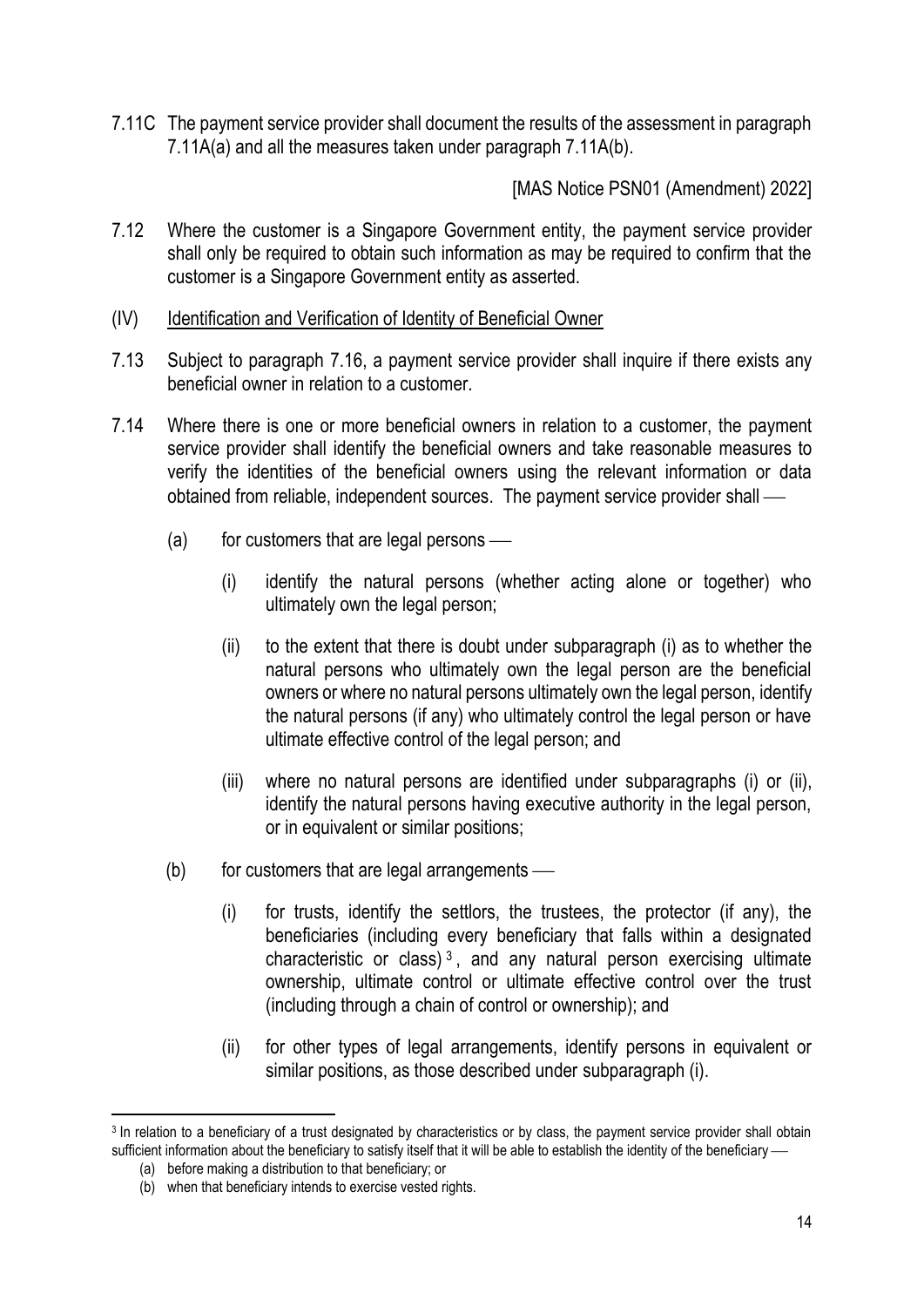# [MAS Notice PSN01 (Amendment) 2022]

- 7.15 Where the customer is not a natural person, the payment service provider shall understand the nature of the customer's business and its ownership and control structure.
- 7.16 A payment service provider shall not be required to inquire if there exists any beneficial owner, in relation to a customer that is  $-\!\!-\!\!$ 
	- (a) an entity listed on and traded the Singapore Exchange;
	- (b) an entity listed on a stock exchange outside of Singapore that is subject to  $\frac{1}{10}$ 
		- (i) regulatory disclosure requirements; and
		- (ii) requirements relating to adequate transparency in respect of its beneficial owners (imposed through stock exchange rules, law or other enforceable means);
	- (c) a financial institution set out in Appendix 1;
	- (d) a financial institution incorporated or established outside Singapore that is subject to and supervised for compliance with AML/CFT requirements consistent with standards set by the FATF; or
	- $(e)$  an investment vehicle where the managers are financial institutions  $-$ 
		- (i) set out in Appendix 1; or
		- (ii) incorporated or established outside Singapore but are subject to and supervised for compliance with AML/CFT requirements consistent with standards set by the FATF,

unless the payment service provider has doubts about the veracity of the CDD information, or suspects that the customer, business relations with, or transaction for the customer, may be connected with money laundering or terrorism financing.

- 7.17 For the purposes of paragraphs 7.16(d) and 7.16(e)(ii), a payment service provider shall document the basis for its determination that the requirements in those paragraphs have been duly met.
- (V) Information on the Purpose and Intended Nature of Business Relations and Transaction Undertaken without an Account Being Opened
- 7.18 A payment service provider shall, when processing the application to establish business relations, or undertaking a transaction (except for a specified money-changing transaction) without an account being opened, understand and as appropriate, obtain from the customer information as to the purpose and intended nature of business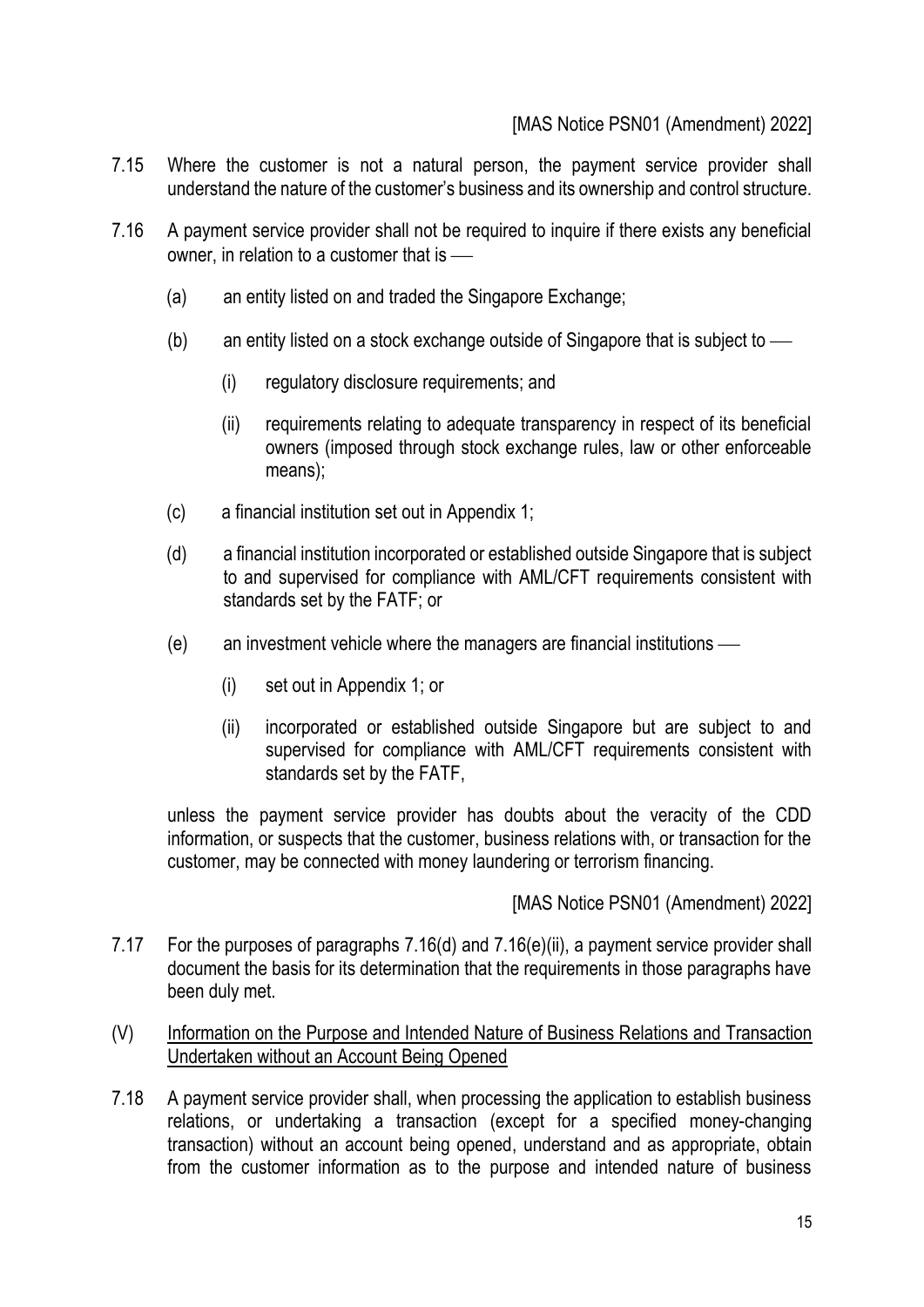relations or transaction.

[MAS Notice PSN01 (Amendment) 2022]

### (VI) Review of Transactions Undertaken without an Account being Opened

- 7.19 Where a payment service provider undertakes one or more transactions for a customer without an account being opened ("current transaction"), the payment service provider shall review the earlier transactions undertaken by that customer to ensure that the current transaction is consistent with the payment service provider's knowledge of the customer, its business and risk profile and where appropriate, the source of funds.
- 7.20 Where a payment service provider establishes business relations with a customer, the payment service provider shall review any transaction undertaken before the business relations are established, to ensure that the business relations are consistent with the payment service provider's knowledge of the customer, its business and risk profile and where appropriate, the source of funds.
- 7.21 A payment service provider shall pay special attention to all complex, unusually large or unusual patterns of transactions undertaken without an account being opened that have no apparent or visible economic or lawful purpose.
- 7.22 For the purposes of reviewing transactions undertaken without an account being opened as required by paragraph 7.19, a payment service provider shall put in place and implement adequate systems and processes, commensurate with the size and complexity of the payment service provider to  $\overline{\phantom{a}}$ 
	- (a) monitor its transactions undertaken without an account being opened for customers; and
	- (b) detect and report suspicious, complex, unusually large or unusual patterns of transactions undertaken without an account being opened.
- 7.23 A payment service provider shall, to the extent possible, inquire into the background and purpose of the transactions in paragraph 7.21 and document its findings with a view to making this information available to the relevant authorities should the need arise.
- 7.24 Where there are any reasonable grounds for suspicion that a transaction for a customer undertaken without an account being opened is connected with money laundering or terrorism financing, and where the payment service provider considers it appropriate to undertake the transaction, the payment service provider shall substantiate and document the reasons for undertaking the transaction.
- 7.25 Paragraphs 7.19 to 7.24 do not apply where the transaction is a specified moneychanging transaction.
- (VII) Ongoing Monitoring
- 7.26 A payment service provider shall monitor on an ongoing basis, its business relations with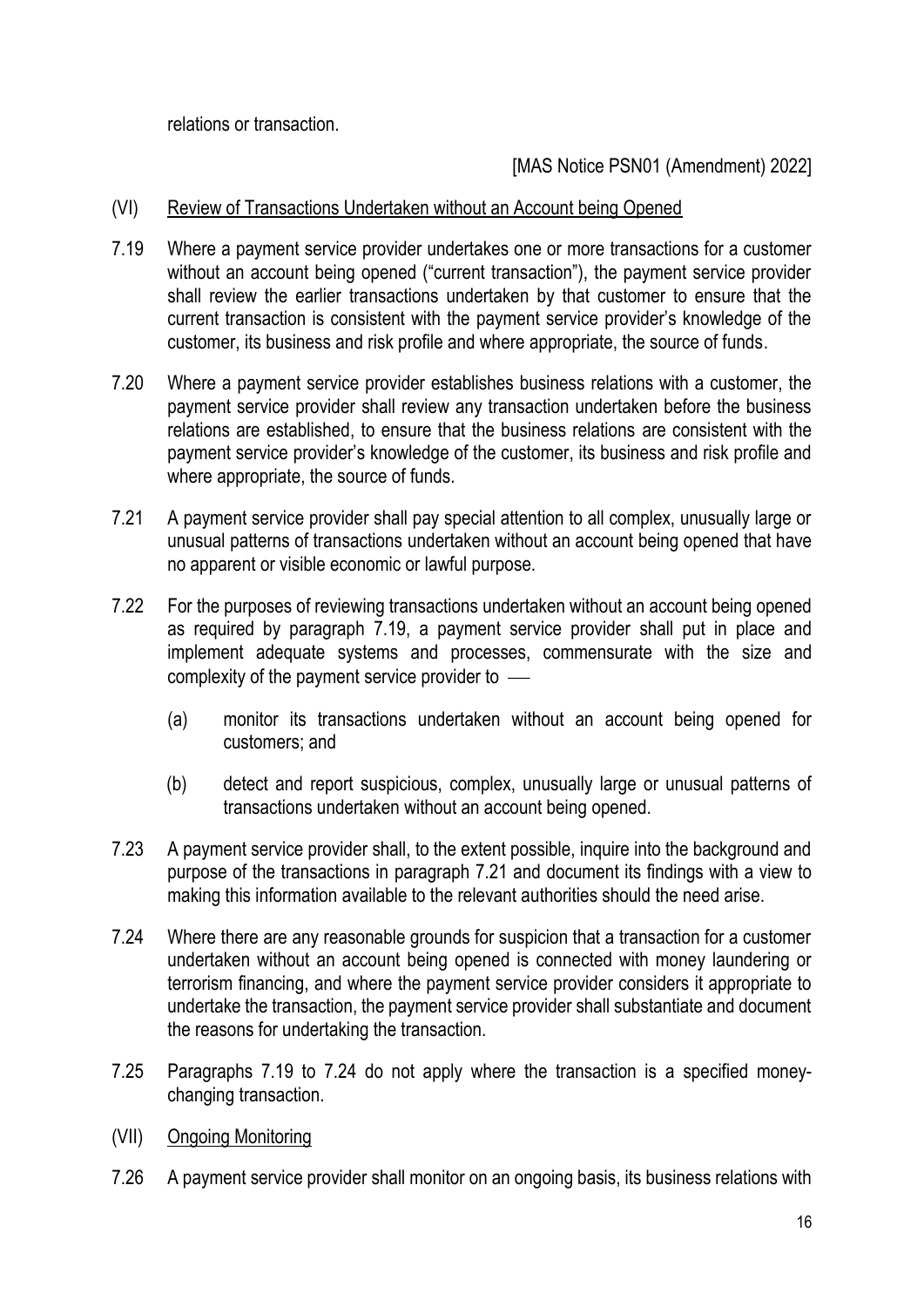customers.

- 7.27 A payment service provider shall, during the course of business relations with a customer, observe the conduct of the customer's account and scrutinise transactions undertaken throughout the course of business relations, to ensure that the transactions are consistent with the payment service provider's knowledge of the customer, its business and risk profile and where appropriate, the source of funds.
- 7.28 A payment service provider shall pay special attention to all complex, unusually large or unusual patterns of transactions, undertaken throughout the course of business relations, that have no apparent or visible economic or lawful purpose.
- 7.29 For the purposes of ongoing monitoring, a payment service provider shall put in place and implement adequate systems and processes, commensurate with the size and complexity of the payment service provider to  $-$ 
	- (a) monitor its business relations with customers; and
	- (b) detect and report suspicious, complex, unusually large or unusual patterns of transactions undertaken throughout the course of business relations.
- 7.30 A payment service provider shall, to the extent possible, inquire into the background and purpose of the transactions in paragraph 7.28 and document its findings with a view to making this information available to the relevant authorities should the need arise.
- 7.31 A payment service provider shall ensure that the CDD data, documents and information obtained in respect of customers, natural persons appointed to act on behalf of the customers, connected parties of the customers and beneficial owners of the customers, are relevant and kept up-to-date by undertaking reviews of existing CDD data, documents and information, particularly for higher risk categories of customers.
- 7.32 Where there are any reasonable grounds for suspicion that existing business relations with a customer are connected with money laundering or terrorism financing, and where the payment service provider considers it appropriate to retain the customer —
	- (a) the payment service provider shall substantiate and document the reasons for retaining the customer; and
	- (b) the customer's business relations with the payment service provider shall be subject to commensurate risk mitigation measures, including enhanced ongoing monitoring.
- 7.33 Where the payment service provider assesses the customer or the business relations with the customer referred to in paragraph 7.32 to be of higher risk, the payment service provider shall perform enhanced CDD measures, which shall include obtaining the approval of the payment service provider's senior management to retain the customer.

### **CDD Measures for Non-Face-to-Face Business Relations or Non-Face-to-Face Transactions Undertaken without an Account Being Opened**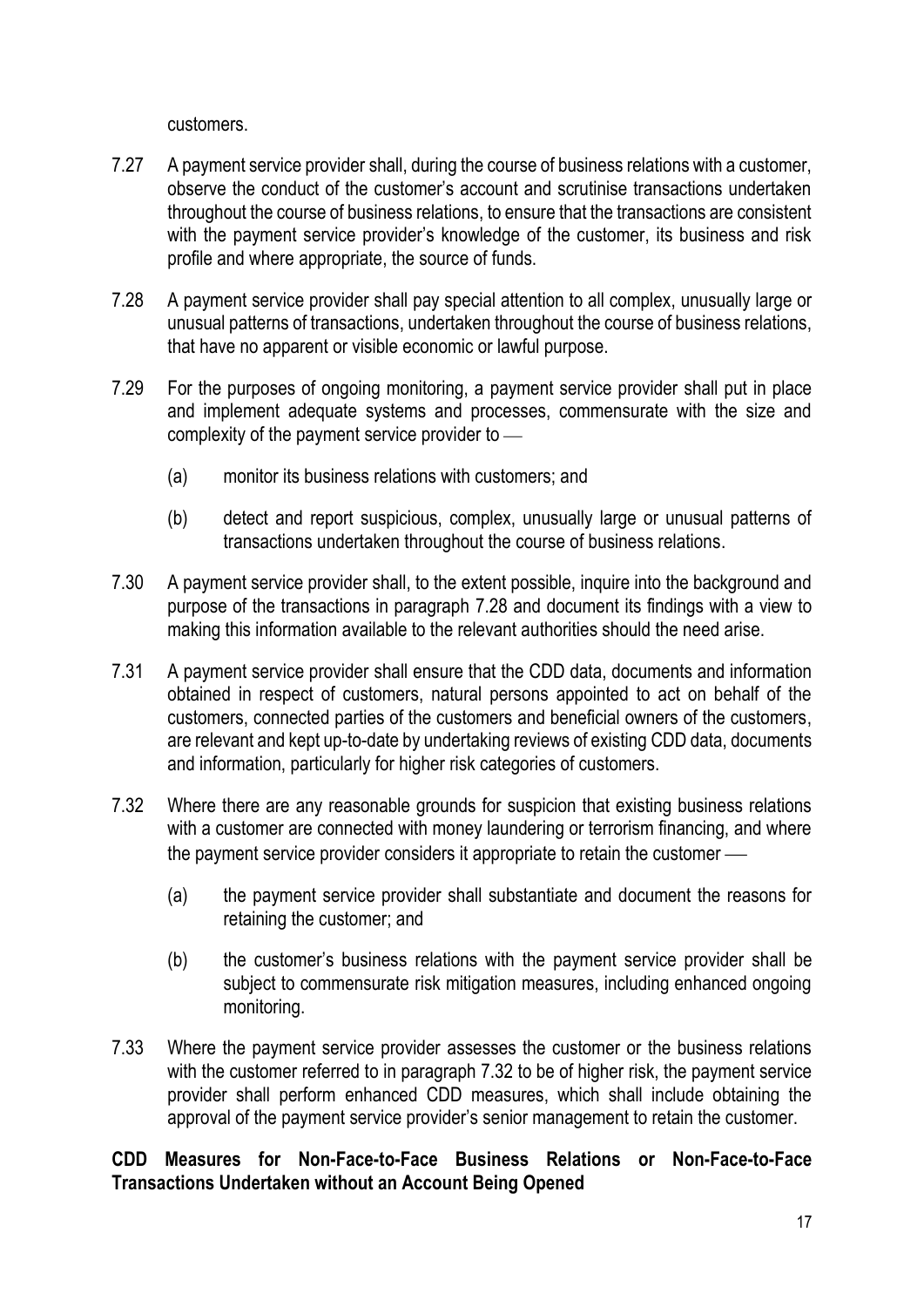- 7.34 A payment service provider shall develop policies and procedures to address any specific risks associated with non-face-to-face business relations with a customer or non-face-toface transactions undertaken without an account being opened for a customer ("non-faceto-face business contact").
- 7.35 A payment service provider shall implement the policies and procedures referred to in paragraph 7.34 when establishing business relations with a customer, undertaking transactions without an account being opened and when conducting ongoing due diligence.
- 7.36 Where there is no face-to-face contact, the payment service provider shall perform CDD measures that are at least as robust as those that would be required to be performed if there was face-to-face contact.

[MAS Notice PSN01 (Amendment) 2022]

7.37 Where a payment service provider conducts its first non-face-to-face business contact, the payment service provider shall, at the payment service provider's own expense, appoint an external auditor or an independent qualified consultant to assess the effectiveness of the policies and procedures referred to in paragraph 7.34, including the effectiveness of any technology solutions used to manage impersonation risks.

[MAS Notice PSN01 (Amendment) 2022]

- 7.38 The payment service provider shall submit to the Authority a report of the assessment referred to in paragraph 7.37 no later than one year after conduct of the payment service provider's first non-face-to-face business contact.
- 7.39 Where there has been a substantial change in the policies and procedures referred to in paragraph 7.34, the payment service provider shall appoint an external auditor or an independent qualified consultant to carry out an assessment of the new policies and procedures, and shall submit the report of the assessment to the Authority no later than one year after the implementation of the change in policies and procedures.
- 7.40 Paragraphs 7.34 to 7.39 do not apply where the transaction is a specified moneychanging transaction.

# **Reliance by Acquiring Payment Service Provider on Measures Already Performed**

- 7.41 When a payment service provider ("acquiring payment service provider") acquires, either in whole or in part, the business of another financial institution (whether in Singapore or elsewhere), the acquiring payment service provider shall perform the measures as required by paragraphs 7, 8 and 9, on the customers acquired with the business at the time of acquisition except where the acquiring payment service provider has —
	- (a) acquired at the same time all corresponding customer records (including CDD information) and has no doubt or concerns about the veracity or adequacy of the information so acquired; and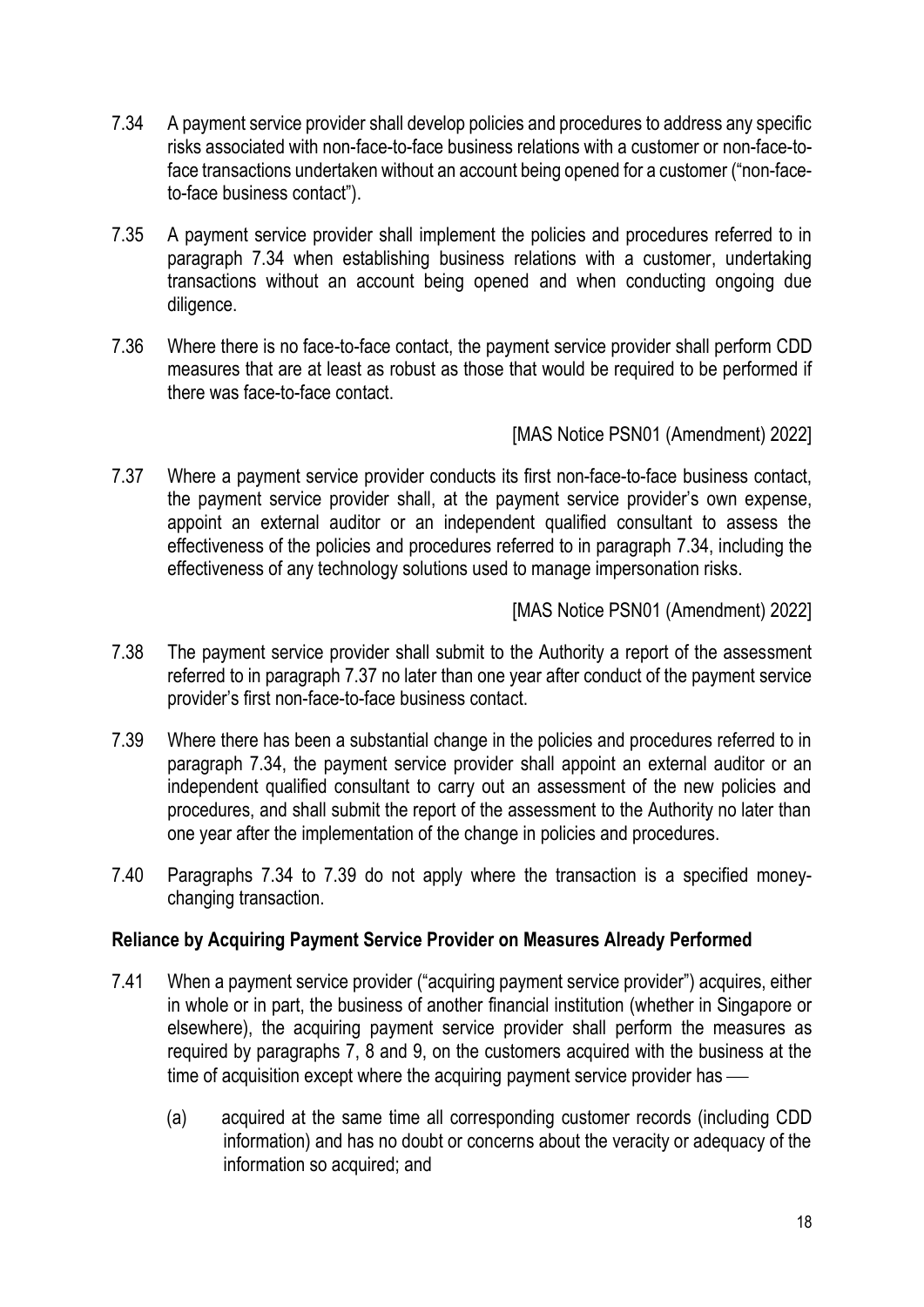(b) conducted due diligence enquiries that have not raised any doubt on the part of the acquiring payment service provider as to the adequacy of AML/CFT measures previously adopted in relation to the business or part thereof now acquired by the acquiring payment service provider, and document such enquiries.

### **Measures for Non-Account Holder**

- 7.42 A payment service provider that undertakes any transaction (except for a specified money-changing transaction) of a value exceeding S\$5,000 for any customer who does not otherwise have business relations with the payment service provider shall —
	- (a) perform CDD measures as if the customer had applied to the payment service provider to establish business relations; and
	- (b) record adequate details of the transaction so as to permit the reconstruction of the transaction, including the nature and date of the transaction, the type and amount of currency involved, the value date, and the details of the payee or beneficiary.

# **Timing for Verification**

- 7.43 Subject to paragraphs 7.44 and 7.45, a payment service provider shall complete verification of the identity of a customer as required by paragraph 7.9, natural persons appointed to act on behalf of the customer as required by paragraph 7.10(b) and beneficial owners of the customer as required by paragraph  $7.14$  —
	- (a) before the payment service provider establishes business relations with the customer;
	- (b) before the payment service provider effects or receives any funds by cross-border wire transfer for the customer, where the customer has not otherwise established business relations with the payment service provider;
	- (c) before the payment service provider undertakes any transaction for the purposes of carrying on its business of providing cross-border money transfer service, for the customer, where the customer has not otherwise established business relations with the payment service provider; or
	- (d) before the payment service provider undertakes any transaction (except for a specified money-changing transaction where the money is funded from an identifiable source) of a value exceeding S\$5,000 for the customer, where the customer has not otherwise established business relations with the payment service provider.

[MAS Notice PSN01 (Amendment) 2022]

7.44 A payment service provider may establish business relations with a customer before completing the verification of the identity of the customer as required by paragraph 7.9,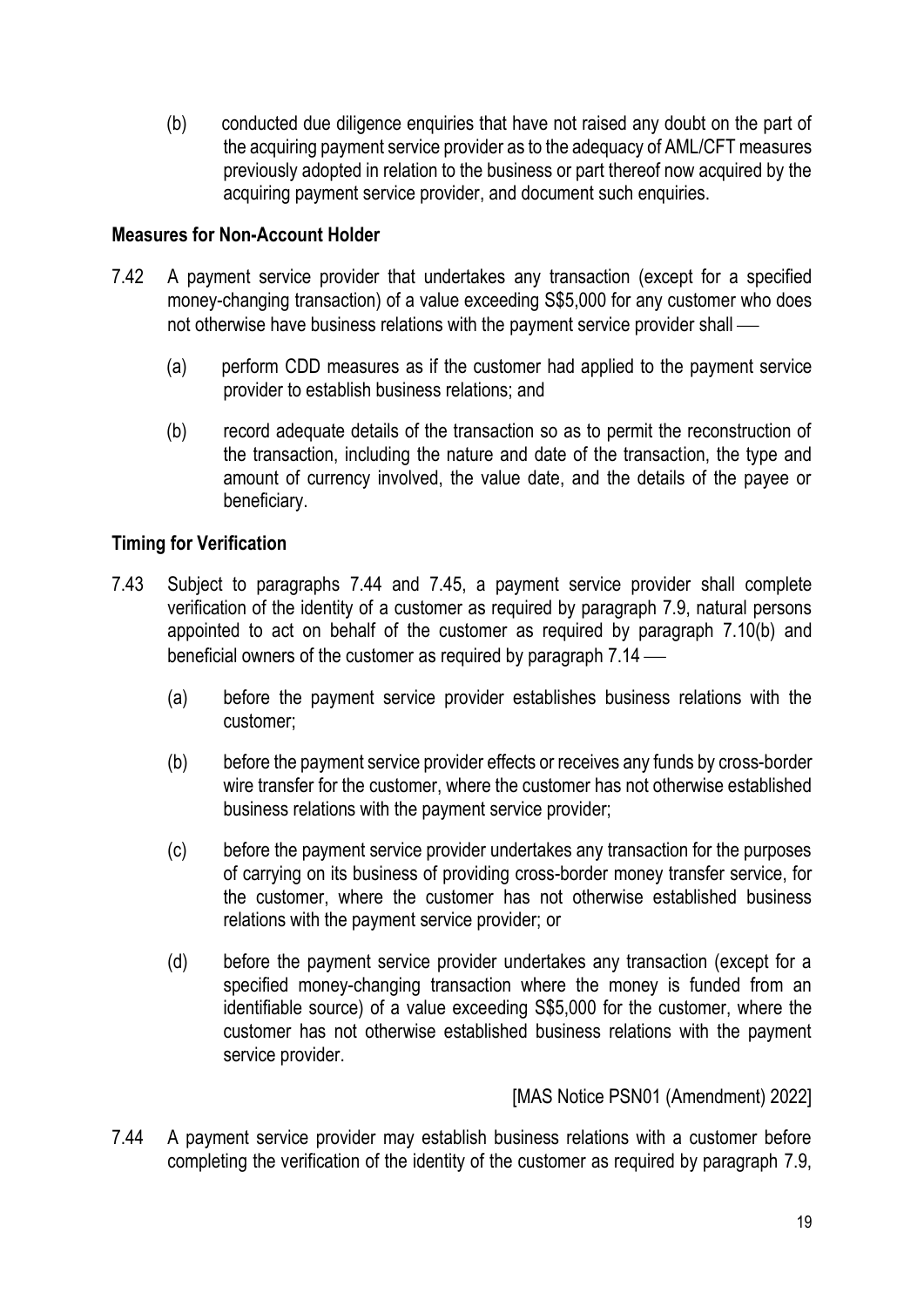natural persons appointed to act on behalf of the customer as required by paragraph 7.10(b) and beneficial owners of the customer as required by paragraph  $7.14$  if  $-$ 

- (a) the deferral of completion of the verification is essential in order not to interrupt the normal conduct of business operations; and
- (b) the risks of money laundering and terrorism financing can be effectively managed by the payment service provider.
- 7.45 Where the payment service provider establishes business relations with a customer before verifying the identity of the customer as required by paragraph 7.9, natural persons appointed to act on behalf of the customer as required by paragraph 7.10(b), and beneficial owners of the customer as required by paragraph 7.14, the payment service provider shall —
	- (a) develop and implement internal risk management policies and procedures concerning the conditions under which such business relations may be established prior to verification; and
	- (b) complete such verification as soon as is reasonably practicable.

#### **Where Measures are Not Completed**

- 7.46 Where the payment service provider is unable to complete the measures as required by paragraphs 7, 8 and 9, it shall not commence or continue business relations with any customer, or undertake any transaction for any customer (except where such transaction is a specified money-changing transaction).
- 7.47 Where the payment service provider is unable to complete the measures as required by paragraphs 7, 8 and 9, the payment service provider shall consider if the circumstances are suspicious so as to warrant the filing of an STR.
- 7.48 For the purposes of paragraphs 7.46 and 7.47, completion of the measures means the situation where the payment service provider has obtained, screened and verified (including by delayed verification as allowed under paragraphs 7.44 and 7.45) all necessary CDD information required under paragraphs 7, 8 and 9, and where the payment service provider has received satisfactory responses to all inquiries in relation to such necessary CDD information.

[MAS Notice PSN01 (Amendment) 2022]

#### **Joint Account**

7.49 In the case of a joint account, a payment service provider shall perform CDD measures on all of the joint account holders as if each of them were individual customers of the payment service provider.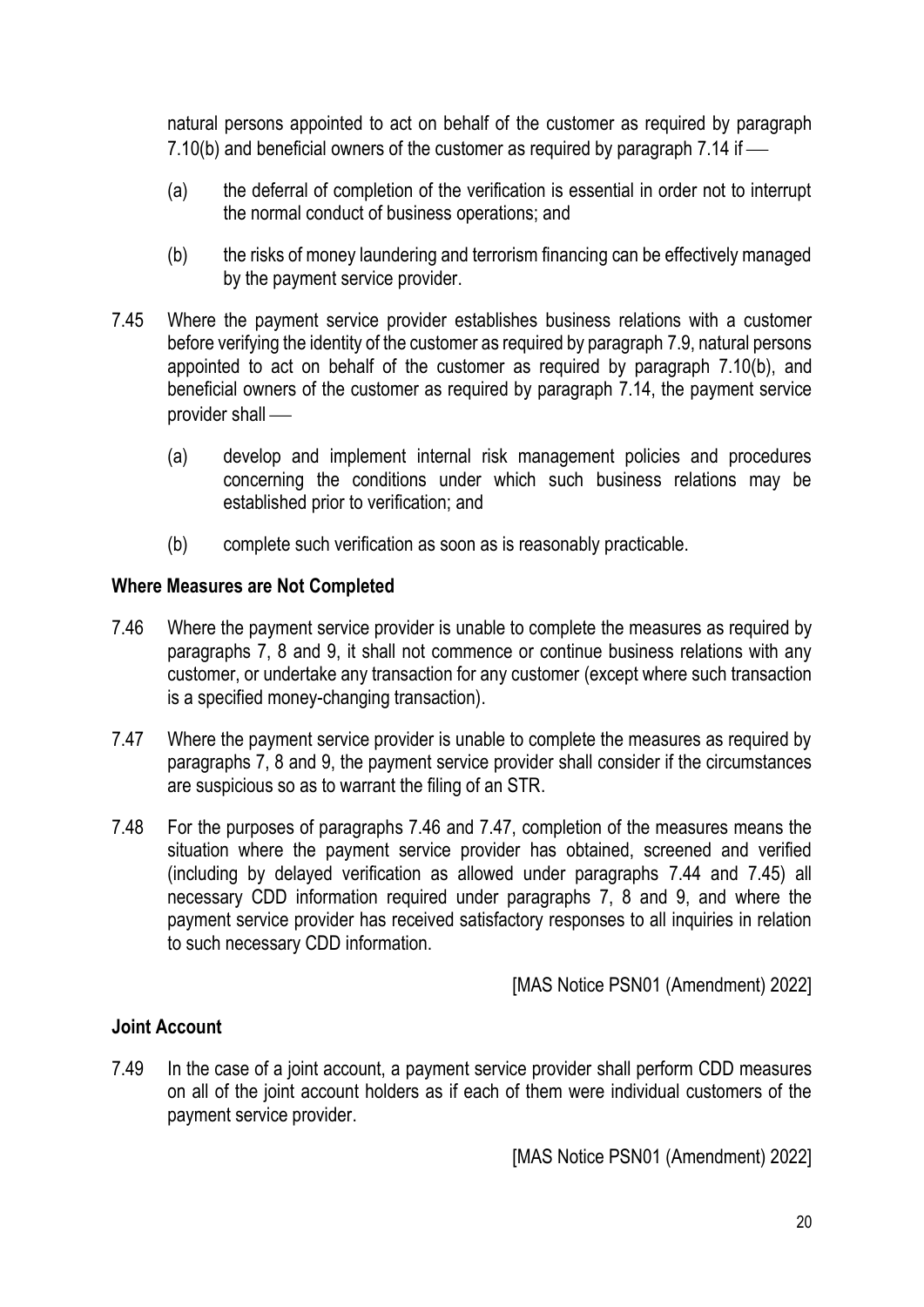# **Existing Customers**

7.50 Where a payment service provider is, prior to the date of commencement of this Notice, subject to a notice issued by the Authority under section 27B of the MAS Act, the payment service provider shall perform the measures as required by paragraphs 7, 8 and 9 in relation to its existing customers based on its own assessment of materiality and risk, taking into account any previous measures applied, the time when the measures were last applied to such existing customers and the adequacy of data, documents or information obtained.

# **Screening**

- 7.51 A payment service provider shall screen a customer, natural persons appointed to act on behalf of the customer, connected parties of the customer and beneficial owners of the customer against relevant money laundering and terrorism financing information sources, as well as lists and information provided by the Authority or other relevant authorities in Singapore for the purposes of determining if there are any money laundering or terrorism financing risks in relation to the customer.
- 7.52 A payment service provider shall screen the persons referred to in paragraph 7.51
	- (a) when, or as soon as reasonably practicable after, the payment service provider establishes business relations with a customer;
	- (b) before the payment service provider effects or receives any funds by cross-border wire transfer, for a customer who has not otherwise established business relations with the payment service provider;
	- (c) before the payment service provider undertakes any transaction for the purposes of carrying on its business of providing cross-border money transfer service, for a customer who has not otherwise established business relations with the payment service provider;
	- (d) before the payment service provider undertakes any transaction (except for a specified money-changing transaction where the money is funded from an identifiable source) of a value exceeding S\$5,000 for a customer who has not otherwise established business relations with the payment service provider;
	- (e) on a periodic basis after the payment service provider establishes business relations with the customer; and
	- $(f)$  when there are any changes or updates to  $\frac{f}{f}$ 
		- (i) the lists and information provided by the Authority or other relevant authorities in Singapore to the payment service provider; or
		- (ii) the natural persons appointed to act on behalf of a customer, connected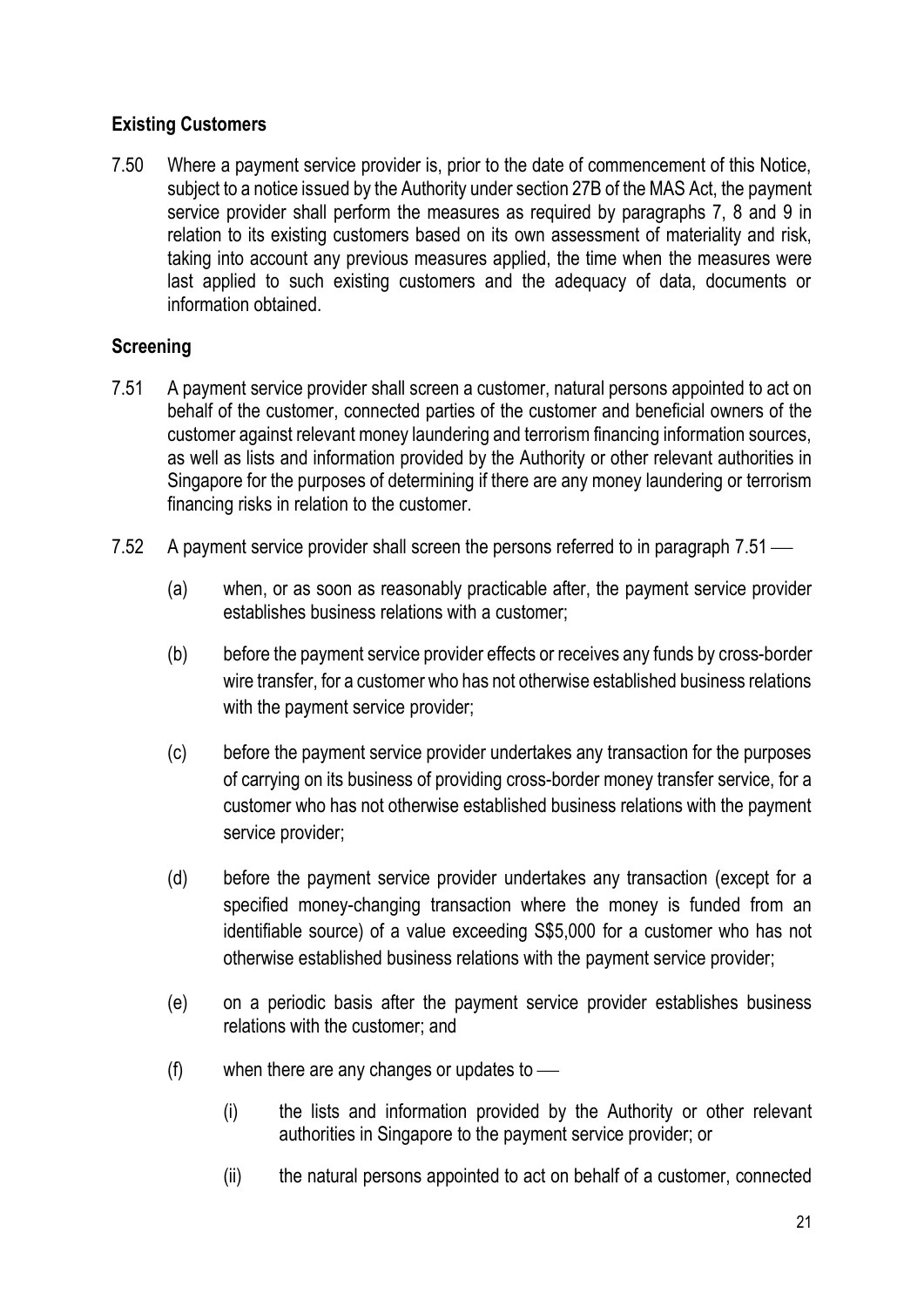parties of a customer or beneficial owners of a customer.

[MAS Notice PSN01 (Amendment) 2022]

7.53 A payment service provider shall screen all wire transfer originators and wire transfer beneficiaries as defined in paragraph 15, against lists and information provided by the Authority or any other relevant authorities in Singapore for the purposes of determining if there are any money laundering or terrorism financing risks in relation to any such persons.

### [MAS Notice PSN01 (Amendment) 2022]

7.54 The results of screening and assessment by the payment service provider shall be documented.

# **8 SIMPLIFIED CUSTOMER DUE DILIGENCE**

- 8.1 Subject to paragraph 8.4, a payment service provider may perform simplified CDD measures in relation to a customer, any natural person appointed to act on behalf of the customer and any beneficial owner of the customer (other than any beneficial owner that the payment service provider is exempted from making inquiries about under paragraph  $7.16$ ) where either of the following applies  $-$ 
	- (a) the customer is one for whom the payment service provider only effects or receives cross-border wire transfers that are:
		- (i) solely for the payment of goods and services; and
		- (ii) funded from an identifiable source; or
	- (b) the payment service provider is satisfied that the risks of money laundering and terrorism financing are low.
- 8.2 The assessment of low risks in paragraph 8.1(b) shall be supported by an adequate analysis of risks by the payment service provider.
- 8.3 The simplified CDD measures shall be commensurate with the level of risk, based on the risk factors identified by the payment service provider.
- 8.4 A payment service provider shall not perform simplified CDD measures
	- (a) where one or more transactions undertaken, whether in the course of business relations or otherwise, by the payment service provider for a customer (other than transactions undertaken by the payment service provider to transfer funds from the customer's payment account directly to that customer's bank account) in any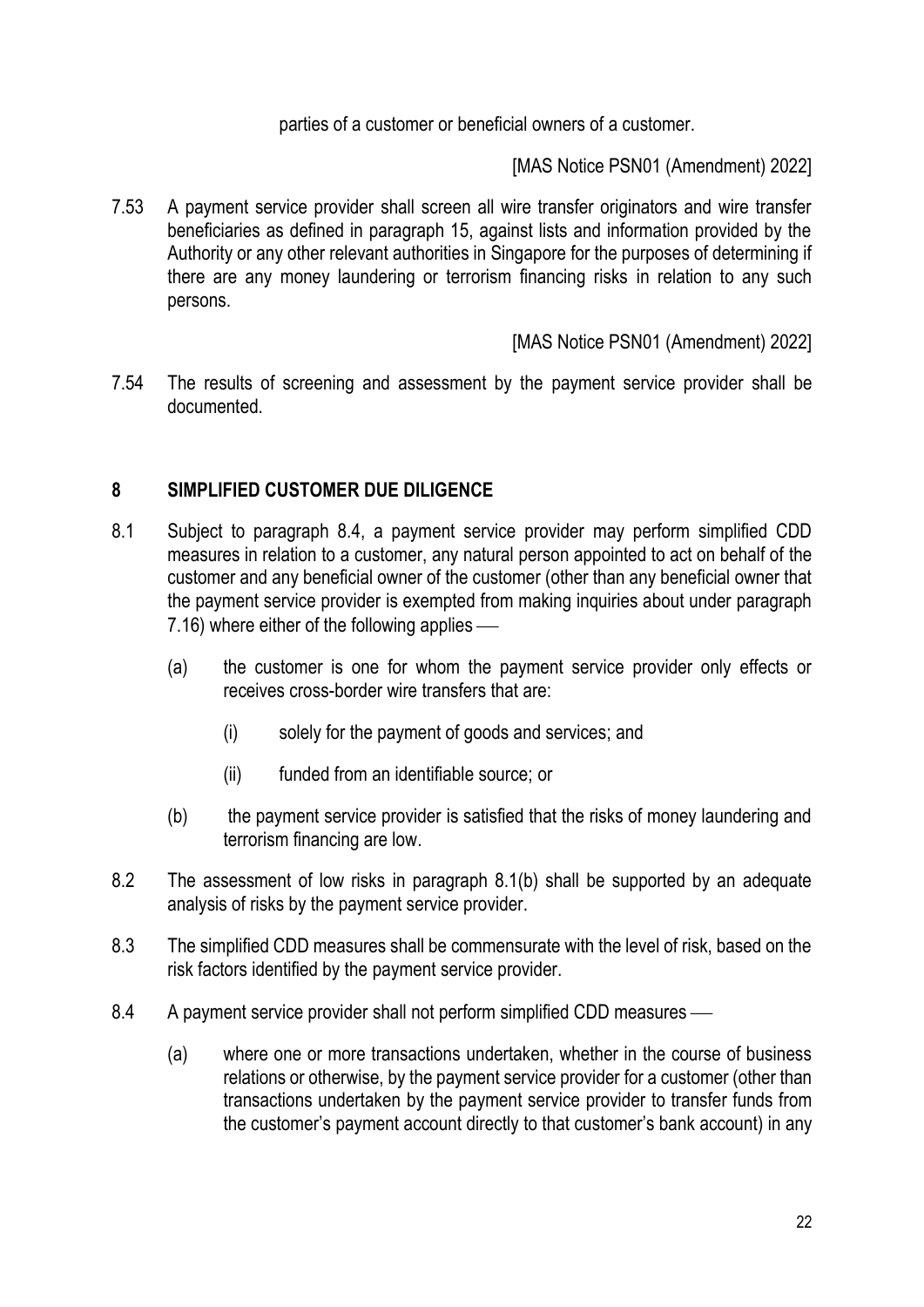one year period cumulatively exceeds S\$20,000<sup>4</sup> ;

- (b) where a customer or any beneficial owner of the customer is from or in a country or jurisdiction in relation to which the FATF has called for countermeasures;
- (c) where a customer or any beneficial owner of the customer is from or in a country or jurisdiction known to have inadequate AML/CFT measures, as determined by the payment service provider for itself, or notified to payment service providers generally by the Authority, or other foreign regulatory authorities; or
- (d) where the payment service provider suspects that money laundering or terrorism financing is involved.

[MAS Notice PSN01 (Amendment) 2022]

8.5 For the purposes of paragraph 8.4(a), if a customer's bank account is opened or maintained in a country or jurisdiction known to have inadequate AML/CFT measures (as determined by the payment service provider for itself, or notified to payment service providers generally by the Authority or by other foreign regulatory authorities), any transaction undertaken by the payment service provider to transfer funds from the customer's payment account directly to that customer's bank account shall be included in the calculation of the cumulative limit.

[MAS Notice PSN01 (Amendment) 2022]

- 8.6 Subject to paragraphs 8.2, 8.3 and 8.4, a payment service provider may perform simplified CDD measures in relation to a customer that is a financial institution set out in Appendix 2.
- 8.7 Where the payment service provider performs simplified CDD measures in relation to a customer, any natural person appointed to act on behalf of the customer and any beneficial owner of the customer, it shall document —
	- (a) the details of its risk assessment; and
	- (b) the nature of the simplified CDD measures.
- 8.8 For avoidance of doubt, the term "CDD measures" in paragraph 8 means the measures required by paragraph 7.

# **9 ENHANCED CUSTOMER DUE DILIGENCE**

# **Politically Exposed Persons**

9.1 For the purposes of paragraph  $9$  —

<sup>4</sup> Please note paragraph 7.4 of the Notice.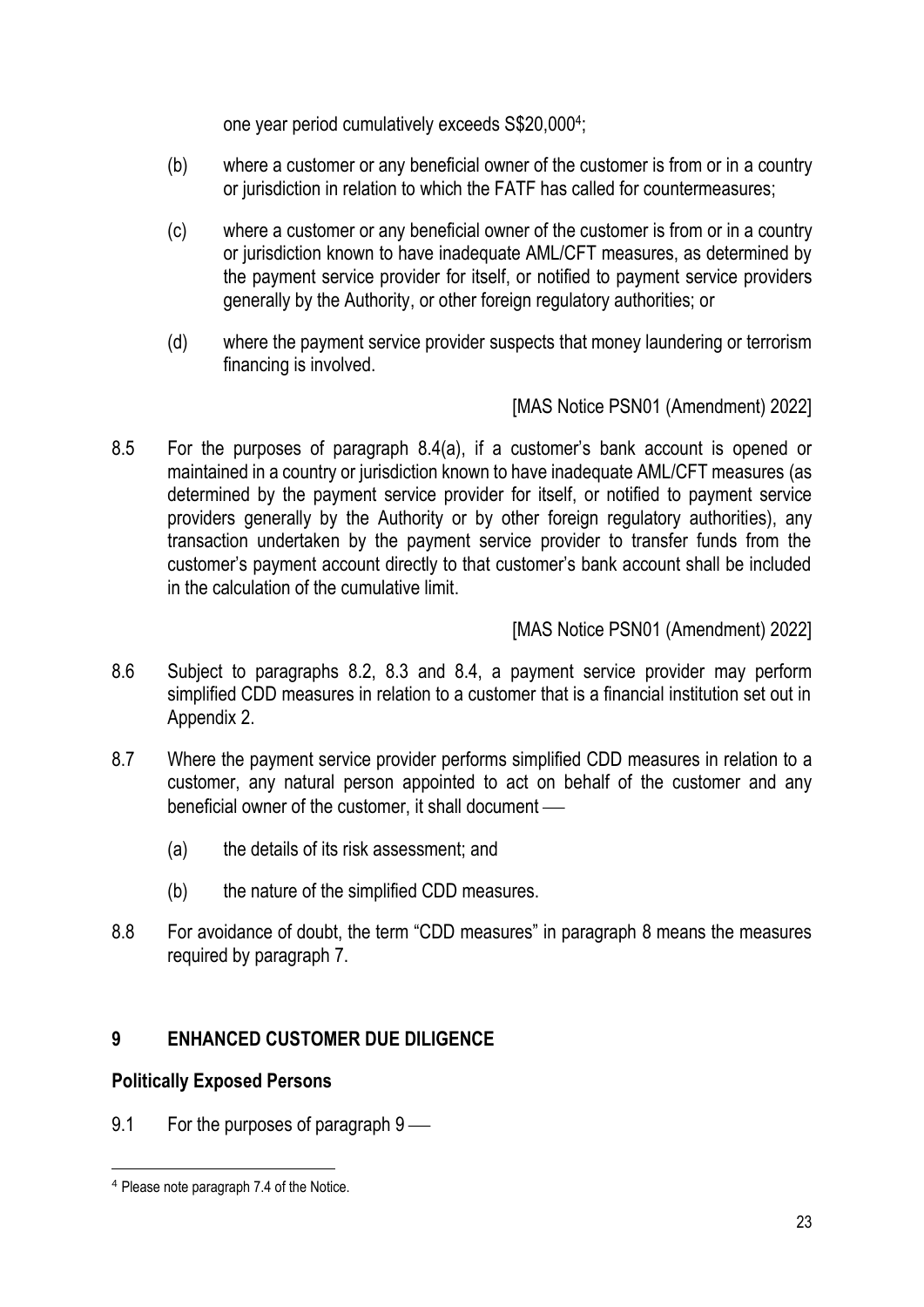"close associate" means a natural person who is closely connected to a politically exposed person, either socially or professionally;

"domestic politically exposed person" means a natural person who is or has been entrusted domestically with prominent public functions;

"family member" means a parent, step-parent, child, step-child, adopted child, spouse, sibling, step-sibling and adopted sibling of the politically exposed person;

"foreign politically exposed person" means a natural person who is or has been entrusted with prominent public functions in a foreign country or jurisdiction;

### [MAS Notice PSN01 (Amendment) 2022]

"international organisation" means an entity established by formal political agreements between member countries or jurisdictions that have the status of international treaties, whose existence is recognised by law in member countries or jurisdictions and which is not treated as a resident institutional unit of the country or jurisdiction in which it is located;

[MAS Notice PSN01 (Amendment) 2022]

"international organisation politically exposed person" means a natural person who is or has been entrusted with prominent public functions in an international organisation;

"politically exposed person" means a domestic politically exposed person, foreign politically exposed person or international organisation politically exposed person; and

"prominent public functions" includes the roles held by a head of state, a head of government, government ministers, senior civil or public servants, senior judicial or military officials, senior executives of state owned corporations, senior political party officials, members of the legislature and senior management of international organisations.

- 9.2 A payment service provider shall implement appropriate internal risk management systems, policies, procedures and controls to determine if a customer, any natural person appointed to act on behalf of the customer, any connected party of the customer or any beneficial owner of the customer is a politically exposed person, or a family member or close associate of a politically exposed person.
- 9.3 A payment service provider shall, in addition to performing CDD measures (specified in paragraph 7), perform at least the following enhanced CDD measures where a customer or any beneficial owner of the customer is determined by the payment service provider to be a politically exposed person, or a family member or close associate of a politically exposed person under paragraph 9.2:
	- (a) obtain approval from the payment service provider's senior management to establish or continue business relations with the customer or undertake any transaction without an account being opened for the customer;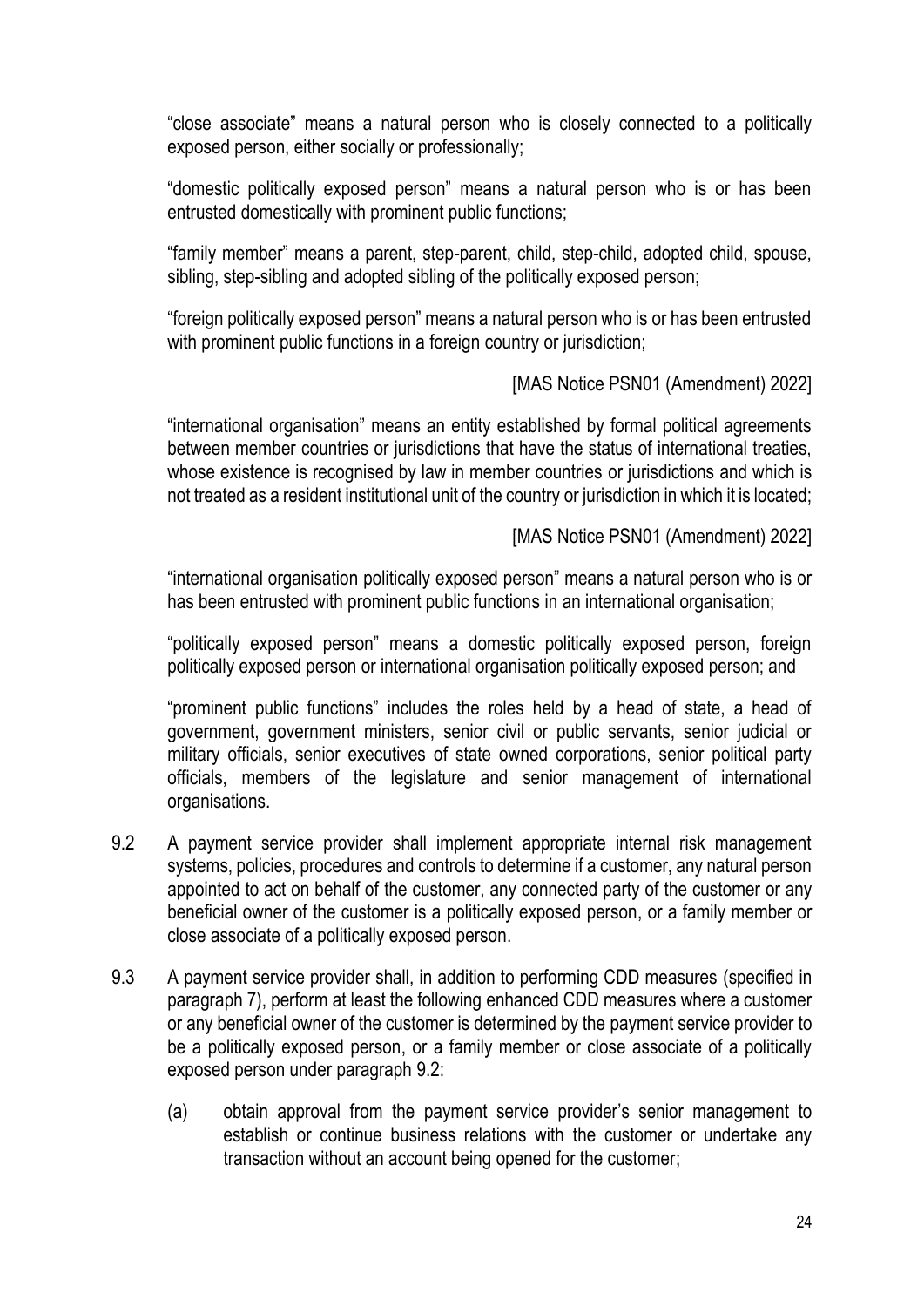- (b) establish, by appropriate and reasonable means, the source of wealth and source of funds of the customer and any beneficial owner of the customer; and
- (c) conduct, during the course of business relations with the customer, enhanced monitoring of the business relations with the customer. In particular, the payment service provider shall increase the degree and nature of monitoring of the business relations with and transactions for the customer, in order to determine whether they appear unusual or suspicious.
- 9.4 Paragraph 9.3 does not apply to a transaction undertaken without an account being opened that is a specified money-changing transaction.
- 9.5 A payment service provider may adopt a risk-based approach in determining whether to perform enhanced CDD measures or the extent of enhanced CDD measures to be performed for  $-$ 
	- (a) domestic politically exposed persons, their family members and close associates;
	- (b) international organisation politically exposed persons, their family members and close associates; or
	- (c) politically exposed persons who have stepped down from their prominent public functions, taking into consideration the level of influence such persons may continue to exercise after stepping down from their prominent public functions, their family members and close associates,

except in cases where their business relations with the payment service provider or transactions (except for specified money-changing transactions) without an account being opened by the payment service provider present a higher risk for money laundering or terrorism financing.

#### **Other Higher Risk Categories**

- 9.6 A payment service provider shall implement appropriate internal risk management systems, policies, procedures and controls to determine if business relations with or transactions (except for specified money-changing transactions) undertaken without an account being opened for any customer present a higher risk for money laundering or terrorism financing.
- 9.7 For the purposes of paragraph 9.6, circumstances where a customer presents or may present a higher risk for money laundering or terrorism financing include but are not limited to the following:
	- (a) where a customer or any beneficial owner of the customer is from or in a country or jurisdiction in relation to which the FATF has called for countermeasures, the payment service provider shall treat any business relations with or transactions (except for specified money-changing transactions) for any such customer as presenting a higher risk for money laundering or terrorism financing;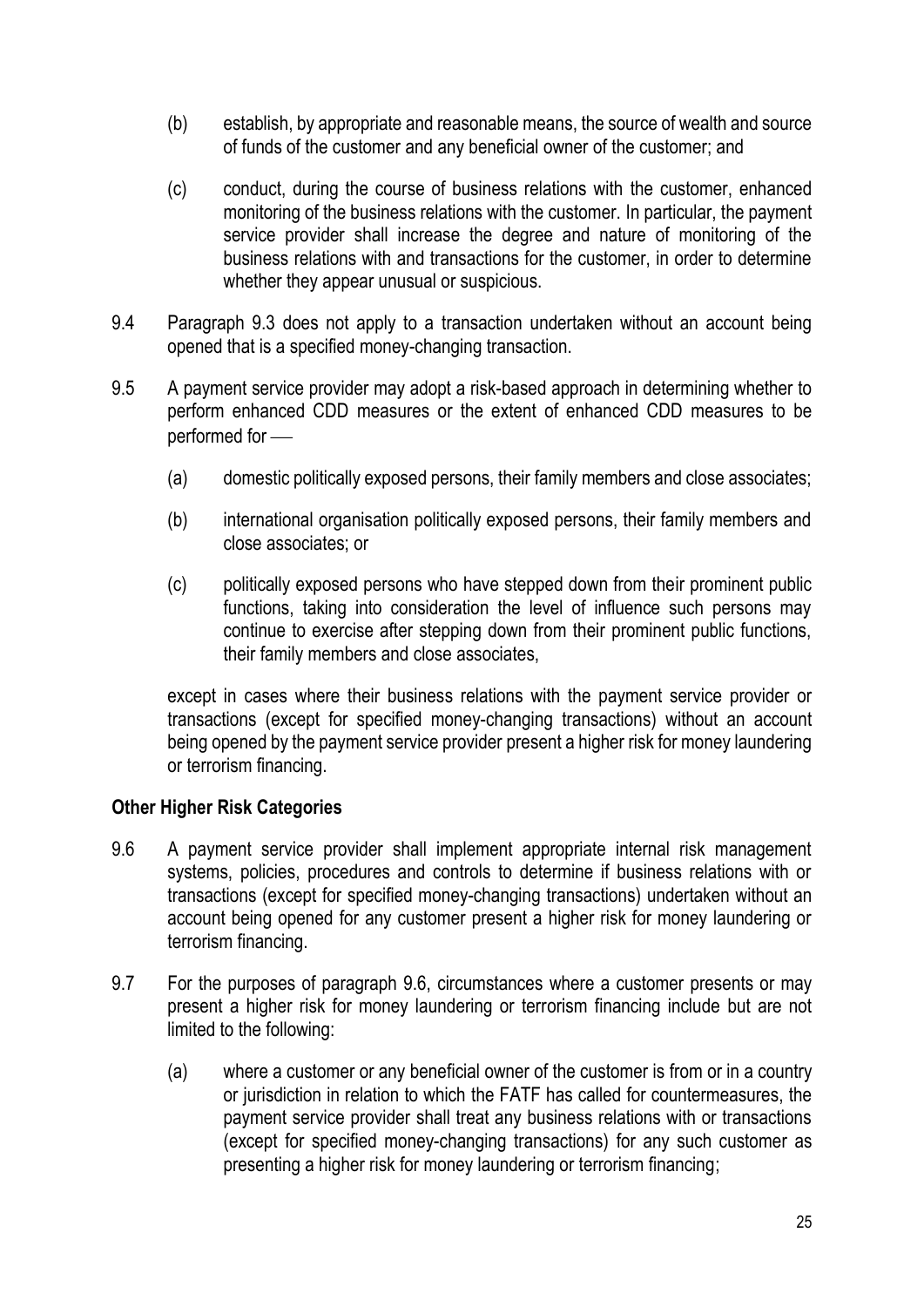- (b) where a customer or any beneficial owner of the customer is from or in a country or jurisdiction known to have inadequate AML/CFT measures, as determined by the payment service provider for itself, or notified to payment service providers generally by the Authority or other foreign regulatory authorities, the payment service provider shall assess whether any such customer presents a higher risk for money laundering or terrorism financing; and
- (c) where a customer is a legal person for which the payment service provider is not able to establish if it has any –
	- (i) ongoing, apparent or visible operation or business activity;
	- (ii) economic or business purpose for its corporate structure or arrangement; or
	- (iii) substantive financial activity in its interactions with the payment service provider,

the payment service provider shall assess whether any such customer presents a higher risk for money laundering or terrorism financing.

[MAS Notice PSN01 (Amendment) 2022]

- 9.8 A payment service provider shall perform the appropriate enhanced CDD measures in paragraph 9.3 for business relations with, or transactions (except for specified moneychanging transactions) for any customer  $\equiv$ 
	- (a) who the payment service provider determines under paragraph 9.6; or
	- (b) the Authority or other relevant authorities in Singapore notify to the payment service provider,

as presenting a higher risk for money laundering or terrorism financing.

9.9 A payment service provider shall, in taking enhanced CDD measures to manage and mitigate any higher risks that have been identified by the payment service provider, or notified to it by the Authority or other relevant authorities in Singapore, ensure that the enhanced CDD measures take into account the requirements of any laws, regulations or directions administered by the Authority, including but not limited to the regulations or directions issued by the Authority under section 27A of the MAS Act.

[MAS Notice PSN01 (Amendment) 2022]

# **10 FOREIGN CURRENCY EXCHANGE TRANSACTIONS**

10.1 Where the value of an FX transaction is equal or exceeds S\$20,000 (or its equivalent in a foreign currency), a payment service provider shall comply with paragraphs 7, 8, and 9 in relation to an FX transaction as if the references to a "customer" and "transaction" in those paragraphs are references to a "relevant FX counterparty" and the "FX transaction"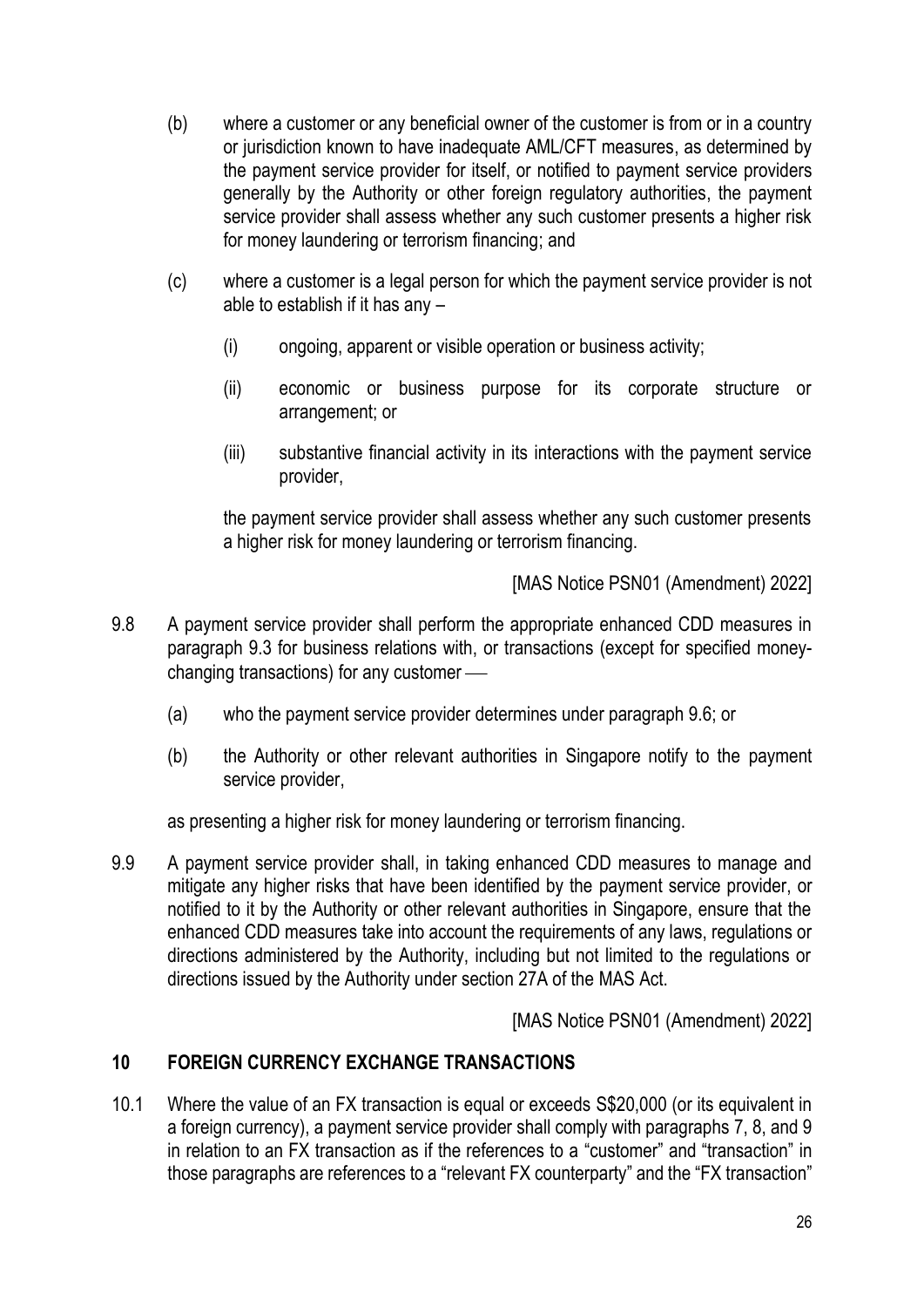respectively.

10.2 For the purposes of paragraph 10 read with paragraphs 7, 8 and  $9 - \alpha$ 

"business relations" means the opening or maintenance of an account by the payment service provider in the name of a person (whether a natural person, legal person or legal arrangement).

10.3 In addition to performing CDD measures, a payment service provider shall, to the extent possible, inquire into the background and purpose of every FX transaction the value of which is equal to or exceeds  $$20,000$  (or its equivalent in a foreign currency) and document its findings with a view to making this information available to the relevant authorities should the need arise.

# **11 ISSUANCE OF BEARER NEGOTIABLE INSTRUMENTS AND RESTRICTION OF CASH PAYOUT**

#### **Prohibition of Issuance of Bearer Negotiable Instruments**

- 11.1 No payment service provider shall, in respect of  $\equiv$ 
	- (a) a payment transaction processed, accepted or executed in the course of carrying on its business of providing a money-changing service;
	- (b) a payment transaction received from another country or jurisdiction to Singapore in the course of carrying on its business of providing a cross-border money transfer service;
	- (c) a payment transaction received in the course of carrying on its business of providing a domestic money transfer service;
	- (d) a withdrawal from a payment account in the course of carrying on its business of providing an account issuance service; or
	- (e) an FX transaction,

make any payment for any sum of money in the form of a bearer negotiable instrument to any recipient or to any person appointed to act on behalf of a recipient.

#### **Restriction on Cash Payouts by Payment Service Providers**

- 11.2 No payment service provider shall, in respect of  $\equiv$ 
	- (a) a payment transaction received from another country or jurisdiction to Singapore in the course of carrying on its business of providing cross-border money transfer service;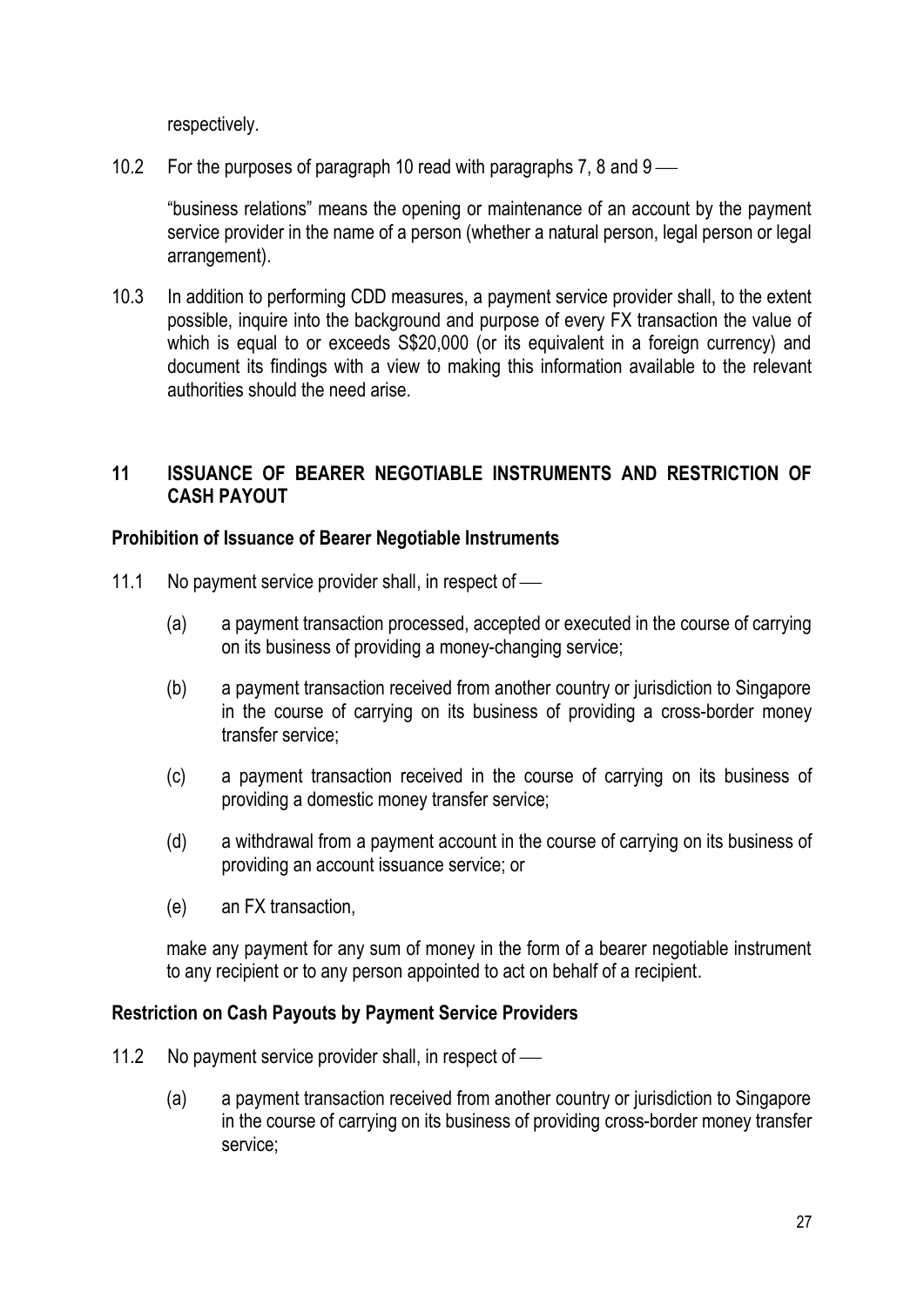- (b) a payment transaction received in the course of carrying on its business of providing a domestic money transfer service;
- (c) a withdrawal from a payment account in the course of carrying on its business of providing an account issuance service; or
- (d) an FX transaction,

pay any cash in an amount that is equal to or exceeds S\$20,000 to any recipient or person appointed to act on behalf of a recipient.

- 11.3 Where a payment service provider suspects that two or more payment transactions, withdrawals, or FX transactions, as the case may be, are or may be related, linked or the result of a deliberate restructuring of an otherwise single transaction into smaller transactions in order to evade the measures provided for in paragraph 11.2, the payment service provider shall treat the payment transactions, withdrawals, or FX transactions, as the case may be, as a single transaction and aggregate their value for the purposes of paragraph 11.2.
- 11.4 A payment service provider may make any payment of S\$20,000 and above by cheque if all the following conditions are met:
	- (a) the cheque is crossed and made payable to a customer who is an account holder with a bank in Singapore;
	- (b) the payment service provider maintains a register of all crossed cheques issued with the corresponding transaction reference numbers.
- 11.5 Paragraph 11 shall not apply to any payment service provider that holds a casino licence under section 49 of the Casino Control Act 2006.

[MAS Notice PSN01 (Amendment) 2022]

# **12 RELIANCE ON THIRD PARTIES**

- 12.1 For the purposes of paragraph 12, "third party" means  $\frac{1}{\sqrt{2}}$ 
	- (a) a financial institution set out in Appendix 2;
	- (b) a financial institution which is subject to and supervised by a foreign authority for compliance with AML/CFT requirements consistent with standards set by the FATF (other than a holder of a payment services licence under the PS Act, or equivalent licences);
	- (c) the parent entity, the branches and subsidiaries of the parent entity, and other related corporations, of a payment service provider (except where such entity is a holder of a payment services licence under the PS Act, or equivalent licences).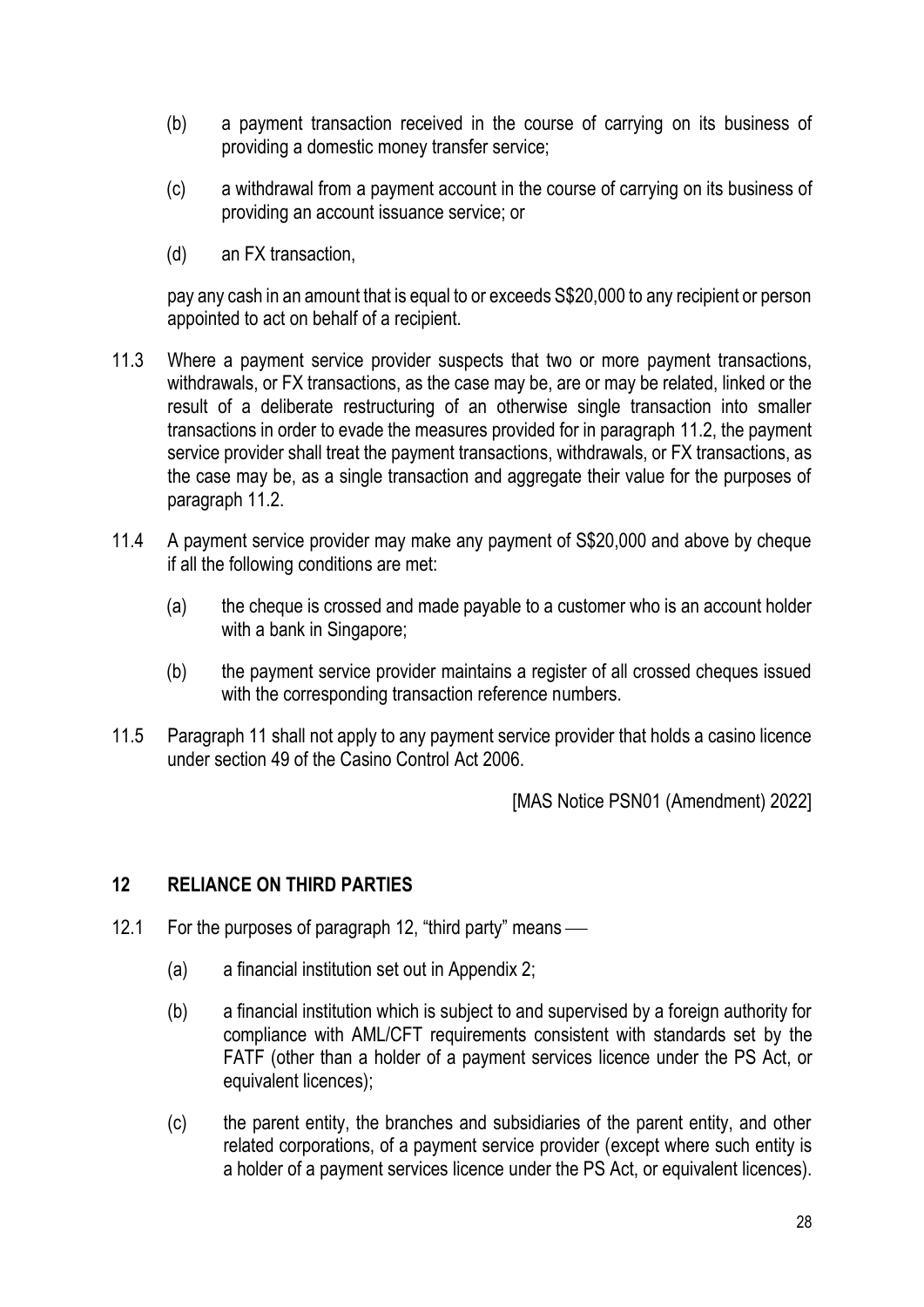### [MAS Notice PSN01 (Amendment) 2022]

- 12.2 Subject to paragraph 12.3, a payment service provider may rely on a third party to perform the measures as required by paragraphs 7, 8 and 9 if the following requirements are met:
	- (a) the payment service provider is satisfied that the third party it intends to rely upon is subject to and supervised for compliance with AML/CFT requirements consistent with standards set by the FATF, and has adequate AML/CFT measures in place to comply with those requirements;
	- (b) the payment service provider takes appropriate steps to identify, assess and understand the money laundering and terrorism financing risks particular to the countries or jurisdictions that the third party operates in;
	- (c) the third party is not one which payment service providers have been specifically precluded by the Authority from relying upon; and
	- (d) the third party is able and willing to provide, without delay, upon the payment service provider's request, any data, documents or information obtained by the third party with respect to the measures applied on the payment service provider's customer, which the payment service provider would be required or would want to obtain.
- 12.3 No payment service provider shall rely on a third party to conduct a review of transactions undertaken without an account being opened or ongoing monitoring of business relations with customers.
- 12.4 Where a payment service provider relies on a third party to perform the measures as required by paragraphs  $7, 8$  and  $9$ , it shall  $-$ 
	- (a) document the basis for its satisfaction that the requirements in paragraphs 12.2(a) and (b) have been met, except where the third party is a financial institution set out in Appendix 2; and
	- (b) immediately obtain from the third party the CDD information which the third party had obtained.

[MAS Notice PSN01 (Amendment) 2022]

12.5 For the avoidance of doubt, notwithstanding the reliance upon a third party, the payment service provider shall remain responsible for its AML/CFT obligations in this Notice.

# **13 CORRESPONDENT ACCOUNTS**

- 13.1 Paragraph 13 applies to a payment service provider when either of the following occurs:
	- (a) it provides correspondent account services or other similar services to a financial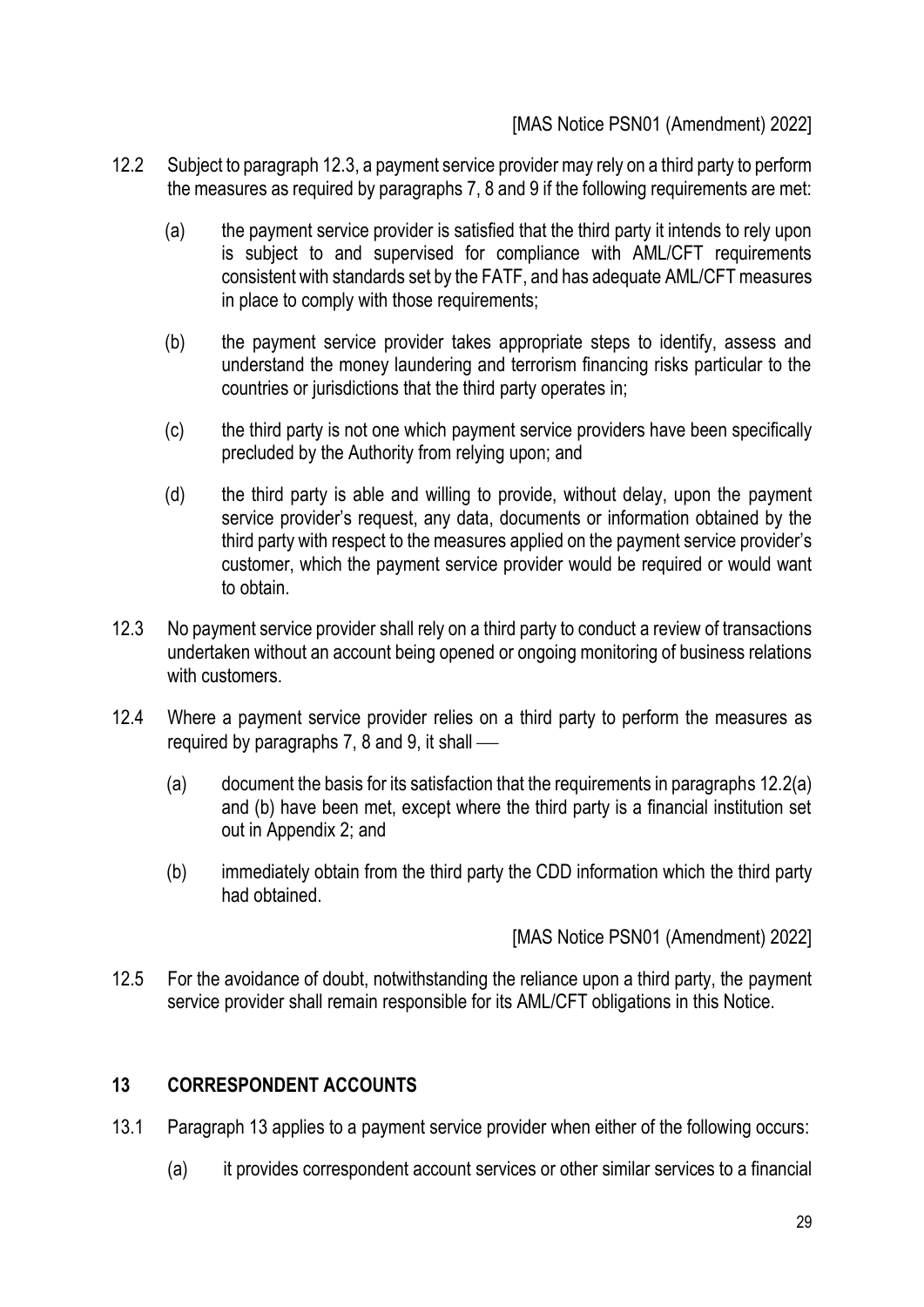institution that is operating in or outside Singapore; or

- (b) it engages a financial institution that is operating in or outside Singapore to provide or to facilitate the provision of correspondent account services or other similar services, where such financial institution is not  $\equiv$ 
	- (i) a bank in Singapore; or
	- (ii) a merchant bank in Singapore.
- 13.2 For the purposes of paragraph  $13$  —

"correspondent account services" means:

- (a) the provision of specified payment services by a payment service provider to a respondent financial institution, whether for the respondent financial institution as principal or for that respondent financial institution's customers; or
- (b) the provision of specified payment services, or the facilitation thereof, by a correspondent financial institution to a payment service provider, whether for the payment service provider as principal or for that payment service provider's customers;

"correspondent financial institution" means a financial institution that provides or facilitates the provision of correspondent account services or other similar services to the payment service provider:

"payable-through account" means an account maintained with the payment service provider by the respondent financial institution for the provision of correspondent account services, but which is accessible directly by a third party to effect transactions on its own behalf;

"respondent financial institution" means a financial institution to which correspondent account services or other similar services are provided by a payment service provider;

"shell financial institution" means a financial institution incorporated, formed or established in a country or jurisdiction where the financial institution has no physical presence and which is unaffiliated with a financial group that is subject to effective consolidated supervision; and

"similar services" include:

- (a) services undertaken for transactions or funds transfers, for the respondent financial institution, whether as principal or for its customers; and
- (b) services undertaken for transactions or funds transfers, for the payment service provider for whom a correspondent financial institution provides correspondent account services to, whether as principal or for its customers.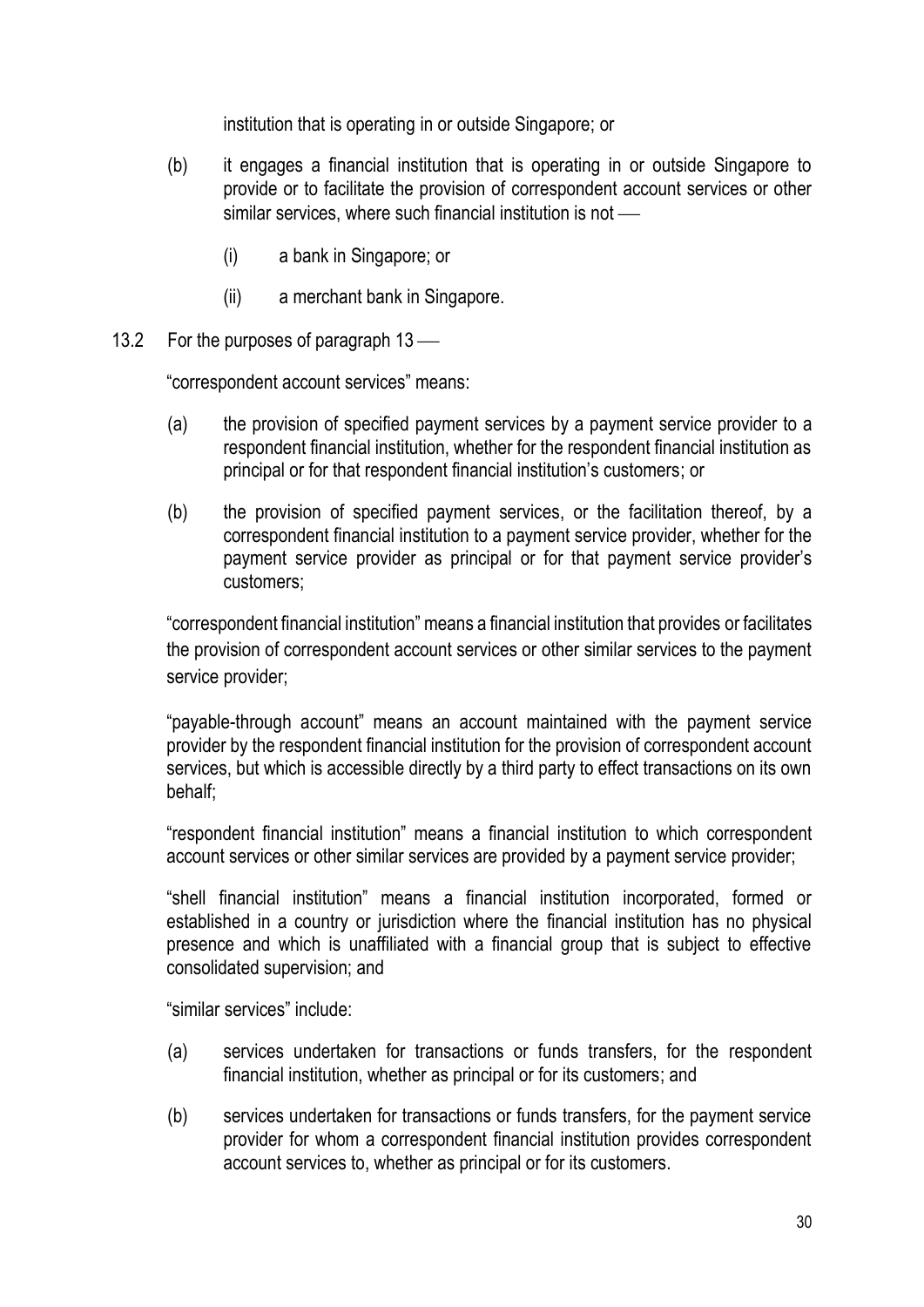- 13.3 A payment service provider in Singapore shall perform the following measures, in addition to CDD measures as required by paragraphs 7, 8 and 9, when providing correspondent account services or other similar services:
	- (a) assess the suitability of the respondent financial institution by taking the following steps:
		- (i) gather adequate information about the respondent financial institution to understand fully the nature of the respondent financial institution's business, including making appropriate inquiries on its management, its major business activities and the countries or jurisdictions in which it operates;
		- (ii) determine from any available sources the reputation of the respondent financial institution and the quality of supervision over the respondent financial institution, including whether it has been the subject of money laundering or terrorism financing investigation or regulatory action; and
		- (iii) assess the respondent financial institution's AML/CFT controls and ascertain that they are adequate and effective, having regard to the AML/CFT measures of the country or jurisdiction in which the respondent financial institution operates;
	- (b) clearly understand and document the respective AML/CFT responsibilities of the payment service provider and the respondent financial institution; and
	- (c) obtain approval from the payment service provider's senior management before providing correspondent account services or similar services to a new financial institution.
- 13.4 Where the provision of correspondent account services or similar services by the payment service provider involve a payable-through account, the payment service provider shall be satisfied that  $-$ 
	- (a) the respondent financial institution has performed appropriate measures at least equivalent to those specified in paragraph 7 on the third party having direct access to the payable-through account; and
	- (b) the respondent financial institution is able to perform ongoing monitoring of its business relations with that third party and is willing and able to provide CDD information to the payment service provider upon request.
- 13.5 A payment service provider in Singapore shall perform the following measures, in addition to CDD measures as required by paragraphs 7, 8 and 9, when receiving correspondent account services or other similar services:
	- (a) assess the suitability of the correspondent financial institution by taking the following steps: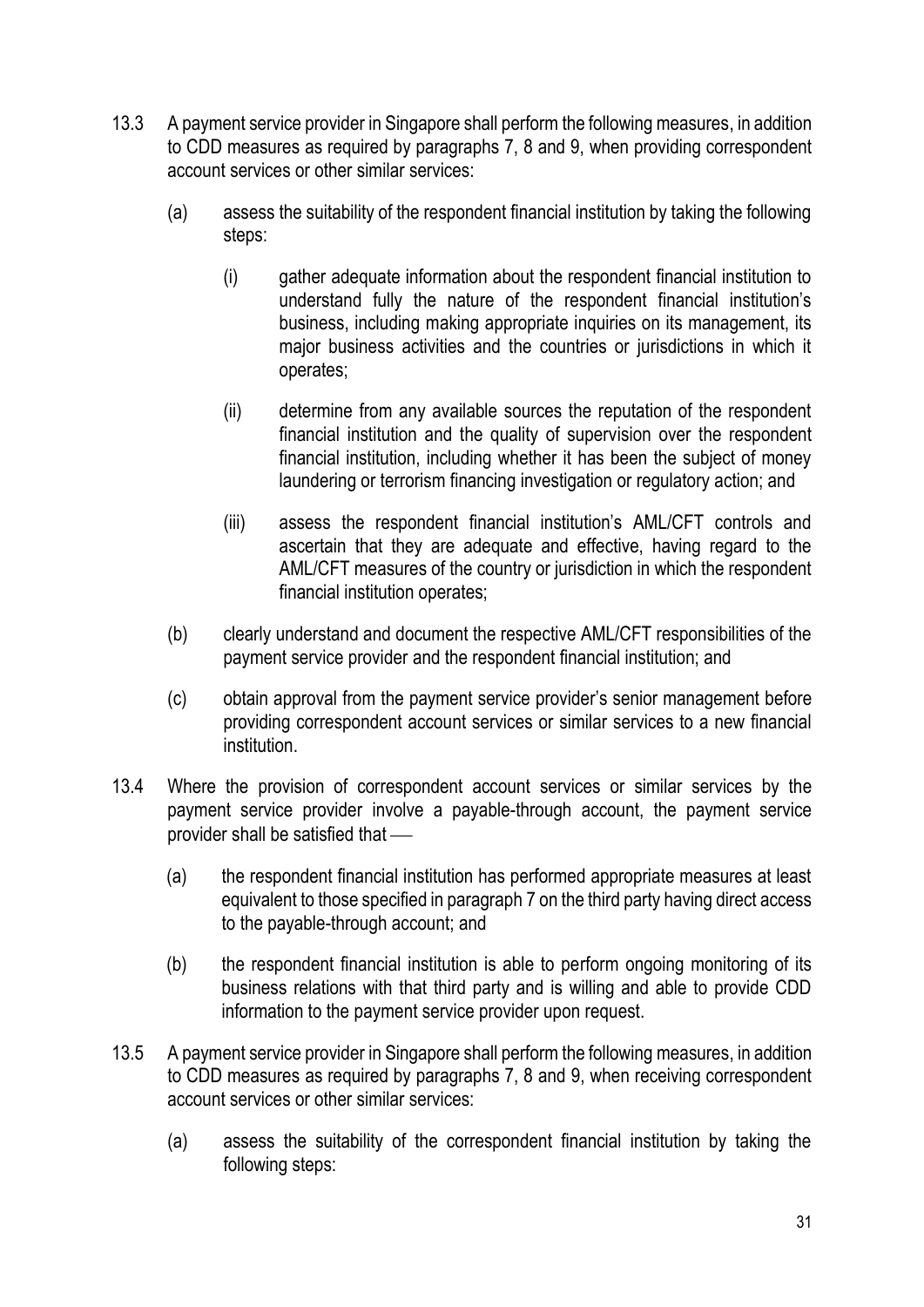- (i) gather adequate information about the correspondent financial institution to understand fully the nature of the correspondent financial institution's business, including making appropriate inquiries on its management, its major business activities and the countries or jurisdictions in which it operates;
- (ii) determine from any available sources the reputation of the correspondent financial institution and the quality of supervision over the correspondent financial institution, including whether it has been the subject of money laundering or terrorism financing investigation or regulatory action; and
- (iii) assess the correspondent financial institution's AML/CFT controls and ascertain that they are adequate and effective, having regard to the AML/CFT measures of the country or jurisdiction in which the correspondent financial institution operates;
- (b) clearly understand and document the respective AML/CFT responsibilities of the payment service provider and the correspondent financial institution; and
- (c) obtain approval from the payment service provider's senior management before receiving correspondent account services or similar services from a new financial institution.
- 13.6 The payment service provider shall document the basis for its satisfaction that the requirements in paragraphs 13.3 to 13.5 are met.
- 13.7 No payment service provider shall enter into or continue correspondent account services or other similar services relationship with another financial institution that does not have adequate controls against money laundering or terrorism financing activities, is not effectively supervised by the relevant authorities or is a shell financial institution.
- 13.8 A payment service provider shall also take appropriate measures when establishing correspondent account services or other similar services relationship, to satisfy itself that its respondent or correspondent financial institutions do not permit their accounts to be used by shell financial institutions.
- 13.9 A payment service provider shall maintain a current list of the financial institutions that it provides or receives correspondent account services or other similar services. The payment service provider shall make the list accessible to the Authority and to other relevant authorities in the countries or jurisdictions where the financial institutions operate, upon request.

#### **14 AGENCY ARRANGEMENTS**

14.1 For the purposes of paragraph 14, "agent" means any natural person or legal person (that is not a financial institution) that contracts with or is under the direction of the payment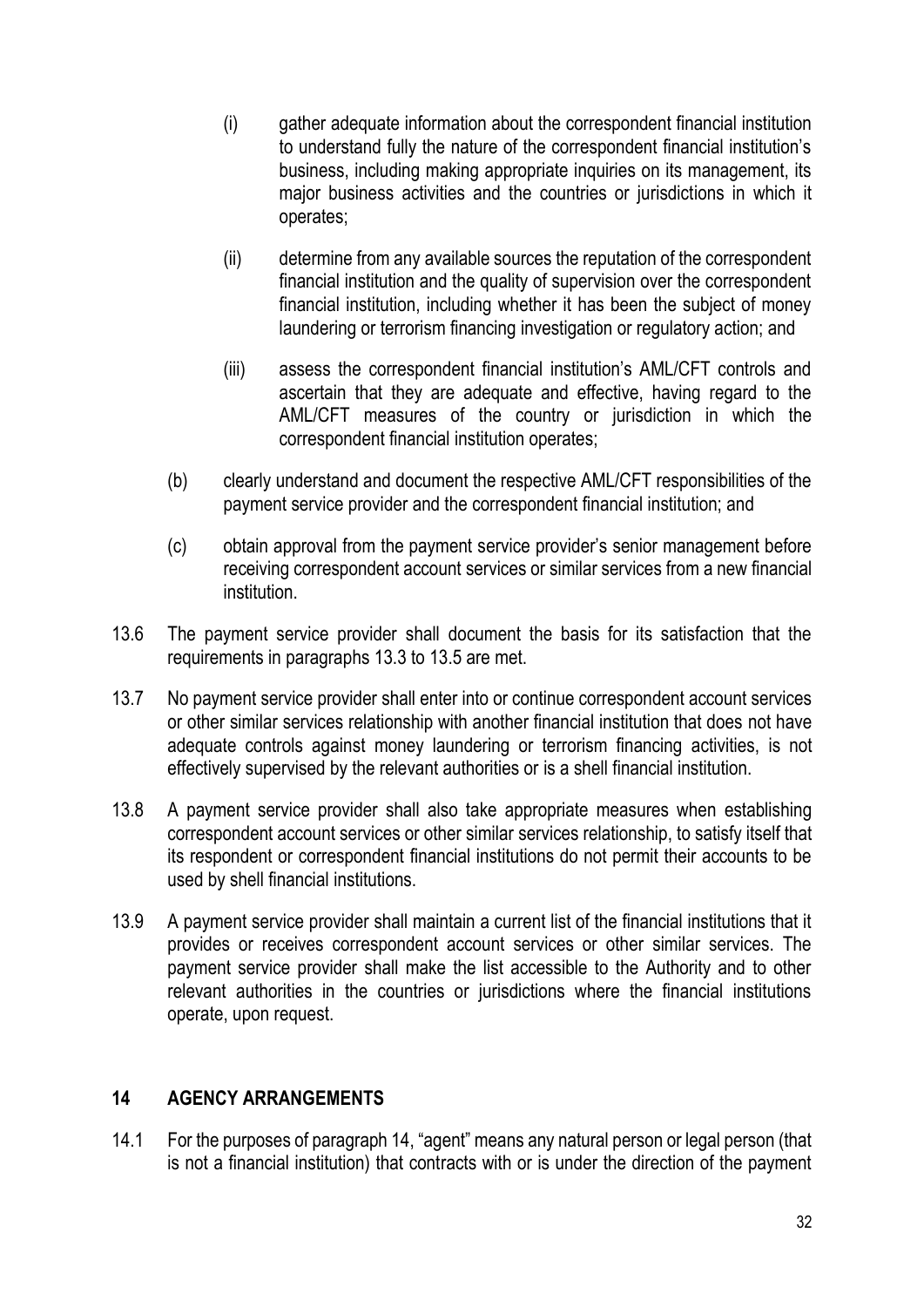service provider to assist in the provision of cross-border money transfer service, but does not itself carry on the business of cross-border money transfer service.

[MAS Notice PSN01 (Amendment) 2022]

- 14.2 A payment service provider shall not appoint an agent unless the following requirements are met:
	- (a) the agency arrangement is documented in writing and approved by the senior management of the payment service provider;
	- (b) the payment service provider takes appropriate steps to identify, assess and understand the money laundering or terrorism financing risks particular to the countries or jurisdictions that the agent operates in;
	- (c) the agent is not one which payment service providers have been specifically precluded by the Authority from appointing; and
	- (d) the payment service provider includes all its agents in its AML/CFT programme and monitors them for compliance with its programme.
- 14.3 The payment service provider shall document the basis for its satisfaction that the requirements in paragraph 14.2 are met.
- 14.4 The payment service provider shall maintain a current list of its agents that it engages and shall make the list accessible to the Authority and to other relevant authorities in the countries or jurisdictions where the agents operate, upon request.

# **15 WIRE TRANSFERS**

- 15.1 Paragraph 15 shall apply to a payment service provider when it effects the sending of funds by wire transfer or when it receives funds by wire transfer on the account of the wire transfer originator or the wire transfer beneficiary but shall not apply to a transfer and settlement between the payment service provider and another financial institution where the payment service provider and the other financial institution are acting on their own behalf as the wire transfer originator and the wire transfer beneficiary.
- 15.2 For the purposes of paragraph  $15$  —

"batch transfer" means a transfer comprising a number of individual wire transfers that are sent by a wire transfer originator to the same financial institutions, irrespective of whether the individual wire transfers are intended ultimately for one or more wire transfer beneficiaries;

"intermediary institution" means the financial institution that receives and transmits a wire transfer on behalf of the ordering institution and the beneficiary institution, or another intermediary institution;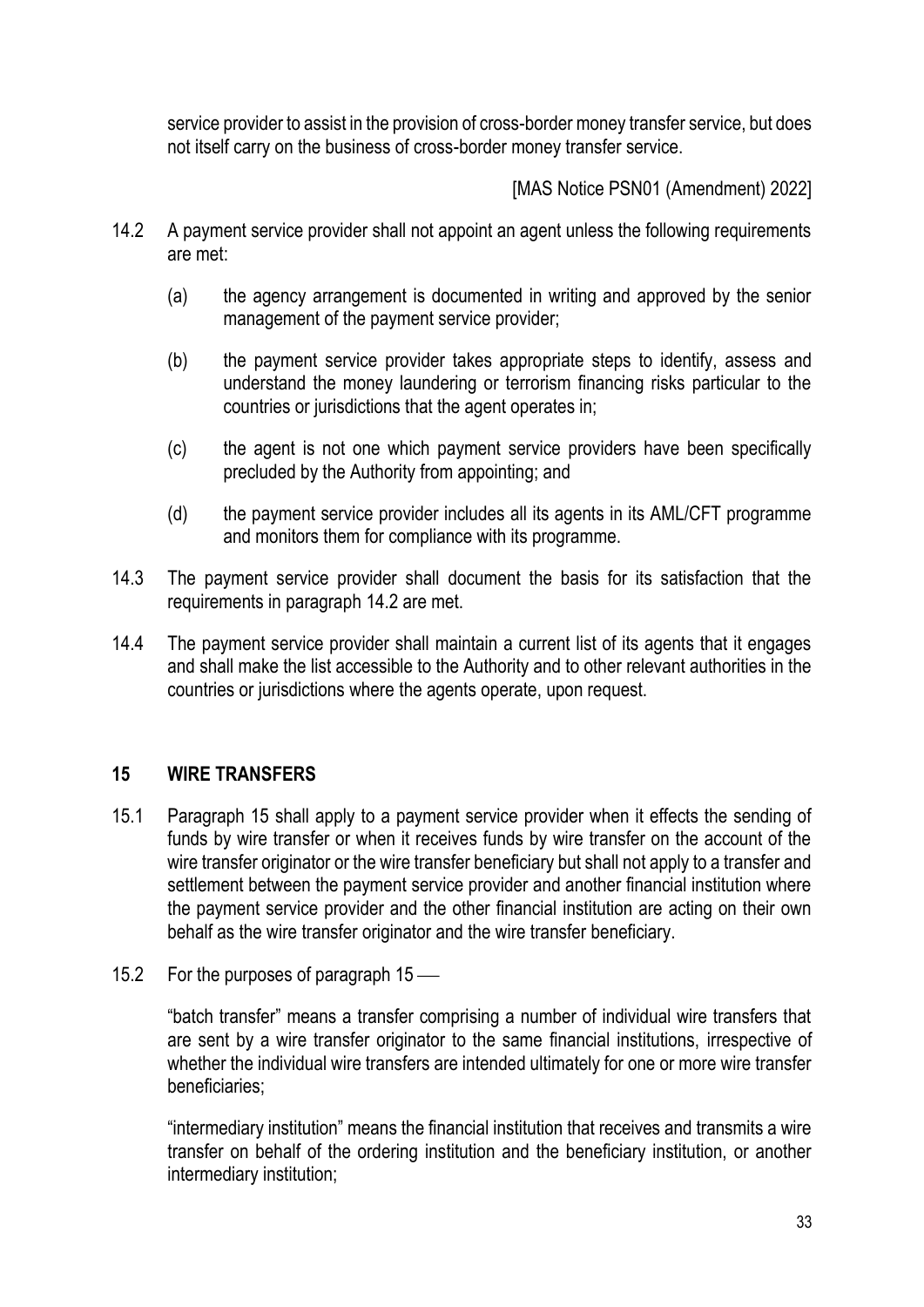"straight-through processing" means payment transactions that are conducted electronically without the need for manual intervention;

"unique transaction reference number" means a combination of letters, numbers or symbols, determined by the payment service provider or ordering institution, in accordance with the protocols of the payment and settlement system or messaging system used for the wire transfer, and which permits the traceability of the wire transfer;

"wire transfer beneficiary" means the natural person, legal person or legal arrangement who is identified by the wire transfer originator as the receiver of the wire transfer funds; and

"wire transfer originator" means the account holder who allows the wire transfer from that account, or where there is no account, the natural person, legal person or legal arrangement that places the wire transfer order with the ordering institution to perform the wire transfer

### **Responsibility of the Ordering Institution**

- (I) Identification and Recording of Information
- 15.3 Before effecting a wire transfer, every payment service provider that is an ordering institution shall —
	- (a) identify the wire transfer originator and take reasonable measures to verify the wire transfer originator's identity, as the case may be (if the payment service provider has not already done so by virtue of paragraph 7); and
	- (b) record adequate details of the wire transfer so as to permit its reconstruction, including but not limited to, the date of the wire transfer, the type and amount of currency transferred and the value date.

[MAS Notice PSN01 (Amendment) 2022]

#### (II) Cross-Border Wire Transfers Below or Equal To S\$1,500

- 15.4 Subject to paragraph 15.5, in a cross-border wire transfer where the amount to be transferred is below or equal to S\$1,500, every payment service provider which is an ordering institution shall include in the message or payment instruction that accompanies or relates to the wire transfer the following:
	- (a) the name of the wire transfer originator;
	- (b) the wire transfer originator's account number (or unique transaction reference number where no account number exists);
	- (c) the name of the wire transfer beneficiary; and
	- (d) the wire transfer beneficiary's account number (or unique transaction reference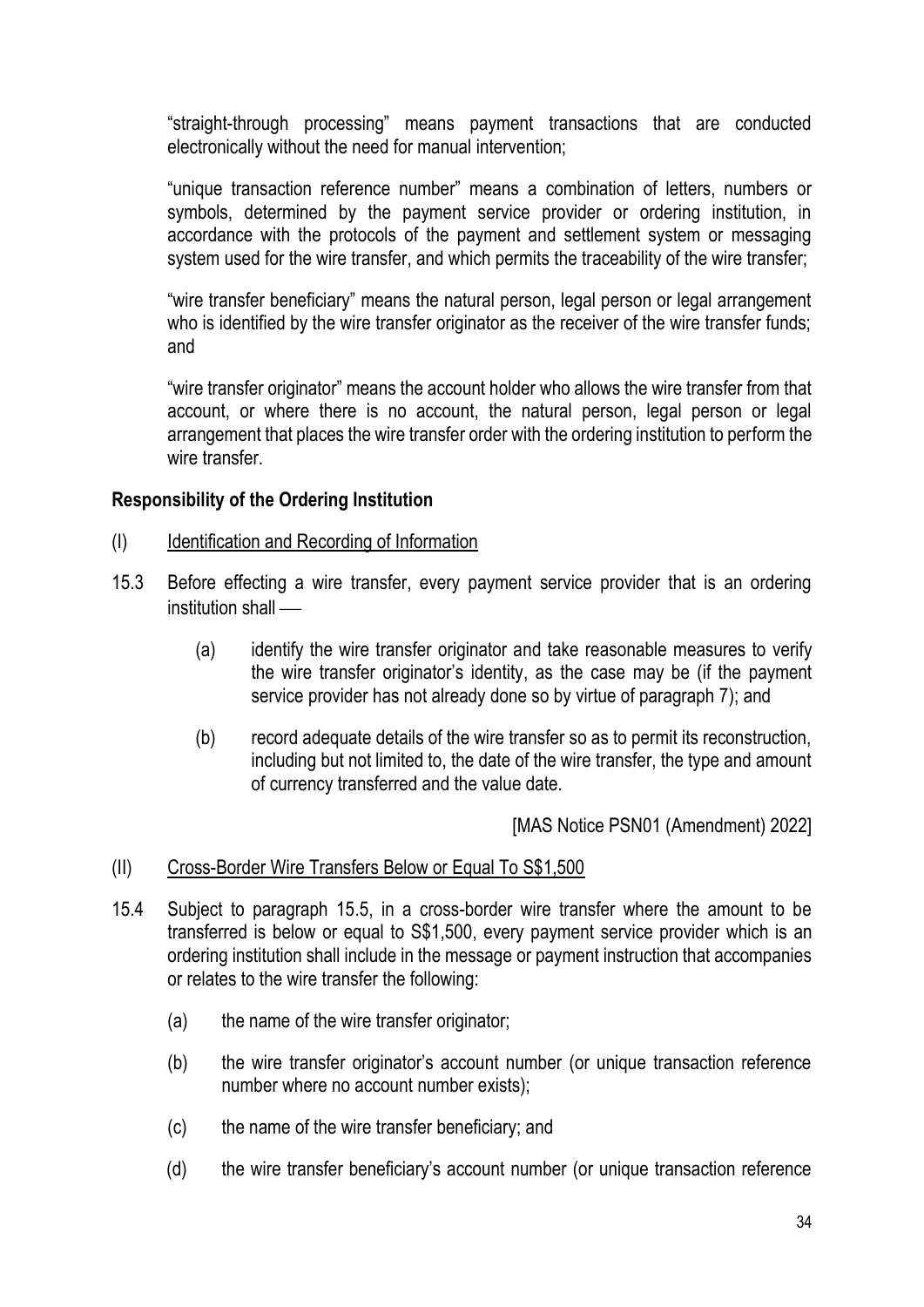number where no account number exists).

- 15.5 In a cross-border wire transfer where the amount to be transferred is below or equal to S\$1,500, every payment service provider which is an ordering institution may, in the message or payment instruction that accompanies or relates to the wire transfer to an intermediary institution in Singapore, include only the unique transaction reference number and the wire transfer beneficiary information set out in paragraphs 15.4(c) and  $(d)$ , provided that  $-$ 
	- (a) the unique transaction reference number will permit the transaction to be traced back to the wire transfer originator and wire transfer beneficiary;
	- (b) the ordering institution shall provide the wire transfer originator information and wire transfer beneficiary information set out in paragraphs 15.4(a) to (d) within 3 business days of a request for such information by the intermediary institution in Singapore, the Authority or other relevant authorities in Singapore;
	- (c) the ordering institution shall provide the wire transfer originator information and wire transfer beneficiary information set out in paragraphs 15.4(a) to (d) immediately upon request for such information by law enforcement authorities in Singapore; and
	- (d) the ordering institution shall provide the wire transfer originator information and wire transfer beneficiary information set out in paragraphs 15.4(a) to (d) to the beneficiary institution.

[MAS Notice PSN01 (Amendment) 2022]

# (III) Cross-border Wire Transfers Exceeding S\$1,500

- 15.6 Subject to paragraphs 8.1 and 15.8, in a cross-border wire transfer where the amount to be transferred exceeds S\$1,500, every payment service provider which is an ordering institution shall identify the wire transfer originator and verify the wire transfer originator's identity, and include in the message or payment instruction that accompanies or relates to the wire transfer the information required by paragraphs 15.4(a) to 15.4(d) and any of the following:
	- (a) the wire transfer originator's  $\frac{1}{\sqrt{2\pi}}$ 
		- (i) residential address, or
		- (ii) registered or business address, and if different, principal place of business,

as may be appropriate;

(b) the wire transfer originator's unique identification number (such as an identity card number, birth certificate number or passport number, or where the wire transfer originator is not a natural person, the incorporation number or business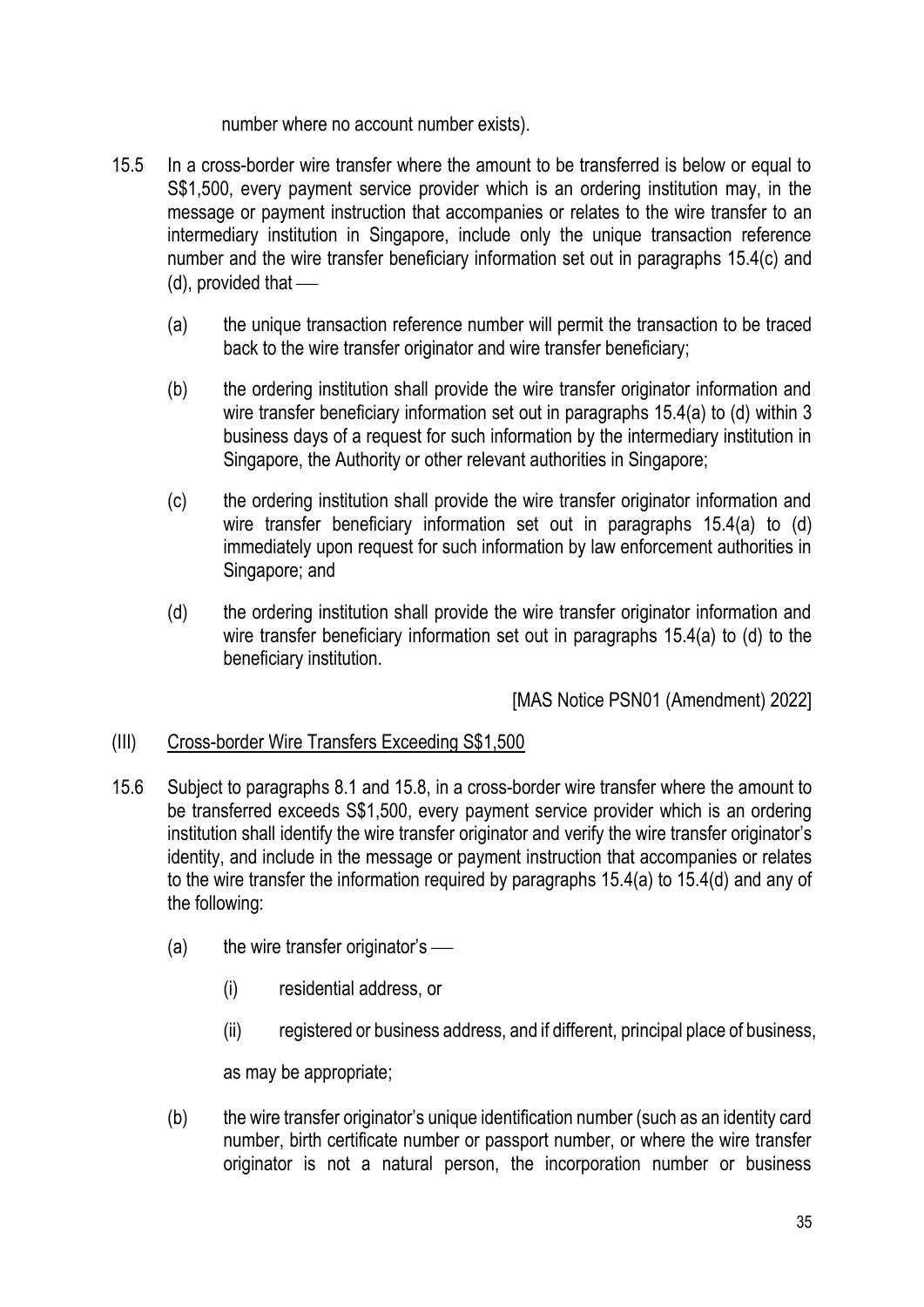registration number); or

(c) the date and place of birth, incorporation or registration of the wire transfer originator (as may be appropriate).

[MAS Notice PSN01 (Amendment) 2022]

- 15.7 Where several individual cross-border wire transfers from a single wire transfer originator are bundled in a batch file for transmission to wire transfer beneficiaries, a payment service provider shall ensure that the batch transfer file contains —
	- (a) the wire transfer originator information required by paragraph  $15.6<sup>5</sup>$  and which has been verified; and
	- (b) the wire transfer beneficiary information required by paragraph  $15.6^{\circ}$ ,

which are fully traceable within the beneficiary country or jurisdiction.

- 15.8 In a cross-border wire transfer where the amount to be transferred exceeds S\$1,500, every payment service provider which is an ordering institution may, in the message or payment instruction that accompanies or relates to the wire transfer to an intermediary institution in Singapore, include only the unique transaction reference number and the wire transfer beneficiary information required by paragraph 15.67, provided that:
	- (a) the unique transaction reference number will permit the transaction to be traced back to the wire transfer originator and wire transfer beneficiary;
	- (b) the ordering institution shall provide the wire transfer originator information and wire transfer beneficiary information set out in paragraph 15.6<sup>8</sup> within 3 business days of a request for such information by the intermediary institution in Singapore, the Authority or other relevant authorities in Singapore;
	- (c) the ordering institution shall provide the wire transfer originator information and wire transfer beneficiary information set out in paragraph 15.6<sup>9</sup> immediately upon request for such information by law enforcement authorities in Singapore; and
	- (d) the ordering institution shall provide the wire transfer originator information and

- [MAS Notice PSN01 (Amendment) 2022]
- [MAS Notice PSN01 (Amendment) 2022]
- [MAS Notice PSN01 (Amendment) 2022]
- [MAS Notice PSN01 (Amendment) 2022]
- [MAS Notice PSN01 (Amendment) 2022]

<sup>5</sup> Please note the references to paragraphs 15.4 (a) and (b) in paragraph 15.6. <sup>6</sup> Please note the references to paragraphs 15.4 (c) and (d) in paragraph 15.6. <sup>7</sup> Please note the references to paragraphs 15.4 (c) and (d) in paragraph 15.6. <sup>8</sup> Please note the references to paragraphs 15.4 (a) to (d) in paragraph 15.6.

<sup>9</sup> Please note the references to paragraphs 15.4 (a) to (d) in paragraph 15.6.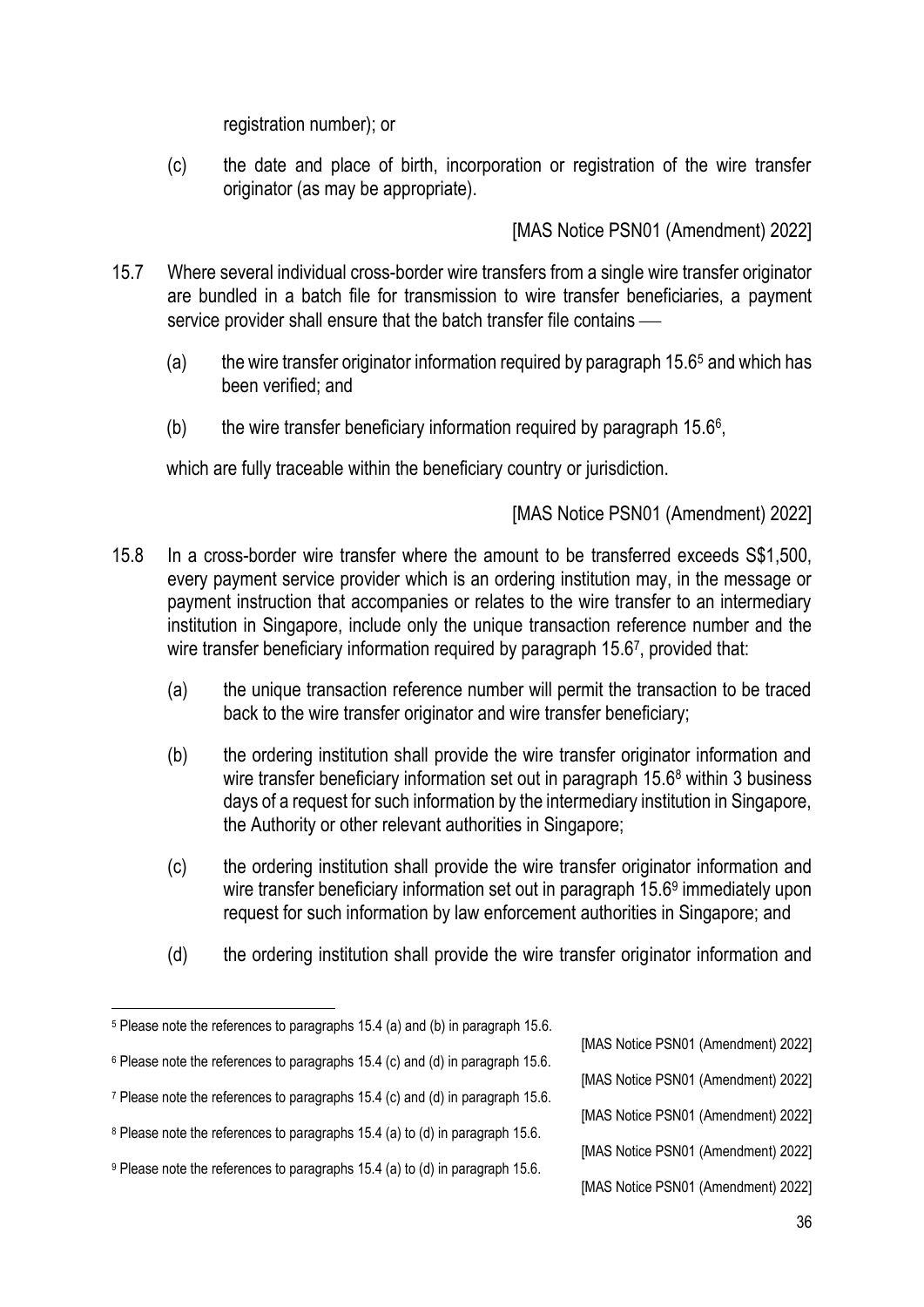wire transfer beneficiary information set out in paragraph 15.6<sup>10</sup> to the beneficiary institution.

- (IV) Domestic Wire Transfers
- 15.9 In a domestic wire transfer, every payment service provider that is an ordering institution shall either  $\equiv$ 
	- (a) include in the message or payment instruction that accompanies or relates to the wire transfer the following:
		- (i) the name of the wire transfer originator;
		- (ii) the wire transfer originator's account number (or unique transaction reference number where no account number exists); and
		- (iii) any of the following:
			- (A) the wire transfer originator's:
				- (1) residential address; or
				- (2) registered or business address, and if different, principal place of business,

as may be appropriate;

- (B) the wire transfer originator's unique national identification number (such as an identity card number, birth certificate number or passport number, or where the wire transfer originator is not a natural person, the incorporation number or business registration number);
- (C) the date and place of birth, incorporation or registration of the wire transfer originator (as may be appropriate); or
- (b) include only the wire transfer originator's account number (or unique transaction reference number where no account number exists), provided  $-$ 
	- (i) that these details will permit the transaction to be traced back to the wire transfer originator and wire transfer beneficiary;
	- (ii) the ordering institution shall provide the wire transfer originator information set out in paragraph 15.9(a) within 3 business days of a request for such information by the beneficiary institution, the Authority or

<sup>10</sup> Please note the references to paragraphs 15.4 (a) to (d) in paragraph 15.6.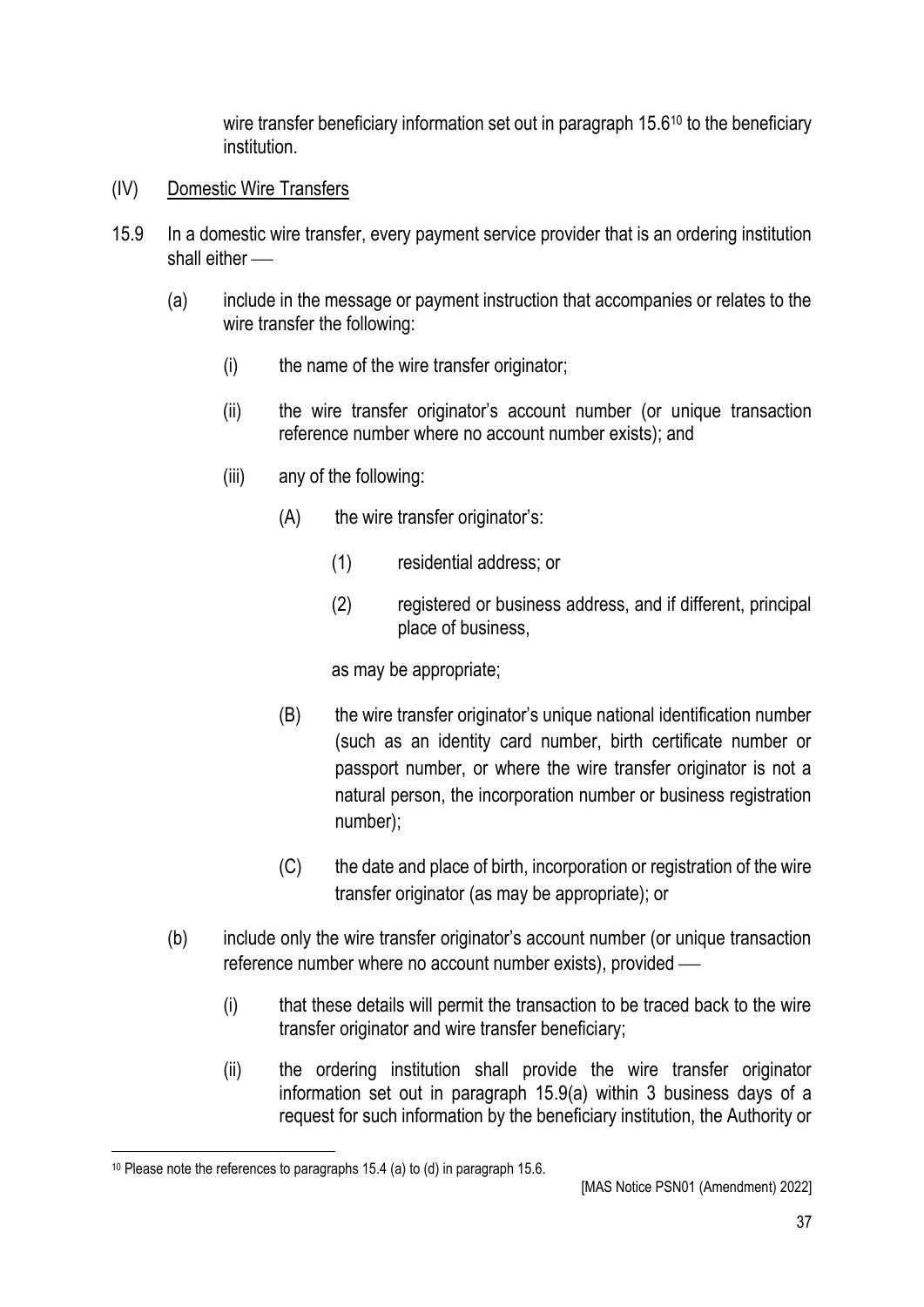other relevant authorities in Singapore; and

- (iii) the ordering institution shall provide the wire transfer originator information set out in paragraph 15.9(a) immediately upon request for such information by law enforcement authorities in Singapore.
- 15.10 All wire transfer originator and beneficiary information collected by the ordering institution shall be documented.
- 15.11 Where the ordering institution is unable to comply with the requirements in paragraphs 15.3 to 15.10, it shall not execute the wire transfer.

#### **Responsibility of the Beneficiary Institution**

- 15.12 A payment service provider that is a beneficiary institution shall take reasonable measures, including post-event monitoring or real-time monitoring where feasible, to identify cross-border wire transfers that lack the required wire transfer originator or required wire transfer beneficiary information.
- 15.13 For cross-border wire transfers where the beneficiary institution pays out funds in cash or cash equivalent to the wire transfer beneficiary in Singapore, a beneficiary institution shall identify and verify the identity of the wire transfer beneficiary if the identity has not been previously verified.
- 15.14 A payment service provider that is a beneficiary institution shall implement appropriate internal risk-based policies, procedures and controls for determining –
	- (a) when to execute, reject, or suspend a wire transfer lacking required wire transfer originator or wire transfer beneficiary information; and
	- (b) the appropriate follow-up action.
- 15.15 For a payment service provider that controls both the ordering institution and the beneficiary institution, it shall —
	- (a) take into account all the information from both the ordering institution and the beneficiary institution in order to determine whether an STR has to be filed; and
	- (b) where applicable, file an STR in any country or jurisdiction affected by the suspicious wire transfer, and make relevant transaction information available to the relevant authorities.

[MAS Notice PSN01 (Amendment) 2022]

#### **Responsibility of the Intermediary Institution**

15.16 A payment service provider that is an intermediary institution shall retain all the information accompanying the wire transfer.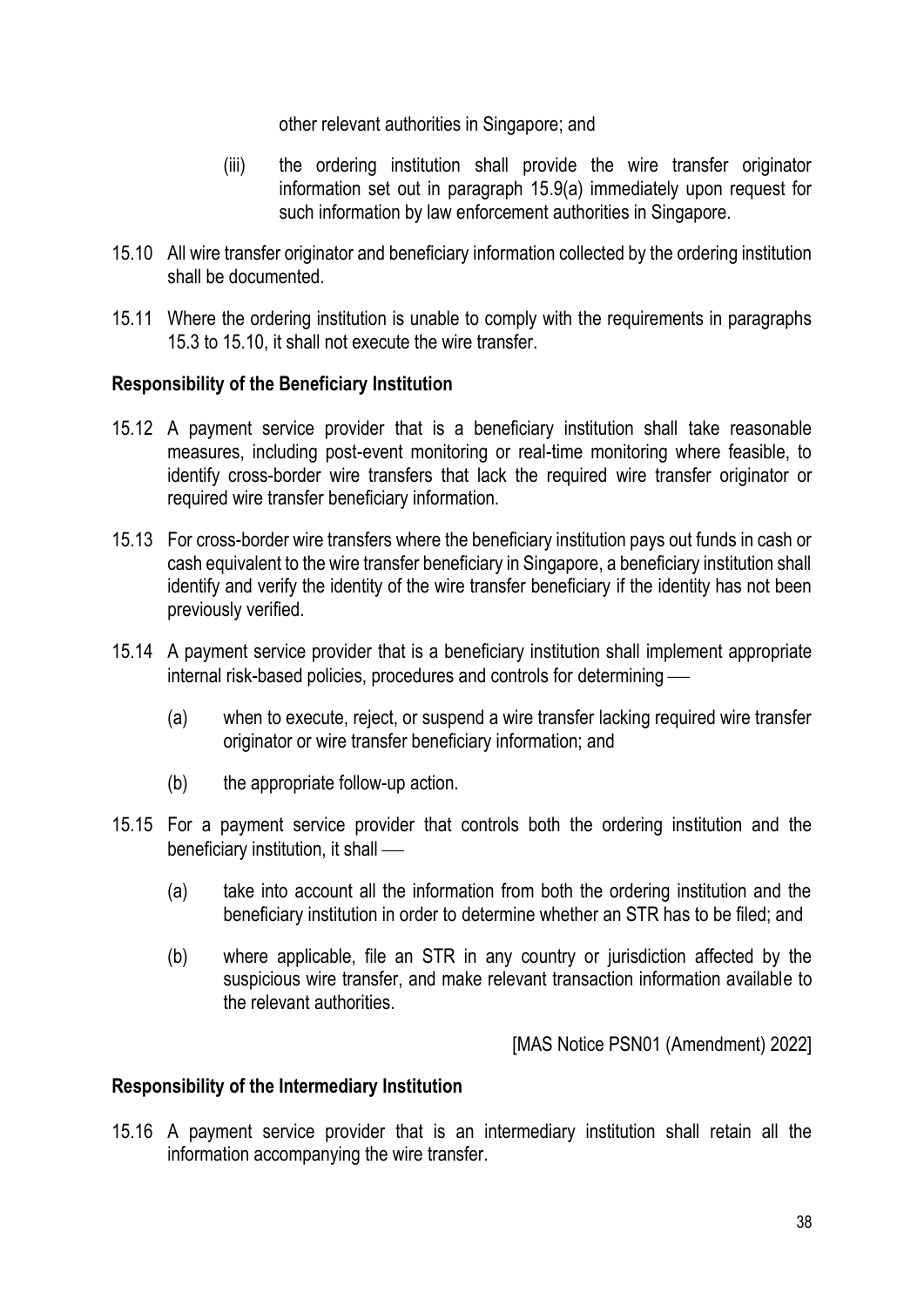- 15.17 Where a payment service provider that is an intermediary institution effects a wire transfer to another intermediary institution or a beneficiary institution, the payment service provider shall provide the information accompanying the wire transfer, to that other intermediary institution or beneficiary institution.
- 15.18 Where technical limitations prevent the required wire transfer originator or wire transfer beneficiary information accompanying a cross-border wire transfer from remaining with a related domestic wire transfer, a record shall be kept, for at least five years, by the receiving intermediary institution of all the information received from the ordering institution or another intermediary institution.
- 15.19 An intermediary institution shall take reasonable measures, which are consistent with straight-through processing, to identify cross-border wire transfers that lack the required wire transfer originator or wire transfer beneficiary information.
- 15.20 An intermediary institution shall implement appropriate internal risk-based policies, procedures and controls for determining —
	- (a) when to execute, reject, or suspend a wire transfer lacking required wire transfer originator or wire transfer beneficiary information; and
	- (b) the appropriate follow-up action.

#### **16 RECORD KEEPING**

- 16.1 A payment service provider shall, in relation to all data, documents and information that the payment service provider is required to obtain or produce to meet the requirements under this Notice, prepare, maintain and retain records of such data, documents and information.
- 16.2 A payment service provider shall perform the measures as required by paragraph 16.1 such that  $-$ 
	- (a) all requirements imposed by law (including this Notice) are met;
	- (b) any individual transaction undertaken by the payment service provider can be reconstructed (including the amount and type of currency involved) so as to provide, if necessary, evidence for prosecution of criminal activity;
	- (c) the Authority or other relevant authorities in Singapore and the internal and external auditors of the payment service provider are able to review the payment service provider's business relations, transactions, records and CDD information, except where such information is not available in relation to an exempted product, and assess the level of compliance with this Notice; and
	- (d) the payment service provider can satisfy, within a reasonable time or any more specific time period imposed by law or by the requesting authority, any enquiry or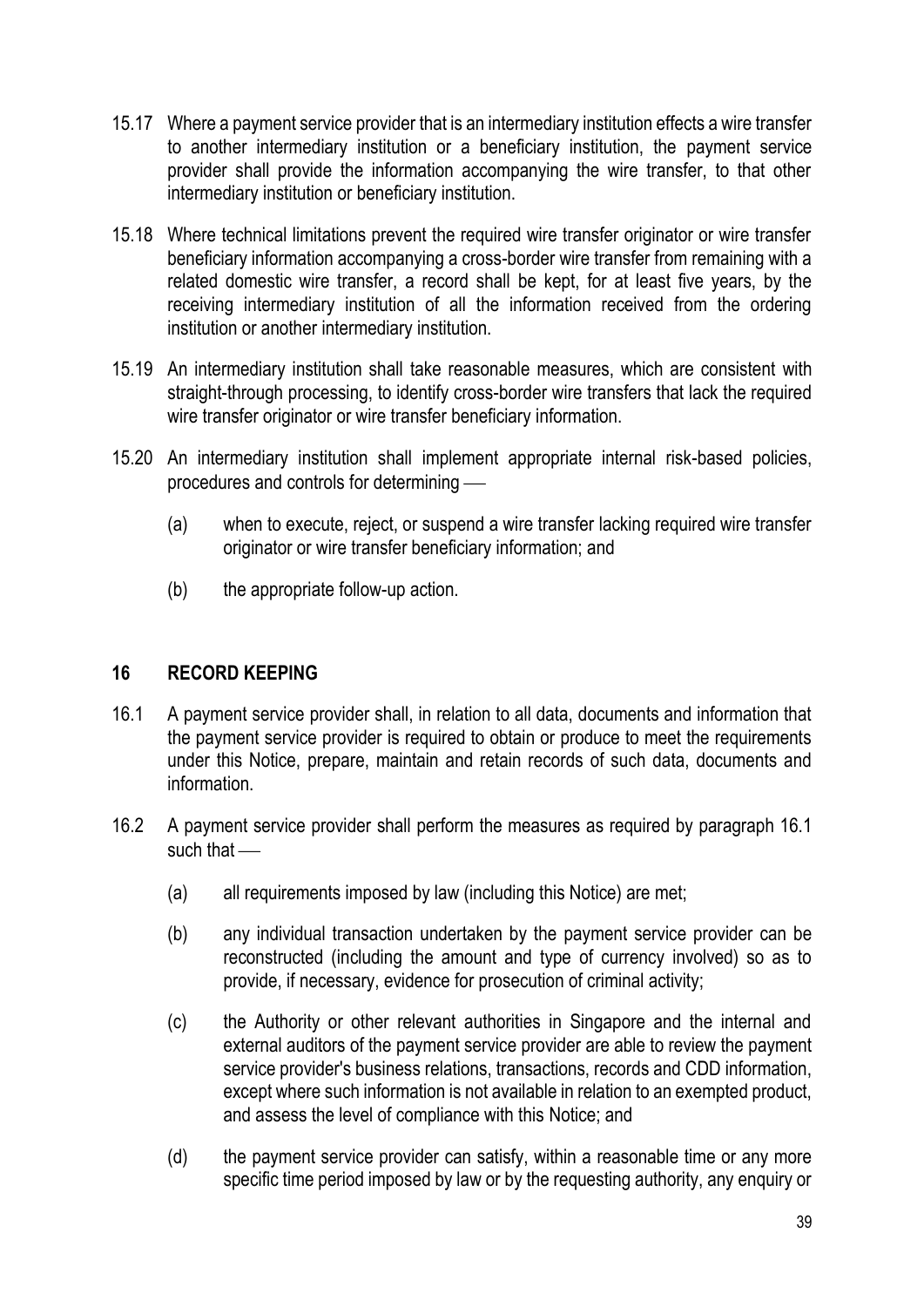order from the relevant authorities in Singapore for information.

- 16.3 Subject to paragraph 16.5 and any other requirements imposed by law, a payment service provider shall, for the purposes of record retention under paragraphs 16.1 and 16.2 and when setting its record retention policies, comply with the following record retention periods:
	- (a) for CDD information relating to the business relations, wire transfers, transactions undertaken without an account being opened (except for specified moneychanging transactions), as well as account files, business correspondence and results of any analysis undertaken, a period of at least 5 years following the termination of such business relations or completion of such wire transfers or transactions; and
	- (b) for data, documents and information relating to a transaction, including any information needed to explain and reconstruct the transaction, a period of at least 5 years following the completion of the transaction.
- 16.4 A payment service provider may retain data, documents and information as originals or copies, in paper or electronic form or on microfilm, provided that they are admissible as evidence in a Singapore court of law.
- 16.5 A payment service provider shall retain records of data, documents and information on all its business relations with or transactions for a customer pertaining to a matter which is under investigation or which has been the subject of an STR, in accordance with any request or order from STRO or other relevant authorities in Singapore.

# **17 PERSONAL DATA**

- 17.1 For the purposes of paragraph 17, "individual" means a natural person, whether living or deceased.
- 17.2 Subject to paragraph 17.3 and for the purposes of complying with this Notice, a payment service provider shall not be required to provide an individual customer, an individual appointed to act on behalf of a customer, an individual connected party of a customer or an individual beneficial owner of a customer, with  $-$ 
	- (a) any access to personal data about the individual that is in the possession or under the control of the payment service provider;
	- (b) any information about the ways in which the personal data of the individual under subparagraph (a) has been or may have been used or disclosed by the payment service provider; and
	- (c) any right to correct an error or omission of the personal data about the individual that is in the possession or under the control of the payment service provider.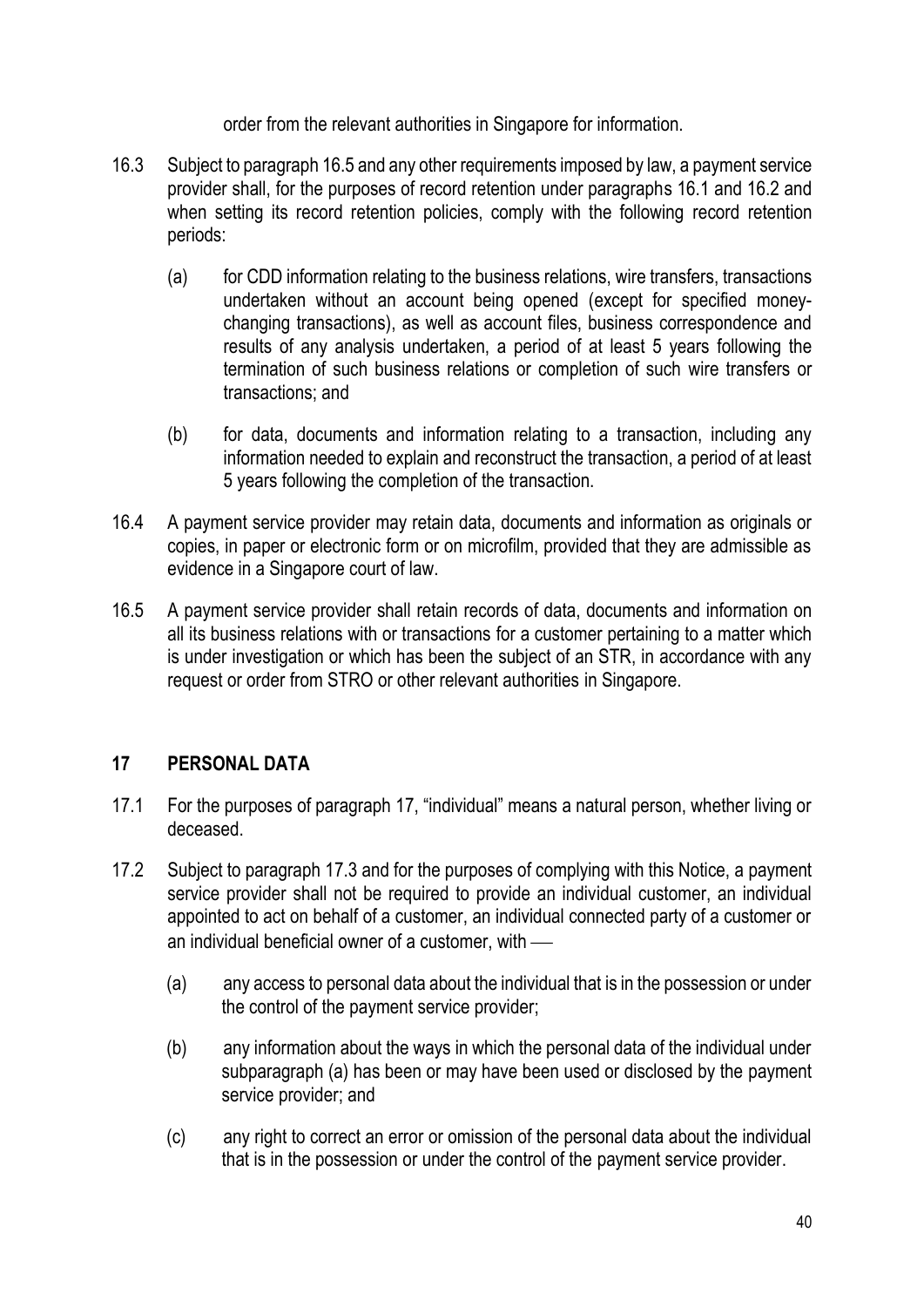- 17.3 A payment service provider shall, as soon as reasonably practicable, upon the request of an individual customer, an individual appointed to act on behalf of a customer, an individual connected party of a customer or an individual beneficial owner of a customer, provide the requesting individual with the right to  $\equiv$ 
	- (a) access the following types of personal data of that individual, that is in the possession or under the control of the payment service provider:
		- (i) the individual's full name, including any alias;
		- (ii) the individual's unique identification number (such as an identity card number, birth certificate number or passport number);
		- (iii) the individual's residential address;
		- (iv) the individual's date of birth;
		- (v) the individual's nationality;
		- (vi) subject to sections 21(2) and (3) read with the Fifth Schedule to the Personal Data Protection Act 2012, any other personal data of the respective individual provided by that individual to the payment service provider; and
	- (b) subject to section 22(7) read with the Sixth Schedule to the Personal Data Protection Act 2012, correct an error or omission in relation to the types of personal data set out in subparagraphs (a)(i) to (vi), provided the payment service provider is satisfied that there are reasonable grounds for such request.

[MAS Notice PSN01 (Amendment) 2022]

17.4 For the purposes of complying with this Notice, a payment service provider may, whether directly or through a third party, collect, use and disclose personal data of an individual customer, an individual appointed to act on behalf of a customer, an individual connected party of a customer or an individual beneficial owner of a customer, without the respective individual's consent.

# **18 SUSPICIOUS TRANSACTIONS REPORTING**

18.1 A payment service provider shall keep in mind the provisions in the CDSA<sup>11</sup> and in the TSOFA that provide for the reporting to the authorities of transactions suspected of being connected with money laundering or terrorism financing and implement appropriate internal policies, procedures and controls for meeting its obligations under the law, including the following:

<sup>11</sup> Please note in particular section 48 of the CDSA on tipping-off.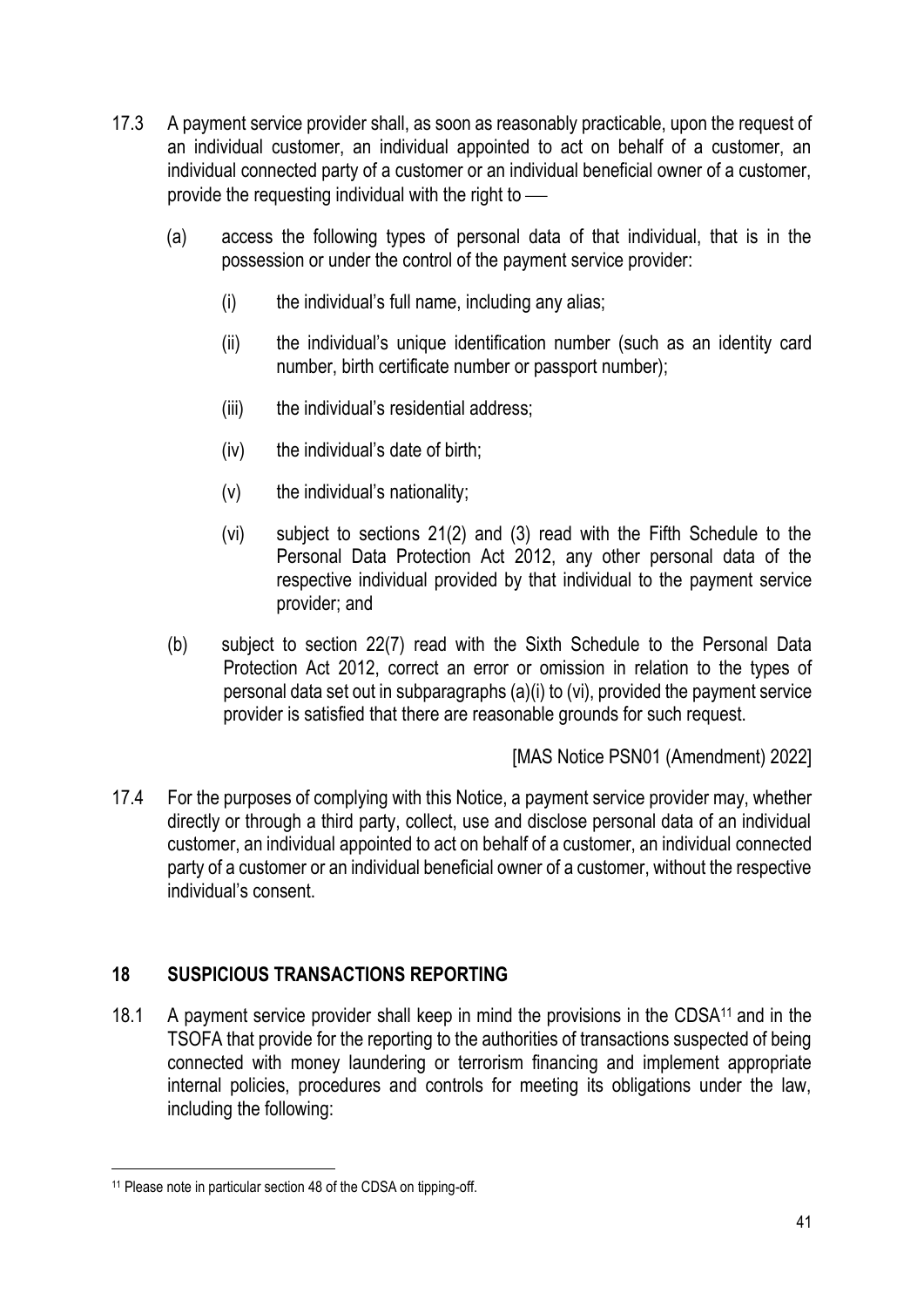- (a) establish a single reference point within the organisation to whom all employees and officers are instructed to promptly refer all transactions suspected of being connected with money laundering or terrorism financing, for possible referral to STRO via STRs; and
- (b) keep records of all transactions referred to STRO, together with all internal findings and analysis done in relation to them.
- 18.2 A payment service provider shall promptly submit reports on suspicious transactions (including attempted transactions), regardless of the amount of the transaction, to STRO, and extend a copy to the Authority for information.
- 18.3 A payment service provider shall consider if the circumstances are suspicious so as to warrant the filing of an STR and document the basis for its determination, including where  $\overline{\phantom{a}}$ 
	- (a) the payment service provider is for any reason unable to complete the measures as required by paragraphs 7, 8 and 9; or
	- (b) the customer is reluctant, unable or unwilling to provide any information requested by the payment service provider, or decides to withdraw a pending application to establish business relations or a pending transaction, or to terminate existing business relations.

[MAS Notice PSN01 (Amendment) 2022]

18.4 Where a payment service provider forms a suspicion of money laundering or terrorism financing, and reasonably believes that performing any of the measures as required by paragraphs 7, 8 or 9 will tip-off a customer, a natural person appointed to act on behalf of the customer, a connected party of the customer or a beneficial owner of the customer, the payment service provider may stop performing those measures. The payment service provider shall document the basis for its assessment and file an STR.

# **19 INTERNAL POLICIES, COMPLIANCE, AUDIT AND TRAINING**

- 19.1 A payment service provider shall develop and implement adequate internal policies, procedures and controls, taking into consideration its money laundering and terrorism financing risks and the size of its business, to help prevent money laundering and terrorism financing and communicate these to its employees.
- 19.2 The policies, procedures and controls shall meet all the requirements of this Notice.

[MAS Notice PSN01 (Amendment) 2022]

# **Compliance**

19.3 A payment service provider shall develop appropriate compliance management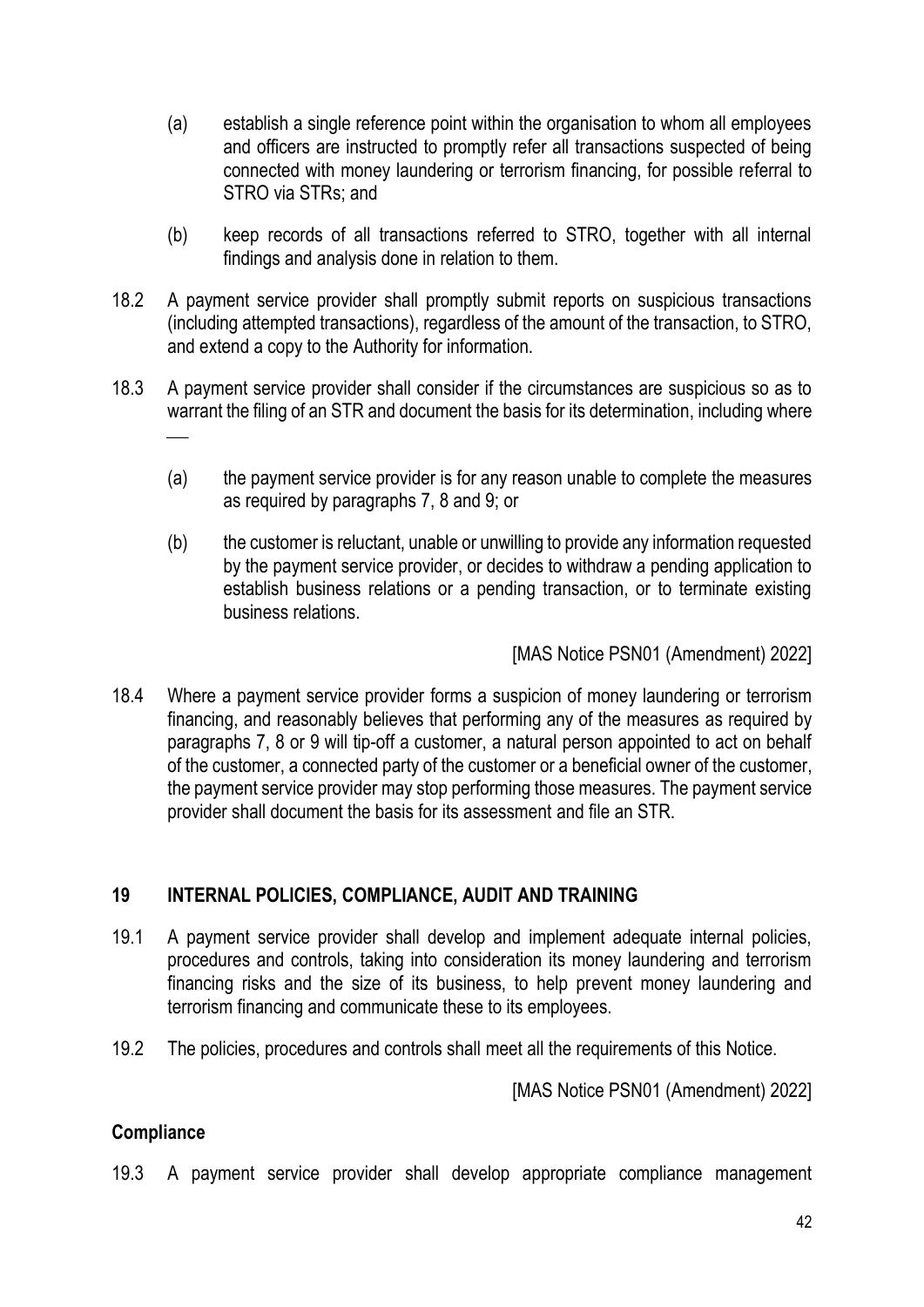arrangements, including at least, the appointment of an AML/CFT compliance officer, at the management level.

19.4 A payment service provider shall ensure that the AML/CFT compliance officer, as well as any other persons appointed to assist the AML/CFT compliance officer, is suitably qualified, and has adequate resources and timely access to all customer records and other relevant information which the AML/CFT compliance officer requires to discharge the AML/CFT compliance officer's functions.

[MAS Notice PSN01 (Amendment) 2022]

# **Audit**

19.5 A payment service provider shall maintain an audit function that is adequately resourced and independent, and that is able to regularly assess the effectiveness of the payment service provider's internal policies, procedures and controls, and its compliance with regulatory requirements.

### **Employee Hiring**

19.6 A payment service provider shall have in place screening procedures to ensure high standards when hiring employees and appointing officers.

### **Training**

- 19.7 A payment service provider shall take all appropriate steps to ensure that its employees and officers (whether in Singapore or elsewhere) are regularly and appropriately trained  $on$  —
	- (a) AML/CFT laws and regulations, and in particular, CDD measures, and detecting and reporting of suspicious transactions;
	- (b) prevailing techniques, methods and trends in money laundering and terrorism financing; and
	- (c) the payment service provider's internal AML/CFT policies, procedures and controls, and the roles and responsibilities of employees and officers in combating money laundering and terrorism financing.

[MAS Notice PSN01 (Amendment) 2022]

Endnotes on History of Amendments

1. MAS Notice PSN01 dated 5 December 2019 with effect from 28 January 2020.

(a) MAS Notice PSN01 (Amendment) 2021 with effect from 1 July 2021.

(b) MAS Notice PSN01 (Amendment) 2022 with effect from 1 March 2022.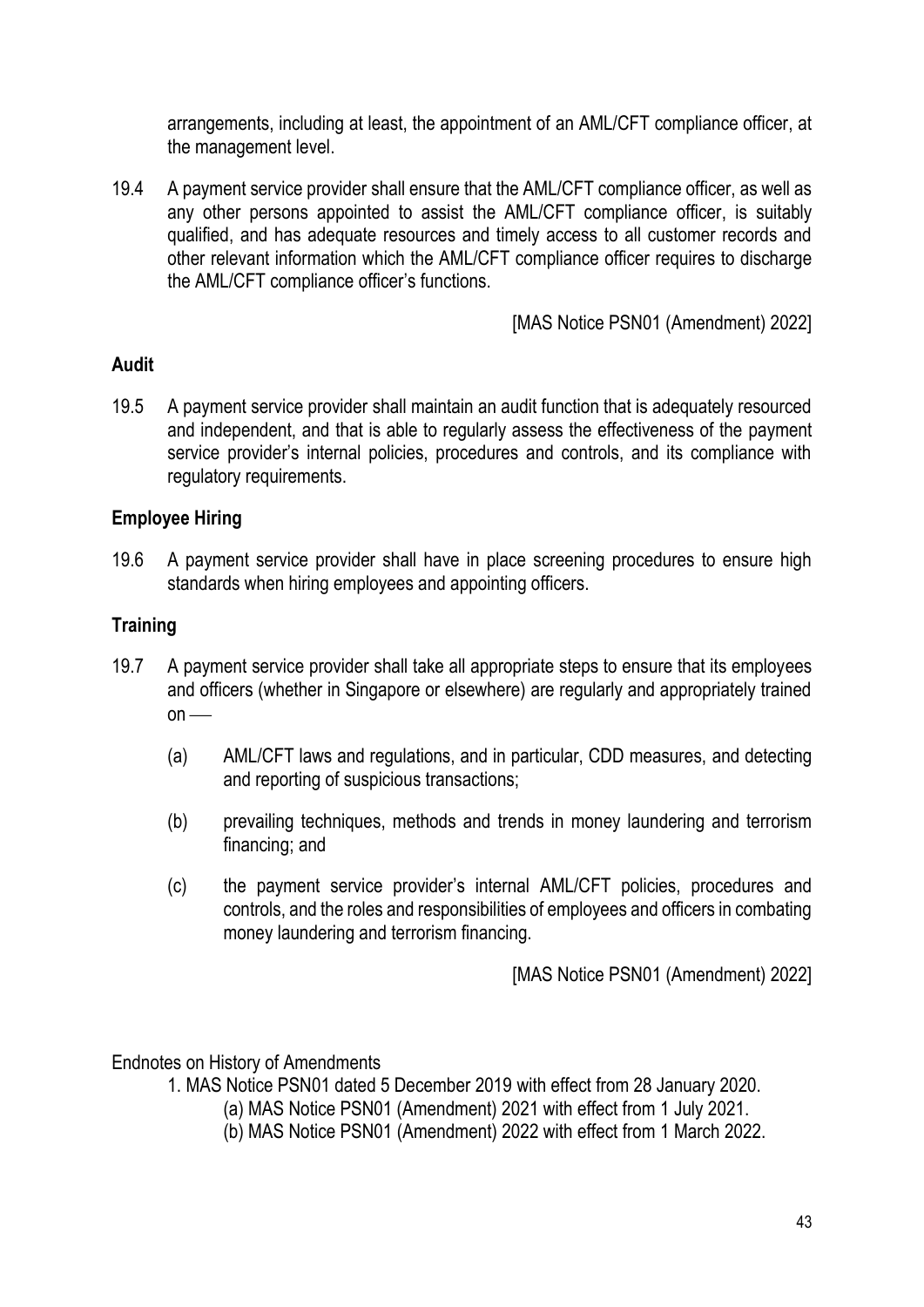# **Appendix 1**

1. Financial institutions that are licensed, approved, registered (including a fund management company registered under paragraph 5(1)(i) of the Second Schedule to the Securities and Futures (Licensing and Conduct of Business) Regulations (Rg. 10)) or regulated by the Authority but does not include a person (other than a person referred to in paragraphs 2 and 3) who is exempted from licensing, approval or regulation by the Authority under any Act administered by the Authority, including a private trust company exempted from licensing under section 15 of the Trust Companies Act 2005 read with regulation 4 of the Trust Companies (Exemption) Regulations (Rg. 1).

[MAS Notice PSN01 (Amendment) 2022]

2. Persons exempted under section 23(1)(f) of the Financial Advisers Act 2001 read with regulation 27(1)(d) of the Financial Advisers Regulations (Rg. 2).

[MAS Notice PSN01 (Amendment) 2022]

3. Persons exempted under section 99(1)(h) of the SFA read with paragraph 7(1)(b) of the Second Schedule to the Securities and Futures (Licensing and Conduct of Business) Regulations.

[MAS Notice PSN01 (Amendment) 2022]

Note: For the avoidance of doubt, the financial institutions set out in Appendix 2 fall within Appendix 1.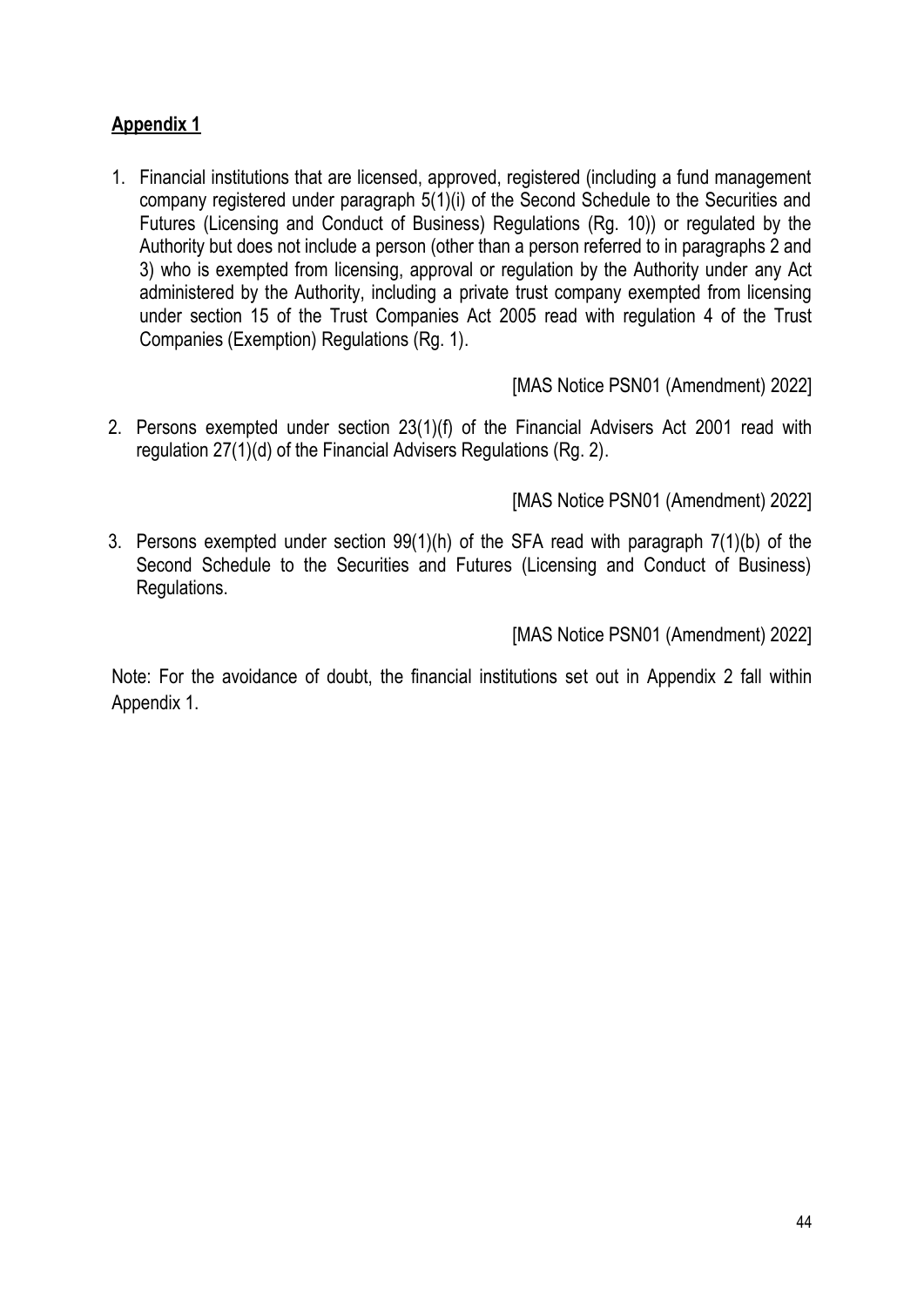# **Appendix 2**

1. Banks in Singapore licensed under the Banking Act 1970.

[MAS Notice PSN01 (Amendment) 2021] [MAS Notice PSN01 (Amendment) 2022]

2. Merchant banks in Singapore licensed under the Banking Act 1970.

[MAS Notice PSN01 (Amendment) 2021] [MAS Notice PSN01 (Amendment) 2022]

3. Finance companies licensed under section 6 of the Finance Companies Act 1967.

[MAS Notice PSN01 (Amendment) 2022]

4. Financial advisers licensed under section 6 of the Financial Advisers Act 2001 except those which only provide advice by issuing or promulgating research analyses or research reports, whether in electronic, print or other form, concerning any investment product.

[MAS Notice PSN01 (Amendment) 2022]

5. Holders of a capital markets services licence under section 82 of the SFA.

[MAS Notice PSN01 (Amendment) 2022]

- 6. Fund management companies registered under paragraph 5(1)(i) of the Second Schedule to the Securities and Futures (Licensing and Conduct of Business) Regulations (Rg. 10).
- 7. Persons exempted under section 23(1)(f) of the Financial Advisers Act 2001 read with regulation 27(1)(d) of the Financial Advisers Regulations (Rg. 2) except those which only provide advice by issuing or promulgating research analyses or research reports, whether in electronic, print or other form, concerning any investment product.

[MAS Notice PSN01 (Amendment) 2022]

8. Persons exempted under section 99(1)(h) of the SFA read with paragraph 7(1)(b) of the Second Schedule to the Securities and Futures (Licensing and Conduct of Business) Regulations.

[MAS Notice PSN01 (Amendment) 2022]

9. Approved trustees approved under section 289 of the SFA.

[MAS Notice PSN01 (Amendment) 2022]

10. Trust companies licensed under section 5 of the Trust Companies Act 2005.